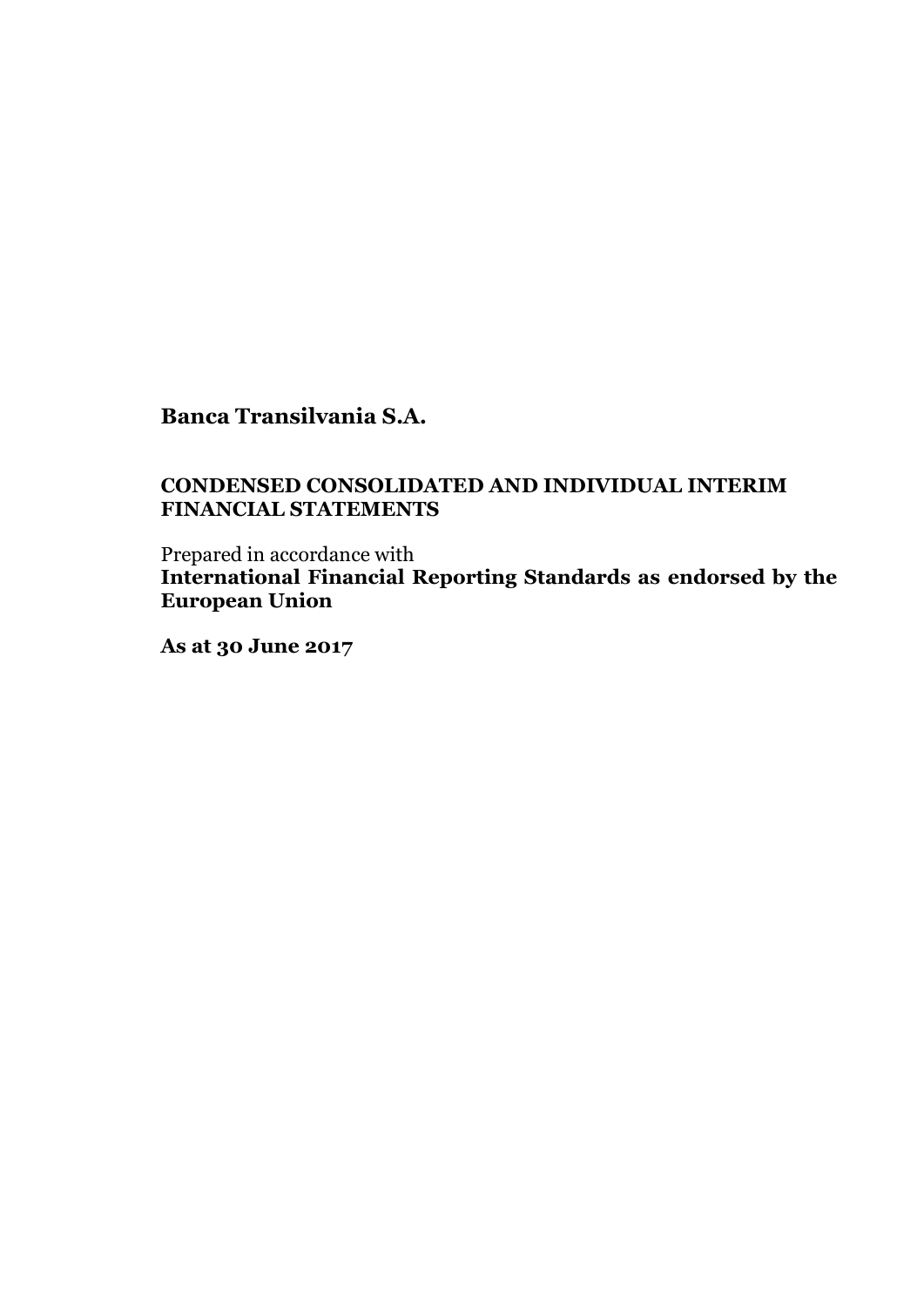# **CONTENTS**

| Consolidated and Individual Statement of Profit or Loss and Other                         |           |
|-------------------------------------------------------------------------------------------|-----------|
| Comprehensive Income                                                                      | $1 - 2$   |
| Consolidated and Individual Statement of Financial Position                               | 3         |
| Consolidated and Individual Statement of changes in Equity                                | $4 - 7$   |
| Consolidated and Individual Statement of Cash Flows                                       | $8-9$     |
| Notes to the Condensed Consolidated and Individual Interim Financial<br><b>Statements</b> | $10 - 57$ |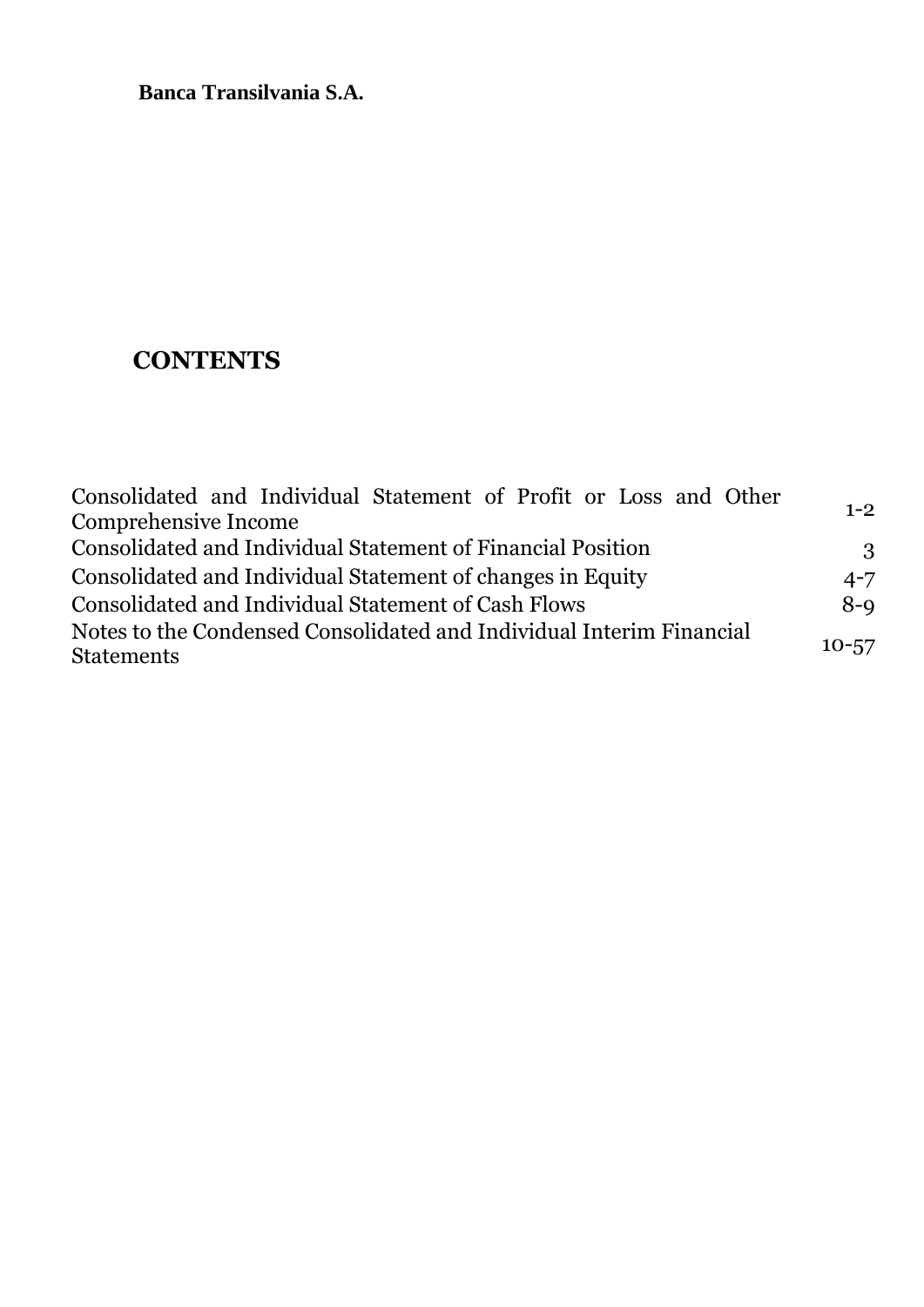# **Consolidated and Individual Statement of Profit or Loss and Other Comprehensive Income**

# *For the 6-month period ended 30 June*

|                                                                                                                            |             | Group                          |                                | <b>Bank</b>                    |                                |  |
|----------------------------------------------------------------------------------------------------------------------------|-------------|--------------------------------|--------------------------------|--------------------------------|--------------------------------|--|
|                                                                                                                            | <b>Note</b> | 2017<br><b>RON</b><br>thousand | 2016<br><b>RON</b><br>thousand | 2017<br><b>RON</b><br>thousand | 2016<br><b>RON</b><br>thousand |  |
| Interest income                                                                                                            |             | 1,026,473<br>(103, 479)        | 1,027,789                      | 989,286                        | 1,001,276                      |  |
| Interest expense                                                                                                           |             |                                | (145, 949)                     | (103,005)                      | (143,583)                      |  |
| Net interest income                                                                                                        | 5           | 922,994                        | 881,840                        | 886,281                        | 857,693                        |  |
| Fee and commission income                                                                                                  |             | 348.814                        | 307,311                        | 330,900                        | 294,840                        |  |
| Fee and commission expense                                                                                                 |             | (53, 852)                      | (48, 838)                      | (57,034)                       | (51, 893)                      |  |
| Net fee and commission income                                                                                              | 6           | 294,962                        | 258,473                        | 273,866                        | 242,947                        |  |
| Net trading income                                                                                                         | 7           | 120,345                        | 79,743                         | 102,756                        | 80,675                         |  |
| Net gain/(loss) from sale of available-for-sale<br>financial instruments<br>Contribution to the Banking Deposits Guarantee | 8           | (19, 850)                      | 269,758                        | (20, 863)                      | 269,498                        |  |
| Fund and the Bank Resolution Fund                                                                                          | 9           | (49, 696)                      | (72, 792)                      | (49,696)                       | (72, 792)                      |  |
| Other operating income                                                                                                     | 10          | 82,045                         | 61,953                         | 70,321                         | 37,180                         |  |
| <b>Operating income</b>                                                                                                    |             | 1,350,800                      | 1,478,975                      | 1,262,665                      | 1,415,201                      |  |
| Net impairment allowance on assets, provisions                                                                             |             |                                |                                |                                |                                |  |
| for other risks and loan commitments                                                                                       | 11          | (59,333)                       | (317, 923)                     | (57, 487)                      | (325, 216)                     |  |
| Personnel expenses                                                                                                         | 12          | (359, 629)                     | (318,079)                      | (338, 187)                     | (304, 816)                     |  |
| Depreciation and amortization                                                                                              | 21          | (56,990)                       | (45, 153)                      | (41,235)                       | (35,680)                       |  |
| Other operating expenses                                                                                                   | 13          | (269,506)                      | (232,730)                      | (243, 288)                     | (211, 191)                     |  |
| <b>Operating expenses</b>                                                                                                  |             | (745, 458)                     | (913, 885)                     | (680, 197)                     | (876,903)                      |  |
| Profit before income tax                                                                                                   |             | 605,342                        | 565,090                        | 582,468                        | 538,298                        |  |
| Income tax charge                                                                                                          | 14          | (92, 614)                      | (84,019)                       | (86, 411)                      | (80, 042)                      |  |
| Profit for the year                                                                                                        |             | 512,728                        | 481,071                        | 496,057                        | 458,256                        |  |
| Profit for the year attributable to:                                                                                       |             |                                |                                |                                |                                |  |
| Equity holders of the Bank                                                                                                 |             | 511,246                        | 479,716                        |                                |                                |  |
| Non-controlling interests                                                                                                  |             | 1,482                          | 1,355                          |                                |                                |  |
| Profit for the year                                                                                                        |             | 512,728                        | 481,071                        | 496,057                        | 458,256                        |  |
| Basic earnings per share                                                                                                   |             | 0.1187                         | 0.1105                         |                                |                                |  |
| Diluted earnings per share                                                                                                 |             | 0.1185                         | 0.1104                         |                                |                                |  |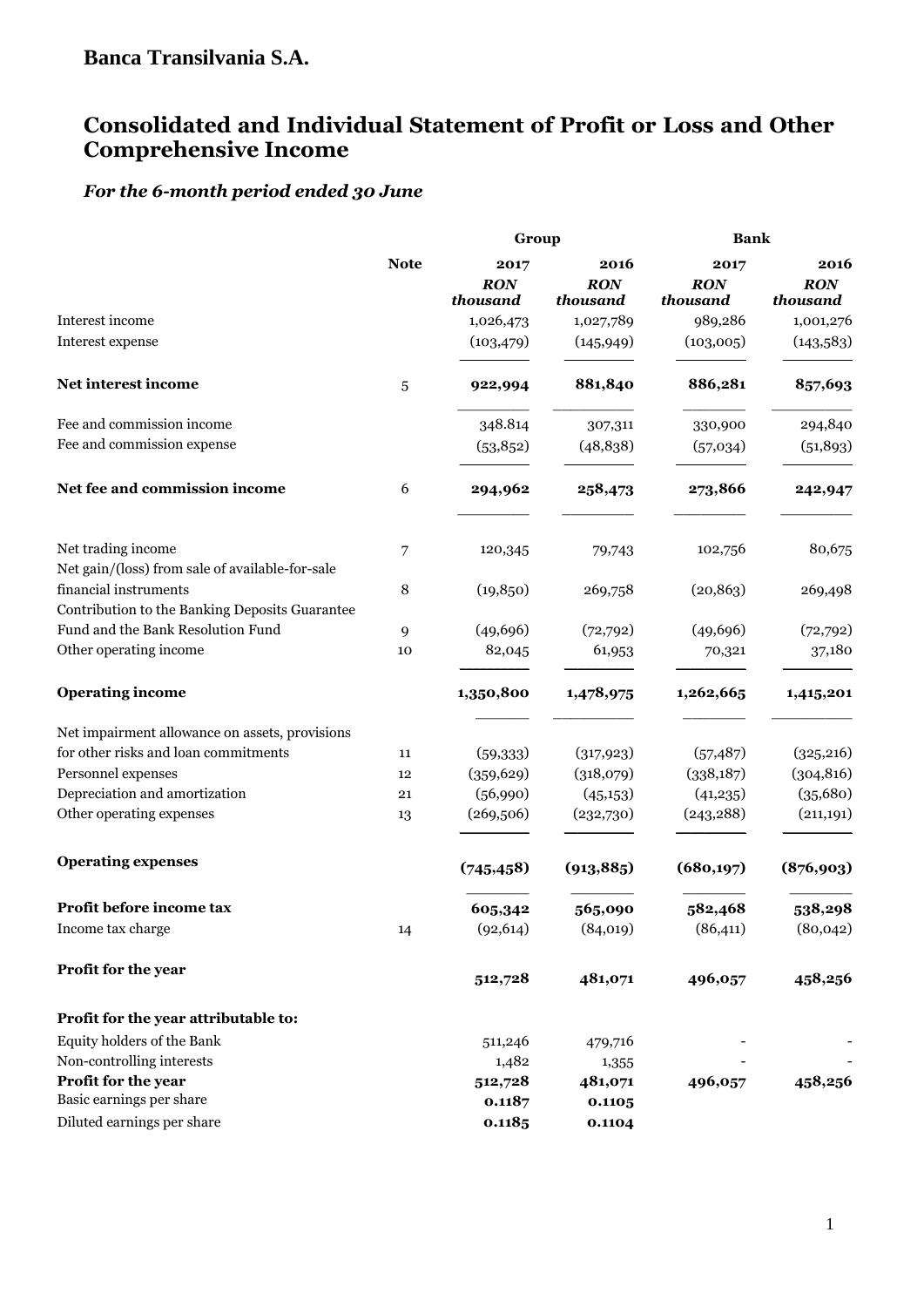# **Consolidated and Individual Statement of Profit or Loss and Other Comprehensive Income** *(continued)*

### *For the 6-month period ended 30 June*

|                                                                                                              | Group       |                 |                 | Bank            |                        |  |  |
|--------------------------------------------------------------------------------------------------------------|-------------|-----------------|-----------------|-----------------|------------------------|--|--|
|                                                                                                              | <b>Note</b> | 2017            | 2016            | 2017            | 2016                   |  |  |
|                                                                                                              |             | RON<br>thousand | RON<br>thousand | RON<br>thousand | <b>RON</b><br>thousand |  |  |
| Profit for the year                                                                                          |             | 512,728         | 481,071         | 496,057         | 458,256                |  |  |
| Items that cannot be reclassified as profit or<br>loss, net of tax<br>Other elements of comprehensive income |             | (163)           | (81)            | (45)            | 7                      |  |  |
| Items which are or may be reclassified as profit                                                             |             |                 |                 |                 |                        |  |  |
| or loss                                                                                                      |             |                 |                 |                 |                        |  |  |
| Fair value reserve (available-for-sale financial assets),<br>out of which:                                   |             | 134,942         | (100, 274)      | 159,180         | (107, 209)             |  |  |
| Net gain/(loss) from the sale of available-for-sale                                                          |             |                 |                 |                 |                        |  |  |
| financial instruments transferred to profit and loss<br>account                                              |             | 19,850          | (269,758)       | 20,863          | (269, 498)             |  |  |
| Fair value changes of available-for-sale financial<br>instruments                                            |             | 115,092         | 169,484         | 138,317         | 162,289                |  |  |
| Income tax directly booked into other elements of<br>comprehensive income                                    |             | (21,566)        | 16,057          | (25, 462)       | 17,152                 |  |  |
| <b>Total comprehensive income</b>                                                                            |             | 625,941         | 396,773         | 629,730         | 368,206                |  |  |
| Total comprehensive income attributable to:                                                                  |             |                 |                 |                 |                        |  |  |
| Equity holders of the Bank                                                                                   |             | 624,459         | 395,418         |                 |                        |  |  |
| Non-controlling interest                                                                                     |             | 1,482           | 1,355           |                 |                        |  |  |
| <b>Total comprehensive income</b>                                                                            |             | 625,941         | 396,773         | 629,730         | 368,206                |  |  |

Ömer Tetik George Călinescu CEO Deputy CEO Deputy CEO Deputy CEO Deputy CEO Deputy CEO Deputy CEO Deputy CEO Deputy CEO Deputy CEO Deputy CEO Deputy CEO Deputy CEO Deputy CEO Deputy CEO Deputy CEO Deputy CEO Deputy CEO Dep *CEO Deputy CEO*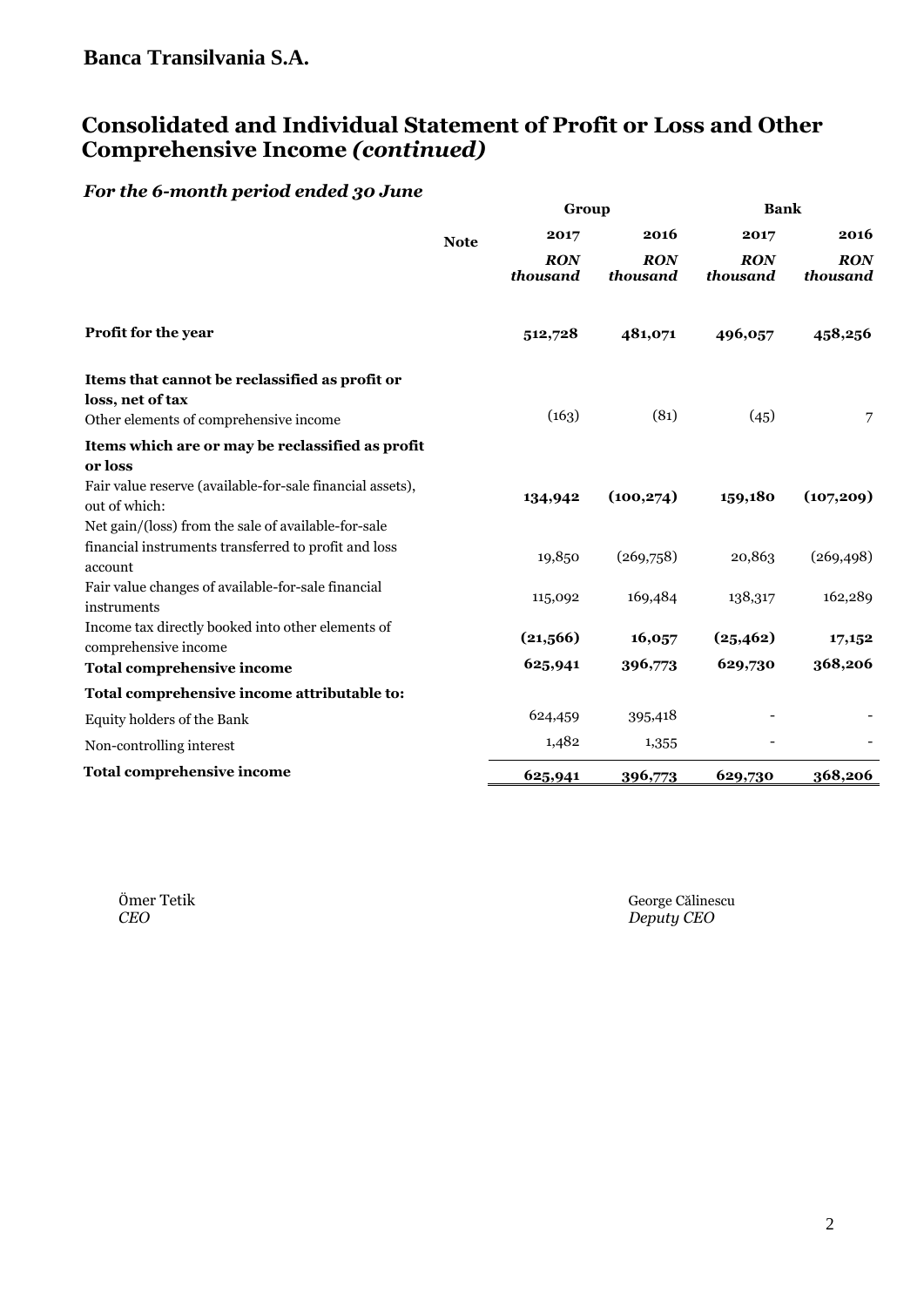# **Consolidated and Individual Statement of Financial Position**

|                                                                                                       |             | Group                  |                                | <b>Bank</b>            |                        |
|-------------------------------------------------------------------------------------------------------|-------------|------------------------|--------------------------------|------------------------|------------------------|
|                                                                                                       | <b>Note</b> | 30-06-2017             | 31-12-2016                     | 30-06-2017             | 31-12-2016             |
| <b>Assets</b>                                                                                         |             | <b>RON</b><br>thousand | <b>RON</b><br>thousand         | <b>RON</b><br>thousand | <b>RON</b><br>thousand |
| Cash and cash equivalents at the National Bank                                                        | 15          | 4,546,050              | 5,293,660                      | 4,546,025              | 5,293,635              |
| Placements with banks                                                                                 | 16          | 4,004,187              | 2,785,505                      | 3,943,625              | 2,746,582              |
| Financial assets at fair value through profit and loss                                                | 17          | 212,756                | 163,520                        | 77,753                 | 59,890                 |
| Loans and advances to customers                                                                       | 18          | 28,080,307             | 26,710,402                     | 28,741,718             | 27,209,976             |
| Net finance lease investments                                                                         | 19          | 643,055                | 523,643                        |                        |                        |
| Investment securities, available-for-sale, out of which:<br>Securities sold under sale and repurchase | 20          | 14,573,123             | 14,993,828                     | 14,726,846             | 15,120,524             |
| agreements                                                                                            |             | 655,106                | 1,488,289                      | 655,106                | 1,488,289              |
| Investment securities, held-to-maturity<br>Equity investments                                         |             |                        | 20,691                         | 136,671                |                        |
|                                                                                                       |             |                        |                                |                        | 136,671                |
| Tangible assets and real estate investments                                                           | 21          | 623,316                | 558,734                        | 404,473                | 370,305                |
| Intangible assets<br>Goodwill                                                                         | 21          | 104,764                | 86,600                         | 96,853                 | 78,396                 |
|                                                                                                       | 21          | 2,774                  | 2,774                          |                        |                        |
| Current tax assets                                                                                    |             | 51,156                 | 119,103                        | 53,204                 | 125,055                |
| Deferred tax assets                                                                                   | 22          | 268,734                | 378,716                        | 262,067                | 373,940                |
| Other financial assets                                                                                | 23          | 161,570                | 194,151                        | 159,627                | 170,153                |
| Other non-financial assets                                                                            | 24          | 125,828                | 112,897                        | 87,950                 | 84,474                 |
| <b>Total assets</b>                                                                                   |             | 53,397,620             | 51,944,224                     | 53,236,812             | 51,769,601             |
| <b>Liabilities</b>                                                                                    |             |                        |                                |                        |                        |
| Deposits from banks                                                                                   | 25          | 181,001                | 247,268                        | 181,001                | 247,268                |
| Deposits from customers                                                                               | 26          | 43,351,733             | 41,681,475                     | 43,530,459             | 41,851,773             |
| Loans from banks and other financial institutions                                                     | 27          | 1,469,386              | 2,304,911                      | 1,425,146              | 2,246,461              |
| Other subordinated liabilities                                                                        | 28          | 412,462                | 424,111                        | 412,462                | 424,111                |
| Provisions for other risks and for loan commitments                                                   | 29          | 511,055                | 514,582                        | 504,400                | 506,955                |
| Other financial liabilities                                                                           | 30          | 768,725                | 469,975                        | 735,560                | 441,158                |
| Other non-financial liabilities                                                                       | 31          | 122,363                | 111,869                        | 65,434                 | 67,787                 |
| Total liabilities excluding financial liabilities to                                                  |             |                        |                                |                        |                        |
| holders of fund units                                                                                 |             | 46,816,725             | 45,754,191                     | 46,854,462             | 45,785,513             |
| Financial liabilities to holders of fund units                                                        |             |                        |                                |                        |                        |
|                                                                                                       |             | 44,509                 | 37,326                         |                        |                        |
| <b>Total liabilities</b>                                                                              |             | 46,861,234             |                                | 45,791,517 46,854,462  | 45,785,513             |
| <b>Equity</b>                                                                                         |             |                        |                                |                        |                        |
| Share capital                                                                                         | 32          | 3,732,549              | 3,732,549                      | 3,732,549              | 3,732,549              |
| Treasury shares                                                                                       |             | (57, 461)              | (29, 993)                      | (44, 014)              | (16,546)               |
| Capital premiums                                                                                      |             | 28,374                 | 28,374                         | 28,374                 | 28,374                 |
| Retained earnings                                                                                     |             | 2,257,705              | 1,954,073                      | 2,072,338              | 1,779,244              |
| <b>Revaluation reserve</b>                                                                            |             | 25,123                 | 26,227                         | 26,112                 | 27,188                 |
| Reserves from available-for-sale assets                                                               | 33          | 104,567                | (8,791)                        | 144,502                | 10,790                 |
| Other reserves                                                                                        |             | 432,506                | 432,061                        | 422,489                | 422,489                |
| Total equity attributable to equity holders of the                                                    |             |                        |                                |                        |                        |
| <b>Bank</b>                                                                                           |             | 6,523,363              | 6,134,500                      | 6,382,350              | 5,984,088              |
| Non-controlling interest                                                                              |             | 13,023                 | 18,207                         | $\qquad \qquad -$      |                        |
| <b>Total equity</b>                                                                                   |             | 6,536,386              | 6,152,707                      | 6,382,350              | 5,984,088              |
| <b>Total liabilities and equity</b>                                                                   |             | 53,397,620             | 51,944,224                     | 53,236,812             | 51,769,601             |
|                                                                                                       |             |                        |                                |                        |                        |
| Ömer Tetik<br><b>CEO</b>                                                                              |             |                        | George Călinescu<br>Deputy CEO |                        |                        |

The explanatory notes to the financial statements pages 10 to 57 are an integral part of these financial statements

3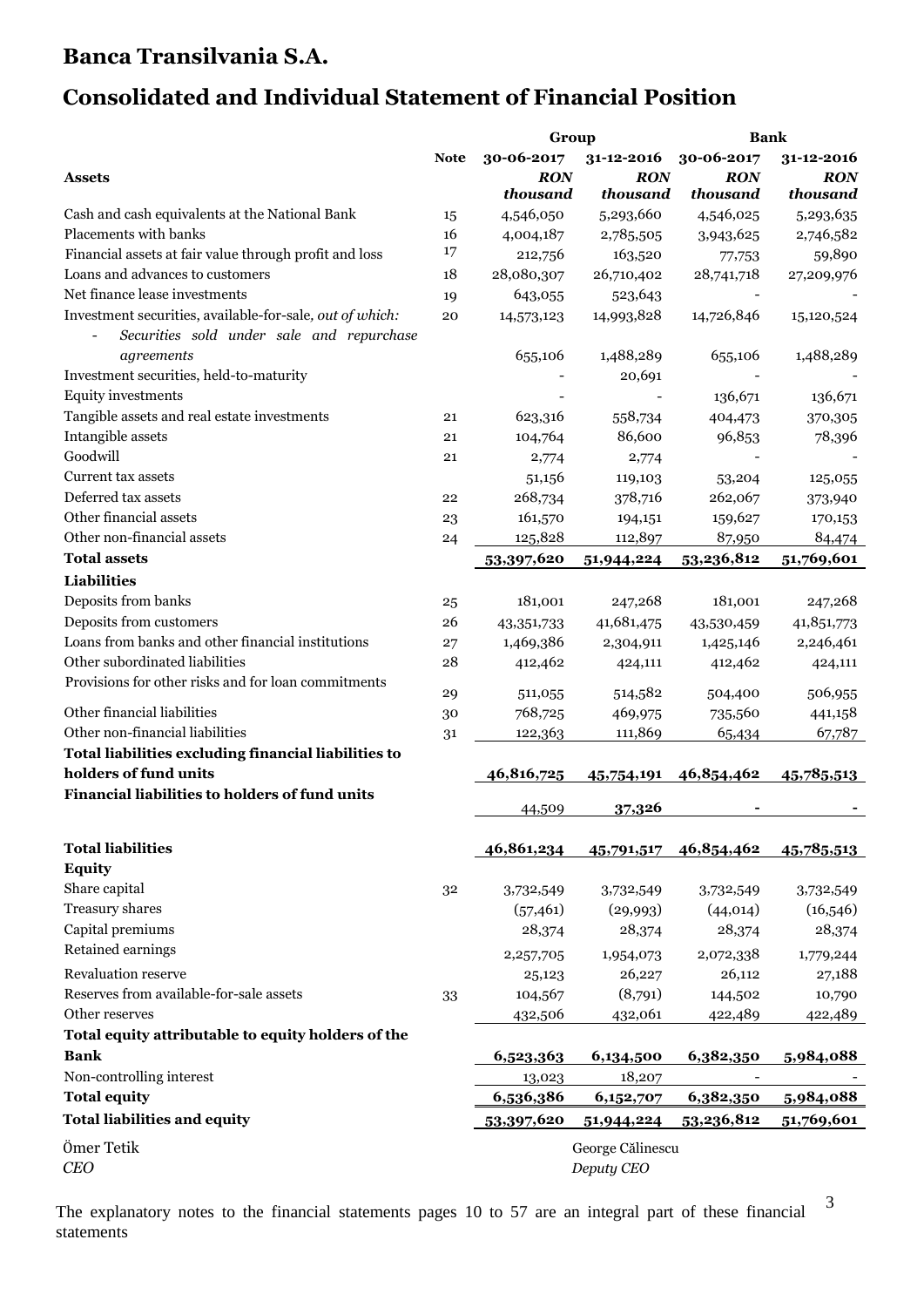# **Consolidated statement of changes in Equity**

# *For the 6-month period ended 30 June 2017*

*Group* **Attributable to the equity holders of the Bank**

| In RON thousand                                                                                                                    | <b>Note</b> | <b>Share</b><br>capital | <b>Treasury</b><br>shares | <b>Share</b><br>premium | <b>Revaluation</b><br>reserves | <b>Reserves</b><br>for<br>financial<br>assets<br>available-<br>for-sale | <b>Other</b><br>reserves | <b>Retained</b><br>earnings | <b>Total</b><br><b>Attributable</b><br>to the bank's<br>shareholders | Non-<br>controlling<br>interest                      | <b>Total</b>        |
|------------------------------------------------------------------------------------------------------------------------------------|-------------|-------------------------|---------------------------|-------------------------|--------------------------------|-------------------------------------------------------------------------|--------------------------|-----------------------------|----------------------------------------------------------------------|------------------------------------------------------|---------------------|
| <b>Balance as at 1 January 2017</b>                                                                                                |             | 3,732,549               | (29,993)                  | 28,374                  | 26,227                         | (8,791)                                                                 | 432,061                  | 1,954,073                   | 6,134,500                                                            | 18,207                                               | 6,152,707           |
| Total comprehensive income                                                                                                         |             |                         |                           |                         |                                |                                                                         |                          |                             |                                                                      |                                                      |                     |
| Profit for the year<br>Other comprehensive income, net of<br>income tax                                                            |             |                         |                           |                         |                                |                                                                         |                          | 511,246                     | 511,246                                                              | 1,482                                                | 512,728             |
| Fair value gains (losses) from available-for-<br>sale financial assets (net of deferred tax)<br>Retained earnings from revaluation |             |                         |                           |                         |                                | 113,358                                                                 |                          |                             | 113,358                                                              |                                                      | 113,358             |
| reserves                                                                                                                           |             |                         |                           |                         | (1,104)                        |                                                                         |                          | 1,104                       |                                                                      |                                                      |                     |
| Distribution to statutory reserves                                                                                                 |             |                         |                           |                         |                                |                                                                         | 445                      | (445)                       |                                                                      |                                                      |                     |
| Other elements of comprehensive income                                                                                             |             |                         |                           |                         |                                |                                                                         |                          | (145)                       | (145)                                                                |                                                      | (145)               |
| Total comprehensive income<br>Contributions of/distributions to the<br>shareholders                                                |             |                         |                           | $\blacksquare$          | (1,104)                        | 113,358                                                                 | 445                      | 511,760                     | 624,459                                                              | 1,482                                                | 625,941             |
| Acquisition of treasury shares<br>Recognition of employee benefits in the<br>form of equity instruments                            |             |                         | (27, 468)                 |                         |                                |                                                                         |                          | 15,000                      | (27, 468)<br>15,000                                                  | $\overline{\phantom{a}}$<br>$\overline{\phantom{a}}$ | (27, 468)<br>15,000 |
| Dividends to be distributed to shareholders                                                                                        |             |                         |                           |                         |                                |                                                                         |                          | (219,000)                   | (219,000)                                                            | (6,165)                                              | (225,165)           |
| Other                                                                                                                              |             |                         |                           |                         |                                |                                                                         |                          | (4, 128)                    | (4, 128)                                                             | (501)                                                | (4,629)             |
| Total contributions of/distributions<br>to the shareholders                                                                        |             |                         | (27, 468)                 |                         |                                |                                                                         |                          | (208, 128)                  | (235,596)                                                            | (6,666)                                              | (242, 262)          |
| Balance as at 30 June 2017                                                                                                         |             | 3,732,549               | (57, 461)                 | 28,374                  | 25,123                         | 104,567                                                                 | 432,506                  | 2,257,705                   | 6,523,363                                                            | 13,023                                               | 6,536,386           |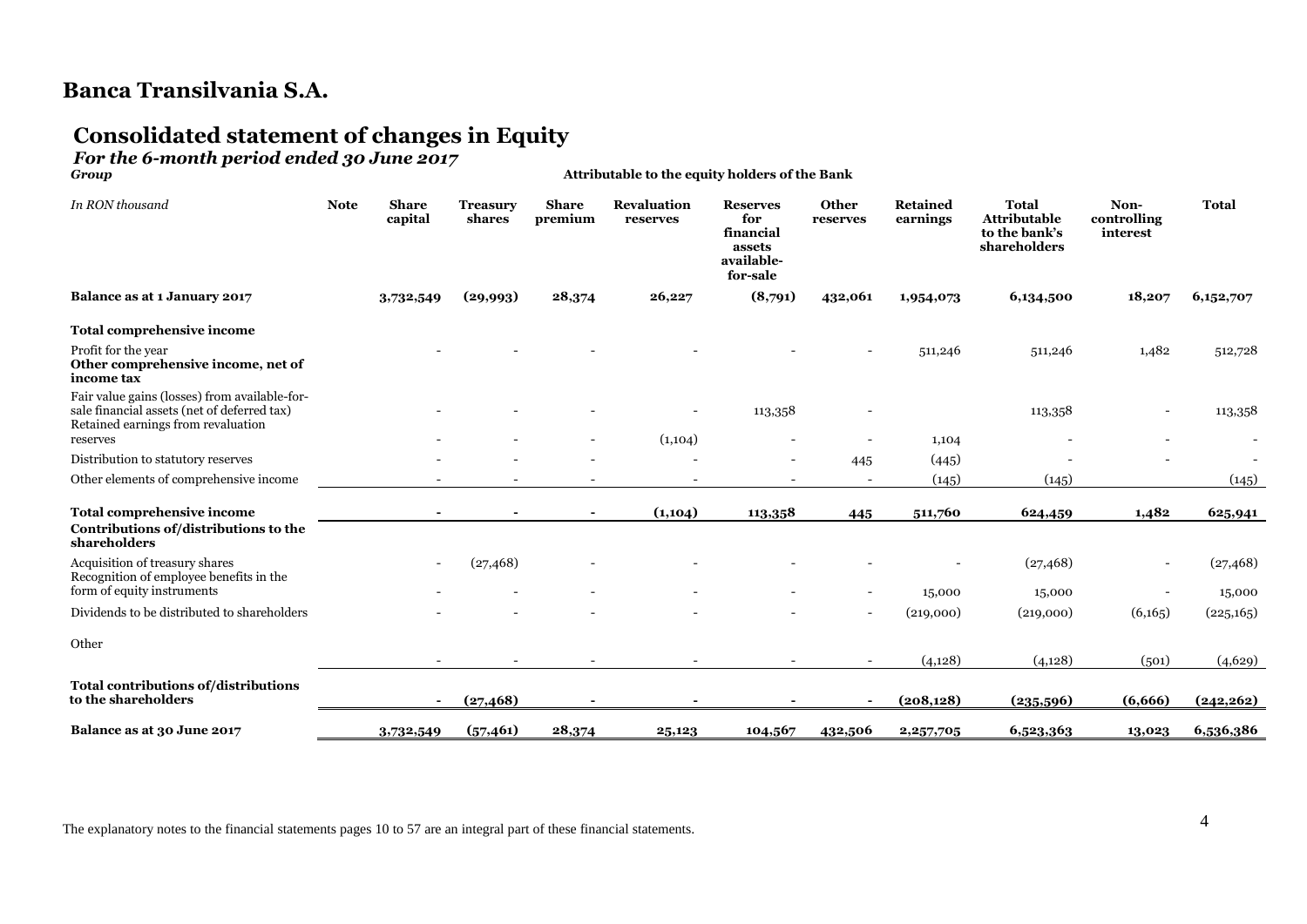# **Consolidated statement of changes in Equity**

*As at 31 December 2016*

#### *Group* **Attributable to the equity holders of the Bank**

| In RON thousand                                                                                                                                                          | <b>Note</b><br><b>Share</b><br>capital |           | <b>Treasury</b><br>shares | <b>Share</b><br>premium        | <b>Revaluation</b><br>reserves | <b>Reserves</b><br>for<br>financial<br>assets<br>available-<br>for-sale | <b>Other</b><br>reserves | <b>Retained</b><br>earnings | <b>Total</b><br><b>Attributable to</b><br>the bank's<br>shareholders | Non-<br>controlling<br>interest | <b>Total</b>      |
|--------------------------------------------------------------------------------------------------------------------------------------------------------------------------|----------------------------------------|-----------|---------------------------|--------------------------------|--------------------------------|-------------------------------------------------------------------------|--------------------------|-----------------------------|----------------------------------------------------------------------|---------------------------------|-------------------|
| Balance as at 1 January 2016                                                                                                                                             |                                        | 3,112,505 | (11, 806)                 | 28,316                         | 26,470                         | 175,511                                                                 | 380,588                  | 2,523,109                   | 6,234,693                                                            | 6,120                           | 6,240,813         |
| Total comprehensive income                                                                                                                                               |                                        |           |                           |                                |                                |                                                                         |                          |                             |                                                                      |                                 |                   |
| Profit for the year<br>Other comprehensive income, net of<br>income tax                                                                                                  |                                        |           |                           |                                |                                |                                                                         |                          | 1,272,422                   | 1,272,422                                                            | 4,591                           | 1,277,013         |
| Fair value gains (losses) from available-for-sale<br>financial assets (net of deferred tax)<br>Revaluation of property and equipment, net of                             |                                        |           |                           |                                |                                | (184, 302)                                                              |                          |                             | (184,302)                                                            |                                 | (184, 302)        |
| income tax                                                                                                                                                               |                                        |           |                           |                                | 1,498                          |                                                                         |                          |                             | 1,498                                                                |                                 | 1,498             |
| Retained earnings from revaluation reserves                                                                                                                              |                                        |           |                           |                                | (1,741)                        |                                                                         |                          | 1,741                       |                                                                      |                                 |                   |
| Distribution to statutory reserves                                                                                                                                       |                                        |           |                           |                                |                                |                                                                         | 51,473                   | (51, 473)                   |                                                                      |                                 |                   |
| Other elements of comprehensive income                                                                                                                                   |                                        |           |                           |                                |                                |                                                                         |                          | 231                         | 231                                                                  |                                 | 231               |
| <b>Total comprehensive income</b>                                                                                                                                        |                                        |           |                           |                                | (243)                          | (184, 302)                                                              | 51,473                   | 1,222,921                   | 1,089,849                                                            | 4,591                           | 1,094,440         |
| Contributions of/distributions to the<br>shareholders<br>Increase in share capital through the<br>conversion of profit reserves<br>Increase in share capital through the |                                        | 620,000   |                           |                                |                                |                                                                         |                          | (620,000)                   |                                                                      |                                 |                   |
| conversion of subordinated debt into shares<br>Acquisition of treasury shares<br>Recognition of employee benefits in the form of                                         |                                        | 44        | (16,546)                  | 58<br>$\overline{\phantom{a}}$ |                                |                                                                         |                          |                             | 102<br>(16,546)                                                      |                                 | 102<br>(16,546)   |
| equity instruments<br>Bonus shares from investments in subsidiaries                                                                                                      |                                        |           | (1,641)                   |                                |                                |                                                                         |                          | 30,000                      | 30,000<br>(1,641)                                                    |                                 | 30,000<br>(1,641) |
| Dividends distributed to shareholders<br>Other (Entry into consolidation corrections                                                                                     |                                        |           |                           |                                |                                |                                                                         | $\overline{\phantom{a}}$ | (1,200,000)                 | (1,200,000)                                                          |                                 | (1,200,000)       |
| retained earnings, percentage change funds)                                                                                                                              |                                        |           |                           |                                |                                |                                                                         |                          | (1,957)                     | (1,957)                                                              | 7,496                           | 5,539             |
| Total contributions of/distributions to<br>the shareholders                                                                                                              |                                        | 620,044   | (18, 187)                 | 58                             |                                |                                                                         |                          | (1,791,957)                 | (1,190,042)                                                          | 7,496                           | (1,182,546)       |
| Balance at 31 December 2016                                                                                                                                              | 3,732,549                              |           | (29,993)                  | 28,374                         | 26,227                         | (8,791)                                                                 | 432,061                  | 1,954,073                   | 6,134,500                                                            | 18,207                          | 6,152,707         |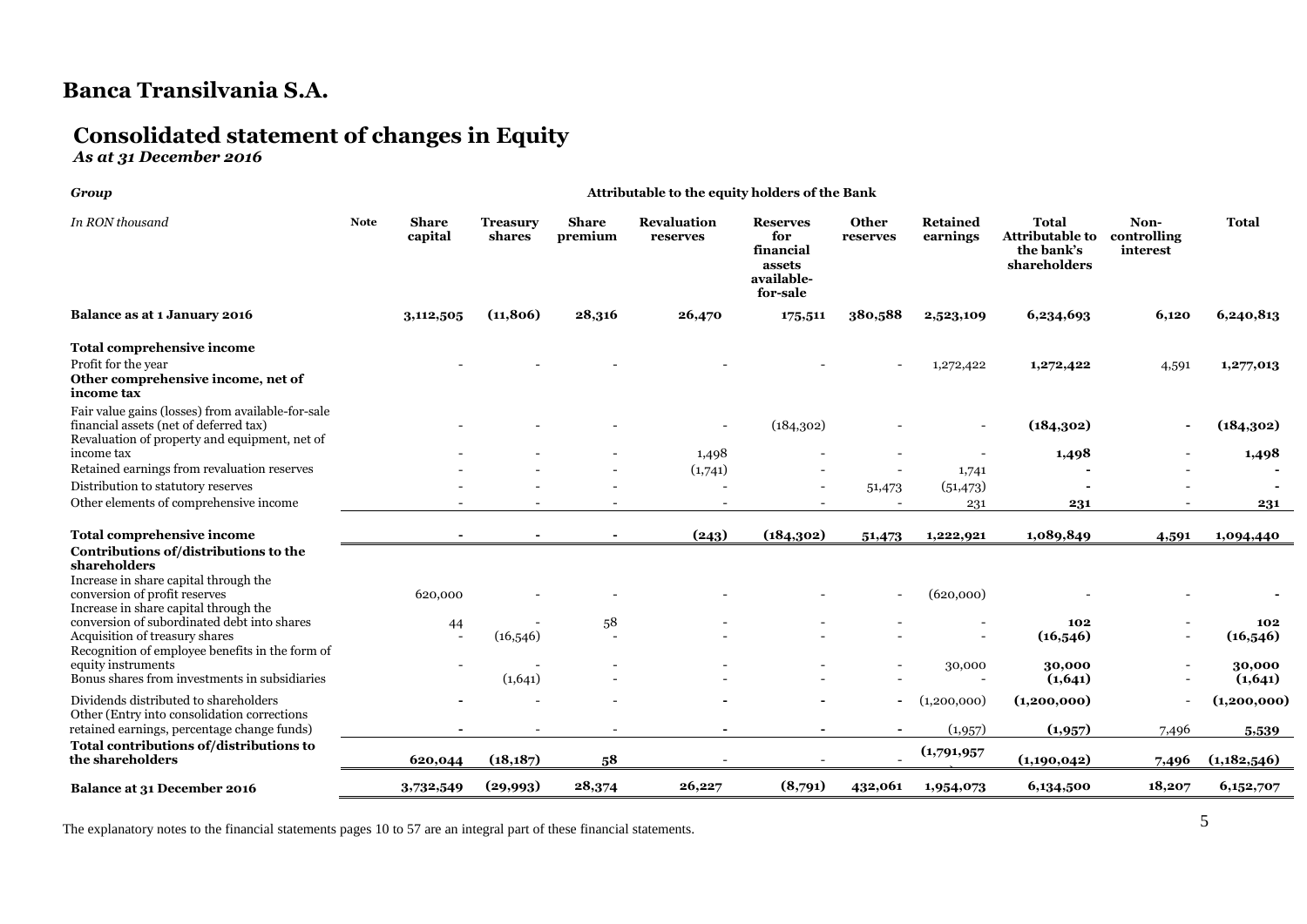# **Individual Statement of changes in Equity**

*For the 6-month period ended 30 June 2017*

| <b>Bank</b>                                                                                                                 | Attributable to the equity holders of the Bank |                         |                           |                          |                                |                                                               |                          |                             |              |
|-----------------------------------------------------------------------------------------------------------------------------|------------------------------------------------|-------------------------|---------------------------|--------------------------|--------------------------------|---------------------------------------------------------------|--------------------------|-----------------------------|--------------|
| In RON thousand                                                                                                             | <b>Note</b>                                    | <b>Share</b><br>capital | <b>Treasury</b><br>shares | <b>Share</b><br>premium  | <b>Revaluation</b><br>reserves | <b>Reserves for</b><br>financial assets<br>available-for-sale | <b>Other</b><br>reserves | <b>Retained</b><br>earnings | <b>Total</b> |
| Balance as at 1 January 2017                                                                                                |                                                | 3,732,549               | (16,546)                  | 28,374                   | 27,188                         | 10,790                                                        | 422,489                  | 1,779,244                   | 5,984,088    |
| Total comprehensive income                                                                                                  |                                                |                         |                           |                          |                                |                                                               |                          |                             |              |
| Profit for the year                                                                                                         |                                                |                         |                           |                          |                                |                                                               | $\overline{\phantom{a}}$ | 496,057                     | 496,057      |
| Other comprehensive income, net of income tax                                                                               |                                                |                         |                           |                          |                                |                                                               |                          |                             |              |
| Fair value gains/(losses) from available-for-sale financial<br>assets (net of deferred tax)                                 |                                                |                         |                           |                          |                                | 133,712                                                       |                          |                             | 133,712      |
| Retained earnings from revaluation reserves                                                                                 |                                                |                         |                           | $\overline{\phantom{a}}$ | (1,076)                        |                                                               | $\overline{\phantom{a}}$ | 1,076                       |              |
| Other elements of comprehensive income                                                                                      |                                                |                         |                           |                          |                                |                                                               |                          | (39)                        | (39)         |
| Total comprehensive income                                                                                                  |                                                |                         |                           |                          | (1,076)                        | 133,712                                                       |                          | 497,094                     | 629,730      |
| Contributions of/distributions to the shareholders<br>Recognition of employee benefits in the form of equity<br>instruments |                                                |                         |                           |                          |                                |                                                               |                          | 15,000                      | 15,000       |
| Acquisition of treasury shares                                                                                              |                                                |                         | (27, 468)                 | $\overline{\phantom{0}}$ | $\overline{\phantom{a}}$       |                                                               |                          | $\overline{\phantom{a}}$    | (27, 468)    |
| Dividends to be distributed to shareholders                                                                                 |                                                |                         |                           | $\overline{\phantom{0}}$ | $\overline{\phantom{a}}$       |                                                               | $\blacksquare$           | (219,000)                   | (219,000)    |
| Total contributions of/distributions to the<br>shareholders                                                                 |                                                | $\blacksquare$          | (27, 468)                 |                          |                                |                                                               |                          | (204,000)                   | (231, 468)   |
| Balance as at 30 June 2017                                                                                                  |                                                | 3,732,549               | (44, 014)                 | 28,374                   | 26,112                         | 144,502                                                       | 422,489                  | 2,072,338                   | 6,382,350    |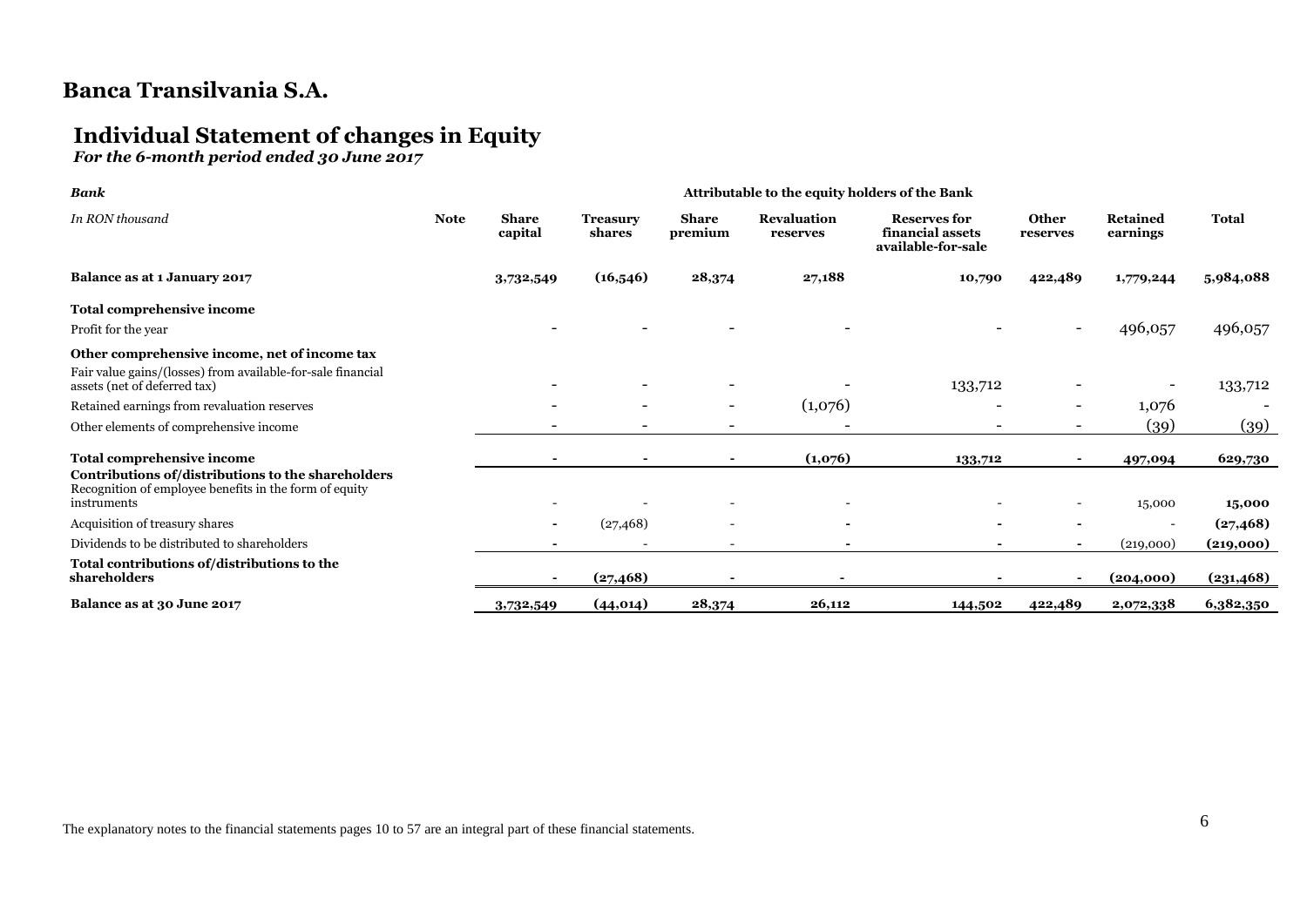# **Individual Statement of Changes in Equity**

*As at 31 December 2016*

| <b>Bank</b>                                                                                                      |             |                         | Attributable to the equity holders of the Bank |                          |                                |                                                               |                          |                             |              |
|------------------------------------------------------------------------------------------------------------------|-------------|-------------------------|------------------------------------------------|--------------------------|--------------------------------|---------------------------------------------------------------|--------------------------|-----------------------------|--------------|
| In RON thousand                                                                                                  | <b>Note</b> | <b>Share</b><br>capital | <b>Treasury</b><br>shares                      | <b>Share</b><br>premium  | <b>Revaluation</b><br>reserves | <b>Reserves for</b><br>financial assets<br>available-for-sale | Other<br>reserves        | <b>Retained</b><br>earnings | <b>Total</b> |
| Balance as at 1 January 2016                                                                                     |             | 3,112,505               |                                                | 28,316                   | 27,377                         | 187,928                                                       | 372,533                  | 2,389,102                   | 6,117,761    |
| Total comprehensive income<br>Profit for the year                                                                |             |                         |                                                |                          |                                |                                                               | $\overline{\phantom{0}}$ | 1,228,440                   | 1,228,440    |
| Other comprehensive income, net of income tax                                                                    |             |                         |                                                |                          |                                |                                                               |                          |                             |              |
| Fair value gains / (losses) from available-for-sale financial<br>assets (net of deferred tax)                    |             |                         |                                                |                          |                                | (177, 138)                                                    |                          |                             | (177, 138)   |
| Revaluation of property and equipment, net of income tax                                                         |             |                         |                                                |                          | 1,498                          |                                                               |                          |                             | 1,498        |
| Retained earnings from revaluation reserves                                                                      |             |                         |                                                | $\overline{\phantom{0}}$ | (1,687)                        |                                                               |                          | 1,687                       |              |
| Distribution to statutory reserves                                                                               |             |                         |                                                |                          |                                |                                                               | 49,956                   | (49, 956)                   |              |
| Other elements of comprehensive income                                                                           |             |                         |                                                |                          |                                |                                                               |                          | (29)                        | (29)         |
| <b>Total comprehensive income</b>                                                                                |             |                         |                                                |                          | (189)                          | (177, 138)                                                    | 49,956                   | 1,180,142                   | 1,052,771    |
| Contributions of/distributions to the shareholders<br>Increase in share capital through the conversion of profit |             |                         |                                                |                          |                                |                                                               |                          |                             |              |
| reserves<br>Increase in share capital through share premium                                                      |             | 620,000                 |                                                |                          |                                |                                                               |                          | (620,000)                   |              |
| incorporation<br>Recognition of employee benefits in the form of equity                                          |             | 44                      |                                                | 58                       |                                |                                                               |                          |                             | 102          |
| instruments                                                                                                      |             |                         |                                                |                          |                                |                                                               |                          | 30,000                      | 30,000       |
| Acquisition of treasury shares                                                                                   |             |                         | (16,546)                                       |                          |                                |                                                               |                          |                             | (16,546)     |
| Dividends distributed to shareholders                                                                            |             |                         |                                                |                          |                                |                                                               |                          | (1,200,000)                 | (1,200,000)  |
| Total contributions of/distributions to the<br>shareholders                                                      |             | 620,044                 | (16,546)                                       | 58                       |                                |                                                               | $\blacksquare$           | (1,790,000)                 | (1,186,444)  |
| Balance at 31 December 2016                                                                                      |             | 3,732,549               | (16,546)                                       | 28,374                   | 27,188                         | 10,790                                                        | 422,489                  | 1,779,244                   | 5,984,088    |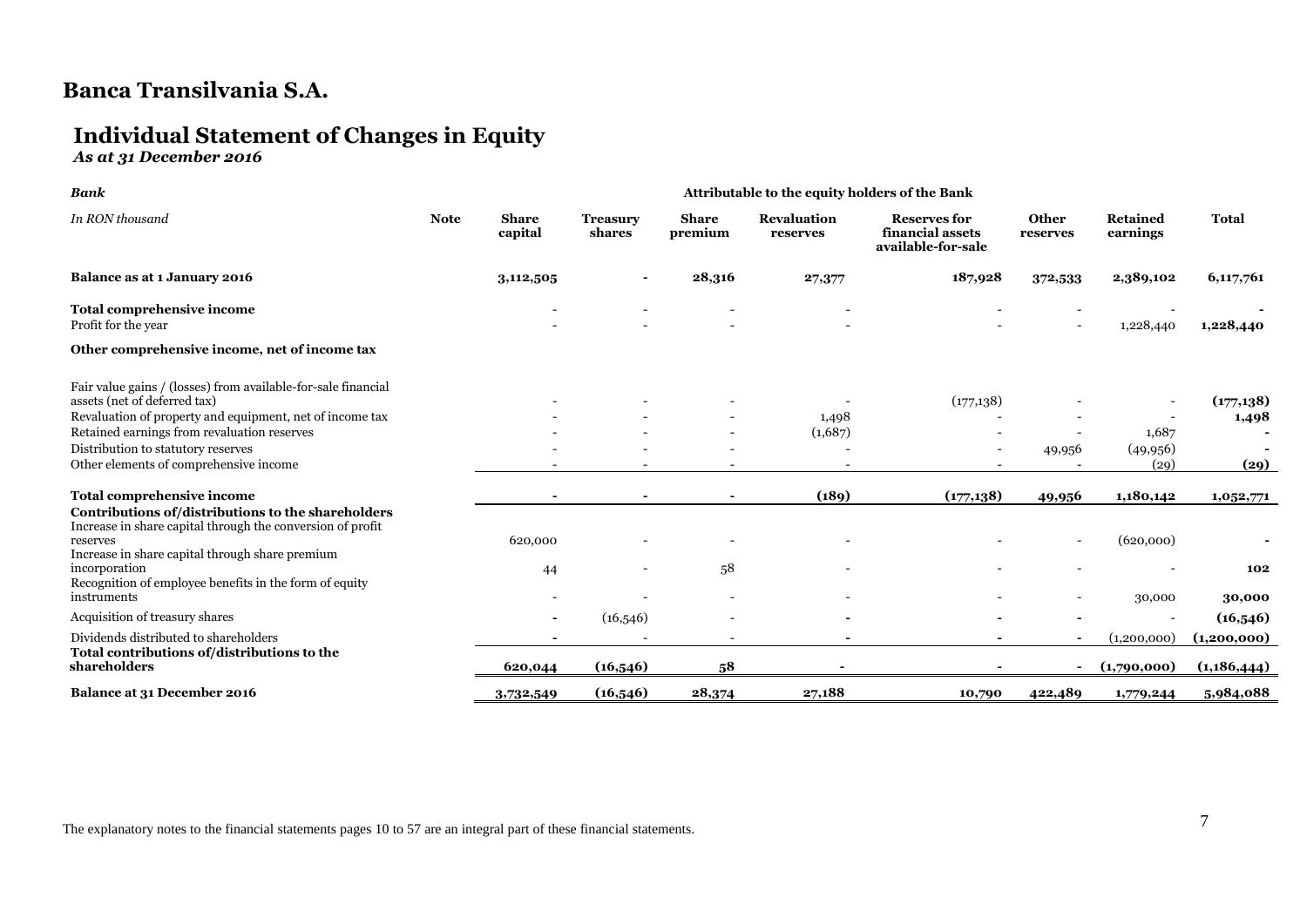### **Consolidated and Individual Statement of Cash Flows** *For the 6-month period ended 30 June*

| <b>Note</b><br>In RON thousand<br>2016<br>2016<br>2017<br>2017<br>Cash flow from/(used in) operating activities<br>Profit for the year<br>481,071<br>458,256<br>512,728<br>496,057<br>Adjustments for:<br>Depreciation / amortization expense<br>56,990<br>35,680<br>45,153<br>41,235<br>Impairment allowance and write-offs of financial assets,<br>provisions for other risks and loan commitments<br>364,411<br>154,506<br>147,249<br>353,109<br>Adjustment of financial assets at fair value through profit and<br>loss<br>(5,002)<br>(5,513)<br>4,703<br>4,529<br>86,411<br>Income tax recovery<br>92,614<br>84,019<br>80,042<br>Interest income<br>(1,026,473)<br>(1,001,276)<br>(1,027,789)<br>(989, 286)<br>Interest expenses<br>143,583<br>103,479<br>145,949<br>103,005<br>Income tax paid/recovered<br>(4,245)<br>Other adjustments<br>24,894<br>(16,074)<br>74,969<br>45,671<br>(40, 434)<br>(75,171)<br>Net profit adjusted with non-monetary elements<br>57,849<br>122,411<br><b>Changes in operating assets and liabilities</b><br>Change in investment securities<br>(1,414,038)<br>(1,413,046)<br>483,999<br>582,037<br>Change in placements with banks<br>(318,740)<br>(339,781)<br>(56, 898)<br>(53,038)<br>Change in loans and advances to customers<br>(1,647,858)<br>(1,078,471)<br>(1,477,332)<br>(904, 466)<br>Change in net lease investments<br>(127, 681)<br>(53, 958)<br>Change in financial assets at fair value through profit or loss<br>(12,350)<br>56,095<br>2,183<br>(7,166)<br>Change in other financial assets<br>92,650<br>2,741<br>90,229<br>12,599<br>Change in other assets<br>(83, 691)<br>(58,094)<br>(29, 465)<br>(21,995)<br>Change in deposits from customers<br>1,685,640<br>1,694,074<br>652,737<br>121,007<br>Change in deposits from banks<br>(66, 245)<br>(66, 245)<br>121,007<br>653,391<br>Change in other financial liabilities<br>240,765<br>209,442<br>79,750<br>147,253<br>Change in other liabilities<br>21,548<br>82,075<br>(745)<br>55,652<br>Interest received<br>1,018,398<br>1,132,424<br>1,134,209<br>1,053,243<br>Interest paid<br>(171, 835)<br>(119,600)<br>(119, 126)<br>(174, 469)<br>Net cash from/ (used in) operating activities<br>(748,399)<br>(591, 234)<br>1,492,678<br>1,520,425<br>Cash flow from / (used in) investment activities<br>Net acquisitions of property and equipment<br>(113, 861)<br>(79,328)<br>(56, 927)<br>(26, 496)<br>Net acquisitions intangible assets<br>(9,382)<br>(36, 247)<br>(14, 912)<br>(43,747)<br>Proceeds from disposal of property and equipment and<br>intangible assets<br>164<br>1,324<br>7,423<br>4,359<br>Acquisition of equity investments<br>(7, 890)<br>(42)<br>Acquisition of securities held-to-maturity<br>(3,770)<br>20,236<br>Dividends collected<br>(34, 685)<br>1,823<br>5,768<br>5,768<br>Net cash flow from / (used in) investment activities<br>(120, 626)<br>(98, 808)<br>(131,000)<br>(29, 988) |  | Group | <b>Bank</b> |  |  |
|----------------------------------------------------------------------------------------------------------------------------------------------------------------------------------------------------------------------------------------------------------------------------------------------------------------------------------------------------------------------------------------------------------------------------------------------------------------------------------------------------------------------------------------------------------------------------------------------------------------------------------------------------------------------------------------------------------------------------------------------------------------------------------------------------------------------------------------------------------------------------------------------------------------------------------------------------------------------------------------------------------------------------------------------------------------------------------------------------------------------------------------------------------------------------------------------------------------------------------------------------------------------------------------------------------------------------------------------------------------------------------------------------------------------------------------------------------------------------------------------------------------------------------------------------------------------------------------------------------------------------------------------------------------------------------------------------------------------------------------------------------------------------------------------------------------------------------------------------------------------------------------------------------------------------------------------------------------------------------------------------------------------------------------------------------------------------------------------------------------------------------------------------------------------------------------------------------------------------------------------------------------------------------------------------------------------------------------------------------------------------------------------------------------------------------------------------------------------------------------------------------------------------------------------------------------------------------------------------------------------------------------------------------------------------------------------------------------------------------------------------------------------------------------------------------------------------------------------------------------------------------------------------------------------------------|--|-------|-------------|--|--|
|                                                                                                                                                                                                                                                                                                                                                                                                                                                                                                                                                                                                                                                                                                                                                                                                                                                                                                                                                                                                                                                                                                                                                                                                                                                                                                                                                                                                                                                                                                                                                                                                                                                                                                                                                                                                                                                                                                                                                                                                                                                                                                                                                                                                                                                                                                                                                                                                                                                                                                                                                                                                                                                                                                                                                                                                                                                                                                                                  |  |       |             |  |  |
|                                                                                                                                                                                                                                                                                                                                                                                                                                                                                                                                                                                                                                                                                                                                                                                                                                                                                                                                                                                                                                                                                                                                                                                                                                                                                                                                                                                                                                                                                                                                                                                                                                                                                                                                                                                                                                                                                                                                                                                                                                                                                                                                                                                                                                                                                                                                                                                                                                                                                                                                                                                                                                                                                                                                                                                                                                                                                                                                  |  |       |             |  |  |
|                                                                                                                                                                                                                                                                                                                                                                                                                                                                                                                                                                                                                                                                                                                                                                                                                                                                                                                                                                                                                                                                                                                                                                                                                                                                                                                                                                                                                                                                                                                                                                                                                                                                                                                                                                                                                                                                                                                                                                                                                                                                                                                                                                                                                                                                                                                                                                                                                                                                                                                                                                                                                                                                                                                                                                                                                                                                                                                                  |  |       |             |  |  |
|                                                                                                                                                                                                                                                                                                                                                                                                                                                                                                                                                                                                                                                                                                                                                                                                                                                                                                                                                                                                                                                                                                                                                                                                                                                                                                                                                                                                                                                                                                                                                                                                                                                                                                                                                                                                                                                                                                                                                                                                                                                                                                                                                                                                                                                                                                                                                                                                                                                                                                                                                                                                                                                                                                                                                                                                                                                                                                                                  |  |       |             |  |  |
|                                                                                                                                                                                                                                                                                                                                                                                                                                                                                                                                                                                                                                                                                                                                                                                                                                                                                                                                                                                                                                                                                                                                                                                                                                                                                                                                                                                                                                                                                                                                                                                                                                                                                                                                                                                                                                                                                                                                                                                                                                                                                                                                                                                                                                                                                                                                                                                                                                                                                                                                                                                                                                                                                                                                                                                                                                                                                                                                  |  |       |             |  |  |
|                                                                                                                                                                                                                                                                                                                                                                                                                                                                                                                                                                                                                                                                                                                                                                                                                                                                                                                                                                                                                                                                                                                                                                                                                                                                                                                                                                                                                                                                                                                                                                                                                                                                                                                                                                                                                                                                                                                                                                                                                                                                                                                                                                                                                                                                                                                                                                                                                                                                                                                                                                                                                                                                                                                                                                                                                                                                                                                                  |  |       |             |  |  |
|                                                                                                                                                                                                                                                                                                                                                                                                                                                                                                                                                                                                                                                                                                                                                                                                                                                                                                                                                                                                                                                                                                                                                                                                                                                                                                                                                                                                                                                                                                                                                                                                                                                                                                                                                                                                                                                                                                                                                                                                                                                                                                                                                                                                                                                                                                                                                                                                                                                                                                                                                                                                                                                                                                                                                                                                                                                                                                                                  |  |       |             |  |  |
|                                                                                                                                                                                                                                                                                                                                                                                                                                                                                                                                                                                                                                                                                                                                                                                                                                                                                                                                                                                                                                                                                                                                                                                                                                                                                                                                                                                                                                                                                                                                                                                                                                                                                                                                                                                                                                                                                                                                                                                                                                                                                                                                                                                                                                                                                                                                                                                                                                                                                                                                                                                                                                                                                                                                                                                                                                                                                                                                  |  |       |             |  |  |
|                                                                                                                                                                                                                                                                                                                                                                                                                                                                                                                                                                                                                                                                                                                                                                                                                                                                                                                                                                                                                                                                                                                                                                                                                                                                                                                                                                                                                                                                                                                                                                                                                                                                                                                                                                                                                                                                                                                                                                                                                                                                                                                                                                                                                                                                                                                                                                                                                                                                                                                                                                                                                                                                                                                                                                                                                                                                                                                                  |  |       |             |  |  |
|                                                                                                                                                                                                                                                                                                                                                                                                                                                                                                                                                                                                                                                                                                                                                                                                                                                                                                                                                                                                                                                                                                                                                                                                                                                                                                                                                                                                                                                                                                                                                                                                                                                                                                                                                                                                                                                                                                                                                                                                                                                                                                                                                                                                                                                                                                                                                                                                                                                                                                                                                                                                                                                                                                                                                                                                                                                                                                                                  |  |       |             |  |  |
|                                                                                                                                                                                                                                                                                                                                                                                                                                                                                                                                                                                                                                                                                                                                                                                                                                                                                                                                                                                                                                                                                                                                                                                                                                                                                                                                                                                                                                                                                                                                                                                                                                                                                                                                                                                                                                                                                                                                                                                                                                                                                                                                                                                                                                                                                                                                                                                                                                                                                                                                                                                                                                                                                                                                                                                                                                                                                                                                  |  |       |             |  |  |
|                                                                                                                                                                                                                                                                                                                                                                                                                                                                                                                                                                                                                                                                                                                                                                                                                                                                                                                                                                                                                                                                                                                                                                                                                                                                                                                                                                                                                                                                                                                                                                                                                                                                                                                                                                                                                                                                                                                                                                                                                                                                                                                                                                                                                                                                                                                                                                                                                                                                                                                                                                                                                                                                                                                                                                                                                                                                                                                                  |  |       |             |  |  |
|                                                                                                                                                                                                                                                                                                                                                                                                                                                                                                                                                                                                                                                                                                                                                                                                                                                                                                                                                                                                                                                                                                                                                                                                                                                                                                                                                                                                                                                                                                                                                                                                                                                                                                                                                                                                                                                                                                                                                                                                                                                                                                                                                                                                                                                                                                                                                                                                                                                                                                                                                                                                                                                                                                                                                                                                                                                                                                                                  |  |       |             |  |  |
|                                                                                                                                                                                                                                                                                                                                                                                                                                                                                                                                                                                                                                                                                                                                                                                                                                                                                                                                                                                                                                                                                                                                                                                                                                                                                                                                                                                                                                                                                                                                                                                                                                                                                                                                                                                                                                                                                                                                                                                                                                                                                                                                                                                                                                                                                                                                                                                                                                                                                                                                                                                                                                                                                                                                                                                                                                                                                                                                  |  |       |             |  |  |
|                                                                                                                                                                                                                                                                                                                                                                                                                                                                                                                                                                                                                                                                                                                                                                                                                                                                                                                                                                                                                                                                                                                                                                                                                                                                                                                                                                                                                                                                                                                                                                                                                                                                                                                                                                                                                                                                                                                                                                                                                                                                                                                                                                                                                                                                                                                                                                                                                                                                                                                                                                                                                                                                                                                                                                                                                                                                                                                                  |  |       |             |  |  |
|                                                                                                                                                                                                                                                                                                                                                                                                                                                                                                                                                                                                                                                                                                                                                                                                                                                                                                                                                                                                                                                                                                                                                                                                                                                                                                                                                                                                                                                                                                                                                                                                                                                                                                                                                                                                                                                                                                                                                                                                                                                                                                                                                                                                                                                                                                                                                                                                                                                                                                                                                                                                                                                                                                                                                                                                                                                                                                                                  |  |       |             |  |  |
|                                                                                                                                                                                                                                                                                                                                                                                                                                                                                                                                                                                                                                                                                                                                                                                                                                                                                                                                                                                                                                                                                                                                                                                                                                                                                                                                                                                                                                                                                                                                                                                                                                                                                                                                                                                                                                                                                                                                                                                                                                                                                                                                                                                                                                                                                                                                                                                                                                                                                                                                                                                                                                                                                                                                                                                                                                                                                                                                  |  |       |             |  |  |
|                                                                                                                                                                                                                                                                                                                                                                                                                                                                                                                                                                                                                                                                                                                                                                                                                                                                                                                                                                                                                                                                                                                                                                                                                                                                                                                                                                                                                                                                                                                                                                                                                                                                                                                                                                                                                                                                                                                                                                                                                                                                                                                                                                                                                                                                                                                                                                                                                                                                                                                                                                                                                                                                                                                                                                                                                                                                                                                                  |  |       |             |  |  |
|                                                                                                                                                                                                                                                                                                                                                                                                                                                                                                                                                                                                                                                                                                                                                                                                                                                                                                                                                                                                                                                                                                                                                                                                                                                                                                                                                                                                                                                                                                                                                                                                                                                                                                                                                                                                                                                                                                                                                                                                                                                                                                                                                                                                                                                                                                                                                                                                                                                                                                                                                                                                                                                                                                                                                                                                                                                                                                                                  |  |       |             |  |  |
|                                                                                                                                                                                                                                                                                                                                                                                                                                                                                                                                                                                                                                                                                                                                                                                                                                                                                                                                                                                                                                                                                                                                                                                                                                                                                                                                                                                                                                                                                                                                                                                                                                                                                                                                                                                                                                                                                                                                                                                                                                                                                                                                                                                                                                                                                                                                                                                                                                                                                                                                                                                                                                                                                                                                                                                                                                                                                                                                  |  |       |             |  |  |
|                                                                                                                                                                                                                                                                                                                                                                                                                                                                                                                                                                                                                                                                                                                                                                                                                                                                                                                                                                                                                                                                                                                                                                                                                                                                                                                                                                                                                                                                                                                                                                                                                                                                                                                                                                                                                                                                                                                                                                                                                                                                                                                                                                                                                                                                                                                                                                                                                                                                                                                                                                                                                                                                                                                                                                                                                                                                                                                                  |  |       |             |  |  |
|                                                                                                                                                                                                                                                                                                                                                                                                                                                                                                                                                                                                                                                                                                                                                                                                                                                                                                                                                                                                                                                                                                                                                                                                                                                                                                                                                                                                                                                                                                                                                                                                                                                                                                                                                                                                                                                                                                                                                                                                                                                                                                                                                                                                                                                                                                                                                                                                                                                                                                                                                                                                                                                                                                                                                                                                                                                                                                                                  |  |       |             |  |  |
|                                                                                                                                                                                                                                                                                                                                                                                                                                                                                                                                                                                                                                                                                                                                                                                                                                                                                                                                                                                                                                                                                                                                                                                                                                                                                                                                                                                                                                                                                                                                                                                                                                                                                                                                                                                                                                                                                                                                                                                                                                                                                                                                                                                                                                                                                                                                                                                                                                                                                                                                                                                                                                                                                                                                                                                                                                                                                                                                  |  |       |             |  |  |
|                                                                                                                                                                                                                                                                                                                                                                                                                                                                                                                                                                                                                                                                                                                                                                                                                                                                                                                                                                                                                                                                                                                                                                                                                                                                                                                                                                                                                                                                                                                                                                                                                                                                                                                                                                                                                                                                                                                                                                                                                                                                                                                                                                                                                                                                                                                                                                                                                                                                                                                                                                                                                                                                                                                                                                                                                                                                                                                                  |  |       |             |  |  |
|                                                                                                                                                                                                                                                                                                                                                                                                                                                                                                                                                                                                                                                                                                                                                                                                                                                                                                                                                                                                                                                                                                                                                                                                                                                                                                                                                                                                                                                                                                                                                                                                                                                                                                                                                                                                                                                                                                                                                                                                                                                                                                                                                                                                                                                                                                                                                                                                                                                                                                                                                                                                                                                                                                                                                                                                                                                                                                                                  |  |       |             |  |  |
|                                                                                                                                                                                                                                                                                                                                                                                                                                                                                                                                                                                                                                                                                                                                                                                                                                                                                                                                                                                                                                                                                                                                                                                                                                                                                                                                                                                                                                                                                                                                                                                                                                                                                                                                                                                                                                                                                                                                                                                                                                                                                                                                                                                                                                                                                                                                                                                                                                                                                                                                                                                                                                                                                                                                                                                                                                                                                                                                  |  |       |             |  |  |
|                                                                                                                                                                                                                                                                                                                                                                                                                                                                                                                                                                                                                                                                                                                                                                                                                                                                                                                                                                                                                                                                                                                                                                                                                                                                                                                                                                                                                                                                                                                                                                                                                                                                                                                                                                                                                                                                                                                                                                                                                                                                                                                                                                                                                                                                                                                                                                                                                                                                                                                                                                                                                                                                                                                                                                                                                                                                                                                                  |  |       |             |  |  |
|                                                                                                                                                                                                                                                                                                                                                                                                                                                                                                                                                                                                                                                                                                                                                                                                                                                                                                                                                                                                                                                                                                                                                                                                                                                                                                                                                                                                                                                                                                                                                                                                                                                                                                                                                                                                                                                                                                                                                                                                                                                                                                                                                                                                                                                                                                                                                                                                                                                                                                                                                                                                                                                                                                                                                                                                                                                                                                                                  |  |       |             |  |  |
|                                                                                                                                                                                                                                                                                                                                                                                                                                                                                                                                                                                                                                                                                                                                                                                                                                                                                                                                                                                                                                                                                                                                                                                                                                                                                                                                                                                                                                                                                                                                                                                                                                                                                                                                                                                                                                                                                                                                                                                                                                                                                                                                                                                                                                                                                                                                                                                                                                                                                                                                                                                                                                                                                                                                                                                                                                                                                                                                  |  |       |             |  |  |
|                                                                                                                                                                                                                                                                                                                                                                                                                                                                                                                                                                                                                                                                                                                                                                                                                                                                                                                                                                                                                                                                                                                                                                                                                                                                                                                                                                                                                                                                                                                                                                                                                                                                                                                                                                                                                                                                                                                                                                                                                                                                                                                                                                                                                                                                                                                                                                                                                                                                                                                                                                                                                                                                                                                                                                                                                                                                                                                                  |  |       |             |  |  |
|                                                                                                                                                                                                                                                                                                                                                                                                                                                                                                                                                                                                                                                                                                                                                                                                                                                                                                                                                                                                                                                                                                                                                                                                                                                                                                                                                                                                                                                                                                                                                                                                                                                                                                                                                                                                                                                                                                                                                                                                                                                                                                                                                                                                                                                                                                                                                                                                                                                                                                                                                                                                                                                                                                                                                                                                                                                                                                                                  |  |       |             |  |  |
|                                                                                                                                                                                                                                                                                                                                                                                                                                                                                                                                                                                                                                                                                                                                                                                                                                                                                                                                                                                                                                                                                                                                                                                                                                                                                                                                                                                                                                                                                                                                                                                                                                                                                                                                                                                                                                                                                                                                                                                                                                                                                                                                                                                                                                                                                                                                                                                                                                                                                                                                                                                                                                                                                                                                                                                                                                                                                                                                  |  |       |             |  |  |
|                                                                                                                                                                                                                                                                                                                                                                                                                                                                                                                                                                                                                                                                                                                                                                                                                                                                                                                                                                                                                                                                                                                                                                                                                                                                                                                                                                                                                                                                                                                                                                                                                                                                                                                                                                                                                                                                                                                                                                                                                                                                                                                                                                                                                                                                                                                                                                                                                                                                                                                                                                                                                                                                                                                                                                                                                                                                                                                                  |  |       |             |  |  |
|                                                                                                                                                                                                                                                                                                                                                                                                                                                                                                                                                                                                                                                                                                                                                                                                                                                                                                                                                                                                                                                                                                                                                                                                                                                                                                                                                                                                                                                                                                                                                                                                                                                                                                                                                                                                                                                                                                                                                                                                                                                                                                                                                                                                                                                                                                                                                                                                                                                                                                                                                                                                                                                                                                                                                                                                                                                                                                                                  |  |       |             |  |  |
|                                                                                                                                                                                                                                                                                                                                                                                                                                                                                                                                                                                                                                                                                                                                                                                                                                                                                                                                                                                                                                                                                                                                                                                                                                                                                                                                                                                                                                                                                                                                                                                                                                                                                                                                                                                                                                                                                                                                                                                                                                                                                                                                                                                                                                                                                                                                                                                                                                                                                                                                                                                                                                                                                                                                                                                                                                                                                                                                  |  |       |             |  |  |
|                                                                                                                                                                                                                                                                                                                                                                                                                                                                                                                                                                                                                                                                                                                                                                                                                                                                                                                                                                                                                                                                                                                                                                                                                                                                                                                                                                                                                                                                                                                                                                                                                                                                                                                                                                                                                                                                                                                                                                                                                                                                                                                                                                                                                                                                                                                                                                                                                                                                                                                                                                                                                                                                                                                                                                                                                                                                                                                                  |  |       |             |  |  |
|                                                                                                                                                                                                                                                                                                                                                                                                                                                                                                                                                                                                                                                                                                                                                                                                                                                                                                                                                                                                                                                                                                                                                                                                                                                                                                                                                                                                                                                                                                                                                                                                                                                                                                                                                                                                                                                                                                                                                                                                                                                                                                                                                                                                                                                                                                                                                                                                                                                                                                                                                                                                                                                                                                                                                                                                                                                                                                                                  |  |       |             |  |  |
|                                                                                                                                                                                                                                                                                                                                                                                                                                                                                                                                                                                                                                                                                                                                                                                                                                                                                                                                                                                                                                                                                                                                                                                                                                                                                                                                                                                                                                                                                                                                                                                                                                                                                                                                                                                                                                                                                                                                                                                                                                                                                                                                                                                                                                                                                                                                                                                                                                                                                                                                                                                                                                                                                                                                                                                                                                                                                                                                  |  |       |             |  |  |
|                                                                                                                                                                                                                                                                                                                                                                                                                                                                                                                                                                                                                                                                                                                                                                                                                                                                                                                                                                                                                                                                                                                                                                                                                                                                                                                                                                                                                                                                                                                                                                                                                                                                                                                                                                                                                                                                                                                                                                                                                                                                                                                                                                                                                                                                                                                                                                                                                                                                                                                                                                                                                                                                                                                                                                                                                                                                                                                                  |  |       |             |  |  |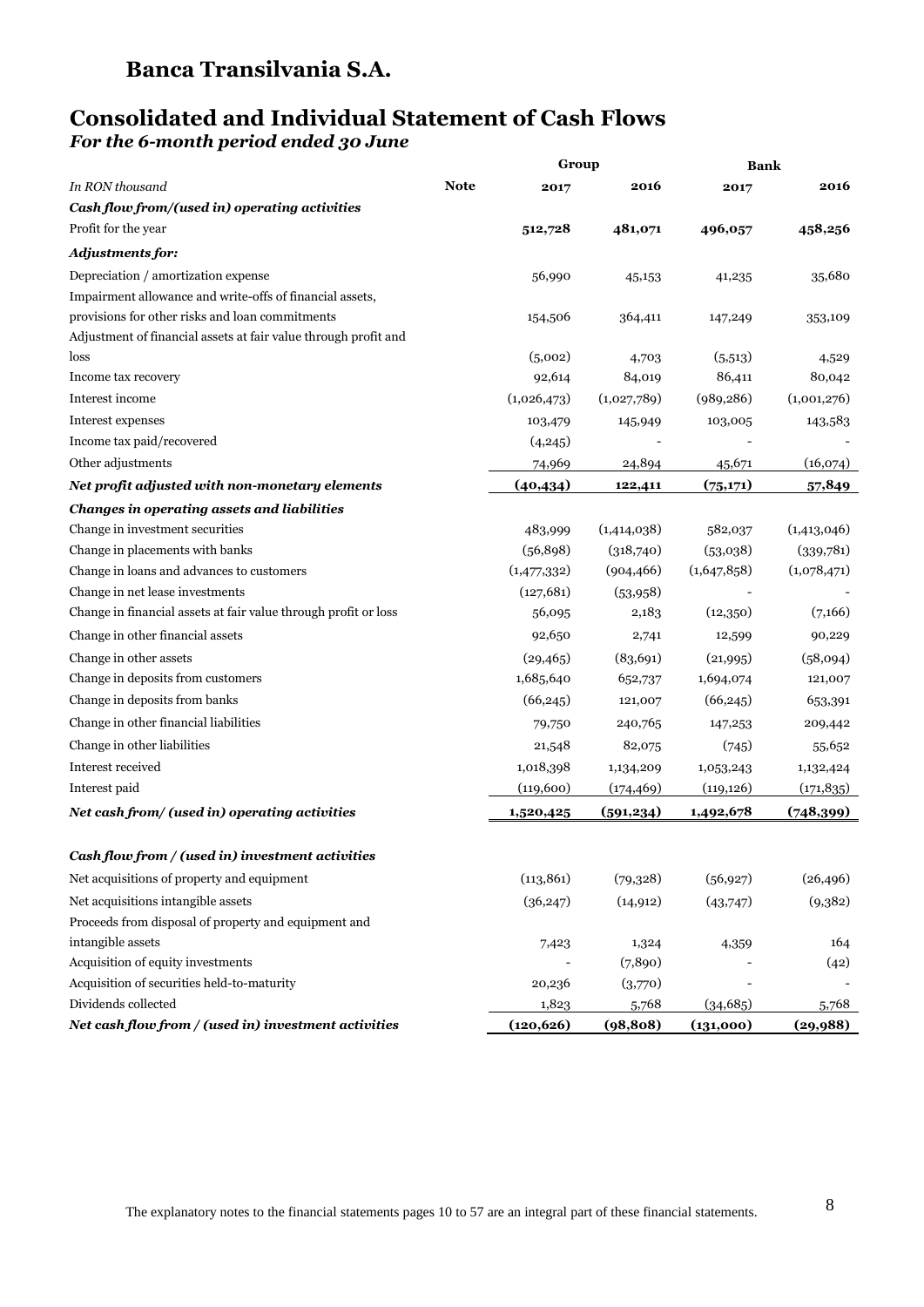### **Consolidated and Individual Statement of Cash Flows** *(continued) For the 6-month period ended 30 June*

|                                                          |             | Group        |             | <b>Bank</b>  |             |  |
|----------------------------------------------------------|-------------|--------------|-------------|--------------|-------------|--|
| In RON thousand                                          | <b>Note</b> | 2017         | 2016        | 2017         | 2016        |  |
| Cash flow from/ (used in) the financing activity         |             |              |             |              |             |  |
| Gross receipts from loans from banks and other financial |             |              |             |              |             |  |
| institutions                                             |             | 15,205,484   | 3,759,455   | 15,200,105   | 3,759,625   |  |
| Gross payments from loans from banks and other financial |             |              |             |              |             |  |
| institutions                                             |             | (16,042,631) | (3,484,328) | (16,022,936) | (3,405,780) |  |
| Gross payments from subordinated liabilities             |             | (13,137)     | (13,152)    | (13,137)     | (13,152)    |  |
| Dividend payments                                        |             | (6,165)      | (1,187,662) |              | (1,187,662) |  |
| Payments for treasury shares                             |             | (27, 468)    |             | (27, 468)    |             |  |
| Net cash flow from / (used in) financing activities      |             | (883, 917)   | (925, 687)  | (863, 436)   | (846, 969)  |  |

|                                                                | Group     |             | Bank      |             |  |
|----------------------------------------------------------------|-----------|-------------|-----------|-------------|--|
| In RON thousand                                                | 2017      | 2016        | 2017      | 2016        |  |
| Net increase/decrease in cash and cash equivalents             | 515,882   | (1,615,729) | 498,242   | (1,625,356) |  |
| Cash and cash equivalents at the National Bank as at 1 January | 7,641,059 | 8,607,236   | 7,627,754 | 8,597,019   |  |
| Cash and cash equivalents as at 30 June                        | 8,156,941 | 6,991,507   | 8,125,996 | 6,971,663   |  |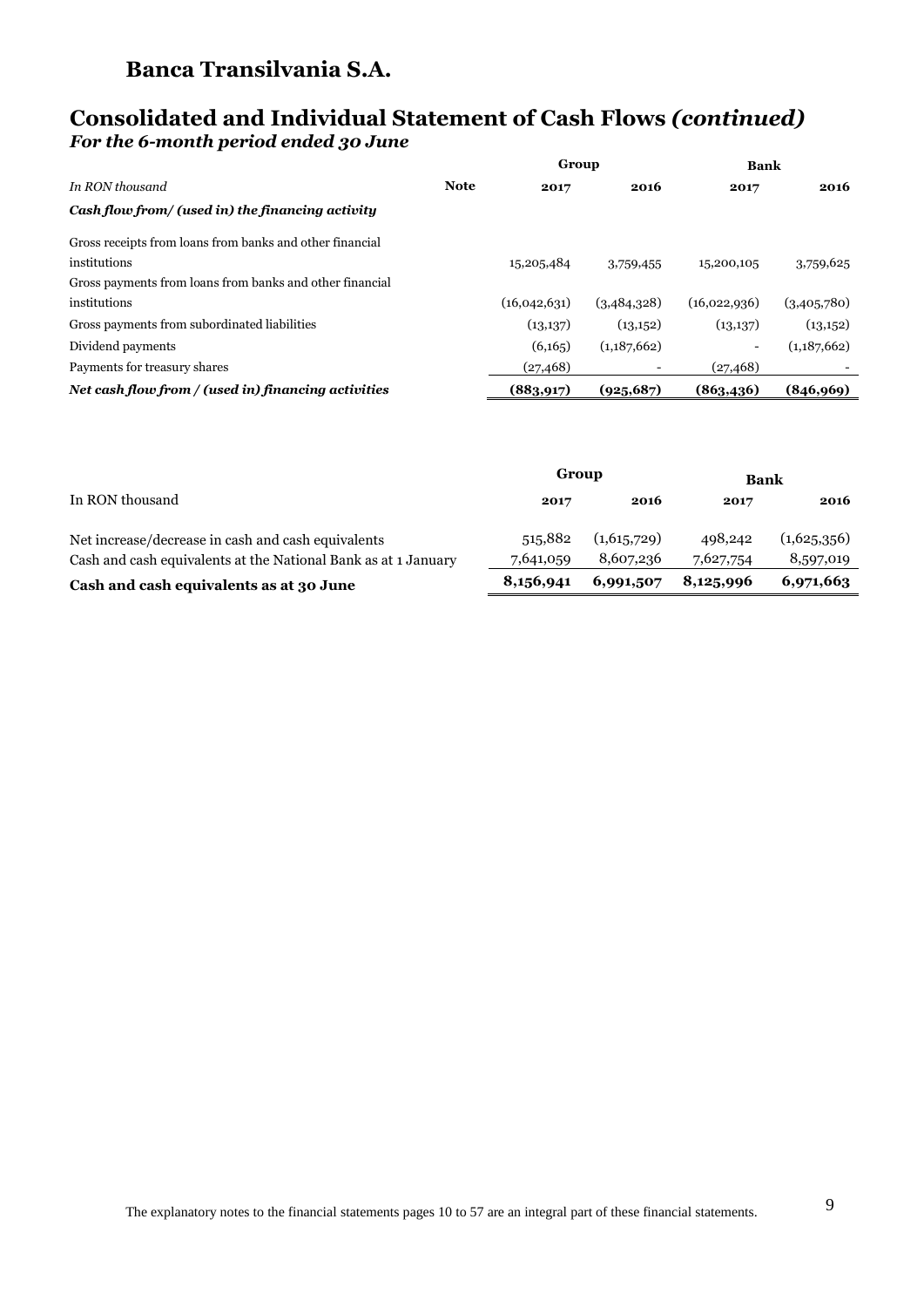## **Notes to the Condensed Consolidated and Individual Interim Financial Statements**

#### **1. Reporting entity and basis of preparation**

#### **a) Reporting entity**

Banca Transilvania S.A. (the "Bank") is a joint-stock company incorporated in Romania. The Bank started its activity as a banking institution in 1993 and is licensed by the National Bank of Romania to conduct banking activities. The Bank started its activity in 1994 and its main operations involve banking services for legal entities and individuals.

The Group Banca Transilvania ("Group") includes the parent-company, Banca Transilvania S.A. ("Bank") and its subsidiaries, based in Romania and in the Republic of Moldova. The condensed consolidated and individual financial statements as at 30 June 2017 comprise Banca Transilvania S.A (the "parent company" or "BT") and its subsidiaries (hereinafter referred to as the "Group").

The Group's fields of activity are: banking through Banca Transilvania S.A (the "Bank"), leasing and consumer loans through BT Leasing Transilvania IFN S.A., BT Operaţional Leasing S.A., BT Direct IFN S.A. şi BT Leasing MD S.R.L., SME loans via BT Microfinantare IFN SA, asset management through BT Asset Management S.A.I S.A. Likewise, the Bank controls 4 investment funds which it also consolidates using the global consolidation method.

The Bank carries out its banking activity through its head office located in Cluj-Napoca and 54 branches, of which one is in Italy, 452 agencies, of which one is in Italy, 26 work units, 7 healthcare division units, 2 private banking agencies in Romania and Italy and 1 regional office located in Bucharest (31 December 2016: 447 agencies, 33 work units, 7 healthcare division units and 2 private banking units in Romania and Italy and a regional center located in Bucharest).

In 2013 the Bank opened a branch in Italy, which began its operational activity in 2014.

The Group's number of active employees as at 30 June 2017 was 7,826 (31 December 2016: 7,573 employees).

The Bank's number of active employees as at 30 June 2017 was 7,218 (31 December 2016: 7,014 employees).

The registered address of the Bank is 8 George Baritiu Street, Cluj-Napoca, Romania.

The Bank's shareholding structure is:

|                                      |        | 30 June 2017 31 December 2016 |
|--------------------------------------|--------|-------------------------------|
| European Bank for Reconstruction and |        |                               |
| Development ("EBRD")                 | 8.60%  | 8.60%                         |
| Romanian individuals                 | 17.24% | 16.97%                        |
| Romanian companies                   | 29.25% | 29.32%                        |
| Foreign individuals                  | 1.84%  | 1.82%                         |
| Foreign companies                    | 43.07% | 43.29%                        |
| <b>Total</b>                         | 100%   | 100%                          |
|                                      |        |                               |

The Bank's shares are listed on the Bucharest Stock Exchange and are traded under the symbol TLV.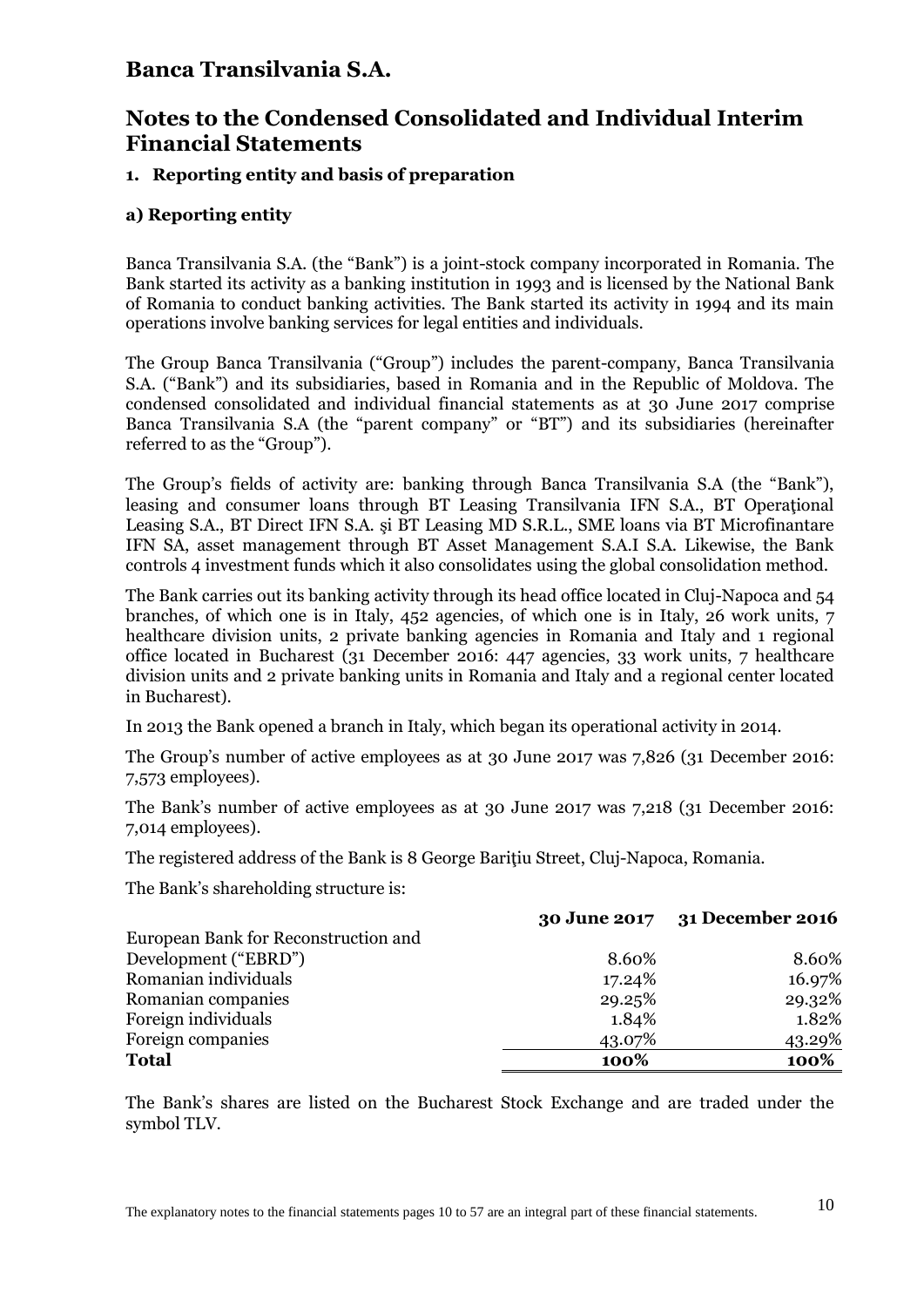## **Notes to the Condensed Consolidated and Individual Interim Financial Statements**

#### **1. Reporting entity and basis of preparation (continued)**

#### **b) Declaration of conformity**

The interim condensed consolidated and individual financial statements of the Bank and the Group as at 30 June 2017 have been prepared in accordance with IAS 34 "Interim financial reporting", as endorsed by the European Union. They do not include all the information necessary for a complete set of financial statement in compliance with the Financial Reporting Standards ("IFRS"), as ratified by the European Union. However, certain explanatory notes are included in order to explain the events and the transactions that are significant to the understanding of the changes in the financial position and performance of the Bank and the Group since the last consolidated and individual financial statements as at and for the year ended 31 December 2016.

Financial information for the period closed as at 30 June 2017 were unaudited.

#### **c) Basis of measurement**

The interim condensed consolidated and individual financial statements have been prepared on a amortized cost basis, except the following fair value basis: financial assets and liabilities at fair value through profit or loss, whereas available for sale financial instruments through reserves, except those for which a reliable measurement of fair value is not available.

#### **d) Functional and presentation currency**

The items included in the financial statements of each of the Group's entities are measured using the currency of the primary economic environment in which the entity operates ("the functional currency"). The functional currency of the entities within the Group is the Romanian leu ("RON"), euro ("EUR") and the Moldovan leu ("MDL"). The consolidated and individual financial statements are presented in RON, rounded to the nearest thousand.

The exchange rates for the major foreign currencies were:

| <b>Currency</b>       | <b>30 June 2017</b> | 31 December 2016 | <b>Variation</b> % |
|-----------------------|---------------------|------------------|--------------------|
| Euro (EUR)            | 1: RON 4.5539       | 1: RON 4.5411    | 0.28%              |
| American dollar (USD) | 1: RON $3.9915$     | 1: RON 4.3033    | $(7.25)\%$         |

#### **e) Use of estimates and judgments**

The preparation of the consolidated and individual financial statements in accordance with the IFRS as endorsed by the European Union implies that the management uses certain estimations and judgments that affect the application of accounting policies, as well as the reported value of assets, liabilities, income and expenses. The estimates and associated assumptions are based on historical data and various other factors that are believed to be relevant under the given circumstances, the result of which forms the basis of the judgments used in assessing the carrying value of the assets and liabilities for which no other evaluation sources are available. Actual results may differ from these estimates.

The estimates and assumptions are reviewed on an ongoing basis. The review of the accounting estimates are recognized in the period in which the estimate is reviewed, if the review affects only that period, or in the period of the review and future periods if the review affects both current and future periods.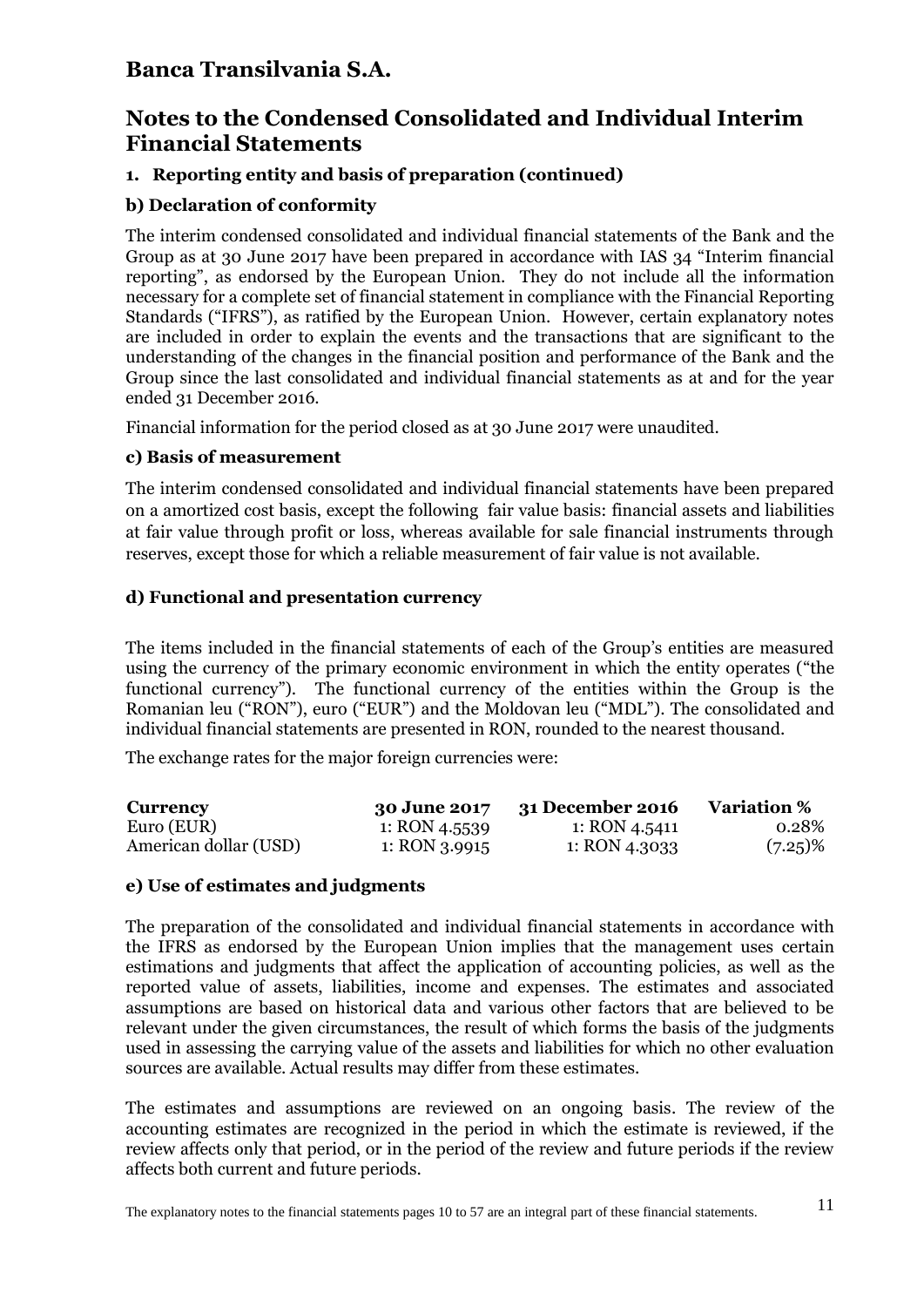# **Notes to the Condensed Consolidated and Individual Interim Financial Statements**

#### **1. Reporting entity and basis of preparation (continued)**

#### **e) Use of estimates and judgments (continued)**

#### **Deed in Payment**

Law 77/2016 regarding datum in solutum ("DIS" / Romanian "DIP") of certain residential real estate properties which debtors having mortgage loans collateralised by these assets may give them to the financing banks and the loans are to be considered closed irrespective if the fair value (or subsequentl price of sold property) covers the existing gross exposure or not was adopted and is in force. The Law entered in force from 13 May 2016. DIP is applicable only to natural persons, residential real estate mortgages under EUR 250,000.

The Law is applicable for both active, ongoing loan contracts but also for future loans to be originated.The Law was claimed by various banks as being non-Constitutional and was analyzed by CCR (Constitutional Court of Romania). As such, the debtor could close the loan by passing the mortgaged asset only if hardship is demonstrated. CCR provided its view on 25 October 2016.

Hardship is defined by art. 1271 from the New Civil Code - if respecting the provision of a contract became excessively onerous due to exceptional changes which would make clearly unfair to oblidge the debtor to comply to contracts' provisions. Merely the fall in value of the real estate properties or the increase in foreign currency rate for foreign currency denominated loans does not demonstrate by default hardship. The decision regarding the hardship may only be judged in Court.

#### *Approach of the Bank*

The Bank calculated specific provisions for all clients that requested the application of DIP.

The rest of the population for which the provisions of the law might be applicable was collectively assessed by the Bank. The management made judgements to assess the required level of provision. The judgements concern the population for which the "hardship" may apply and the probability of default for them. In estimating the population the Bank analyzed the loan to value ("LTV") of the loans and behavioral aspects related to mortgage loan population. The PD's were constructed based on LTV thresholds and by extrapolating past behavior. In estimating the PD parameters, the Bank took into consideration various thresholds of LTV and extrapolated the historical behavior of the loan portfolio.

#### **Anticipated individual fiscal solution ("SFIA")**

During 2016, the Bank also requested the Romanian Fiscal Authorities an official fiscal solution for the fiscal treatment of bargain gain ("SFIA"). As at 30 June 2017, the Bank has one case pending before the Court, challenging the position of the tax authorities regarding the individual tax treatment of the bargain gain. Based on the Bank's management current expectations the litigation could take between 1 to 3-5 years to settle. The management of the Bank considers that it has strong arguments to win the litigation on the legal merits based on the arguments presented above. However, this is an uncertain tax position and in the scenario in which the Bank will unfortunately lose its challenge to the fiscal authorities (the Court case), it will have to consider the bargain gain as taxable income and settle associated fines and penalties (if any).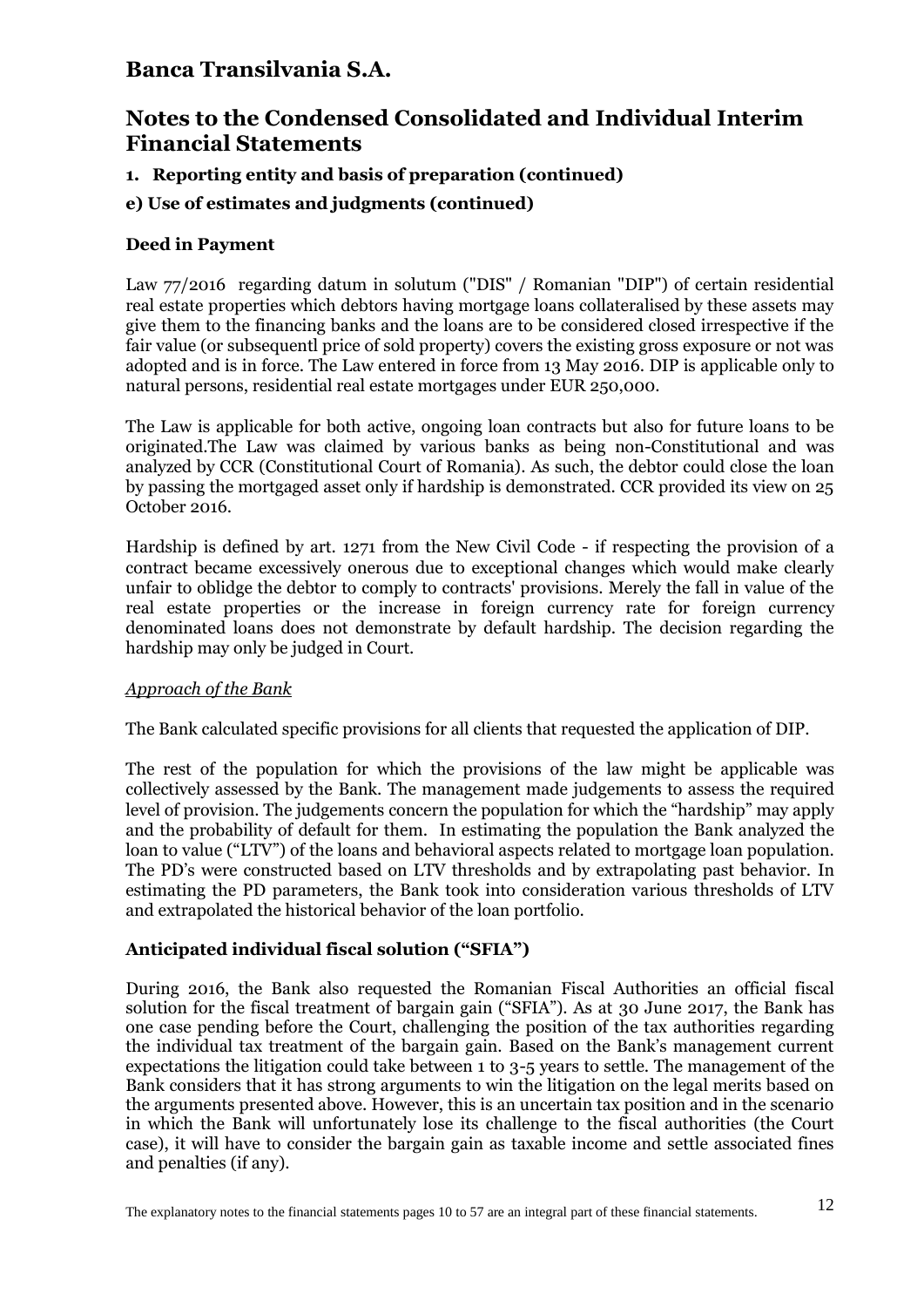### **Notes to the Condensed Consolidated and Individual Interim Financial Statements**

#### **2. Significant accounting policies**

The methods and accounting policies applied by the Bank and the Group entities in these interim condensed consolidated and individual financial statements are the ones applied in the consolidated and individual financial statements as at and for the period ended 31 December 2016.

As compared to the standards presented in the consolidated and individual financial statements as at 31 December 2016 applicable as of 2017 or later, on 7 June 2017 IFRIC 23 "Uncertainty over Income Tax Treatments" was issued, being effective for annual periods beginning on or after 1 January 2019; the provisions therein are summarized as follows:

*IAS 12 specifies how to account for current and deferred tax, but not how to reflect the effects of uncertainty.* The interpretation clarifies how to apply the recognition and measurement requirements in IAS 12 when there is uncertainty over income tax treatments.

An entity should determine whether to consider each uncertain tax treatment separately or together with one or more other uncertain tax treatments based on which approach better predicts the resolution of the uncertainty. An entity should assume that a taxation authority will examine amounts it has a right to examine and have full knowledge of all related information when making those examinations. If an entity concludes it is not probable that the taxation authority will accept an uncertain tax treatment, the effect of uncertainty will be reflected in determining the related taxable profit or loss, tax bases, unused tax losses, unused tax credits or tax rates, by using either the most likely amount or the expected value, depending on which method the entity expects to better predict the resolution of the uncertainty.

An entity will reflect the effect of a change in facts and circumstances or of new information that affects the judgments or estimates required by the interpretation as a change in accounting estimate. Examples of changes in facts and circumstances or new information that can result in the reassessment of a judgment or estimate include, but are not limited to, examinations or actions by a taxation authority, changes in rules established by a taxation authority or the expiry of a taxation authority's right to examine or re-examine a tax treatment. The absence of agreement or disagreement by a taxation authority with a tax treatment, in isolation, is unlikely to constitute a change in facts and circumstances or new information that affects the judgments and estimates required by the Interpretation.

The Group is currently assessing the impact of the amendments on its financial statements. These amendments have not been endorsed by the European Union, yet.

Taxes on income in the interim periods are accrued using the tax rate that would be applicable to expected total annual profit or loss.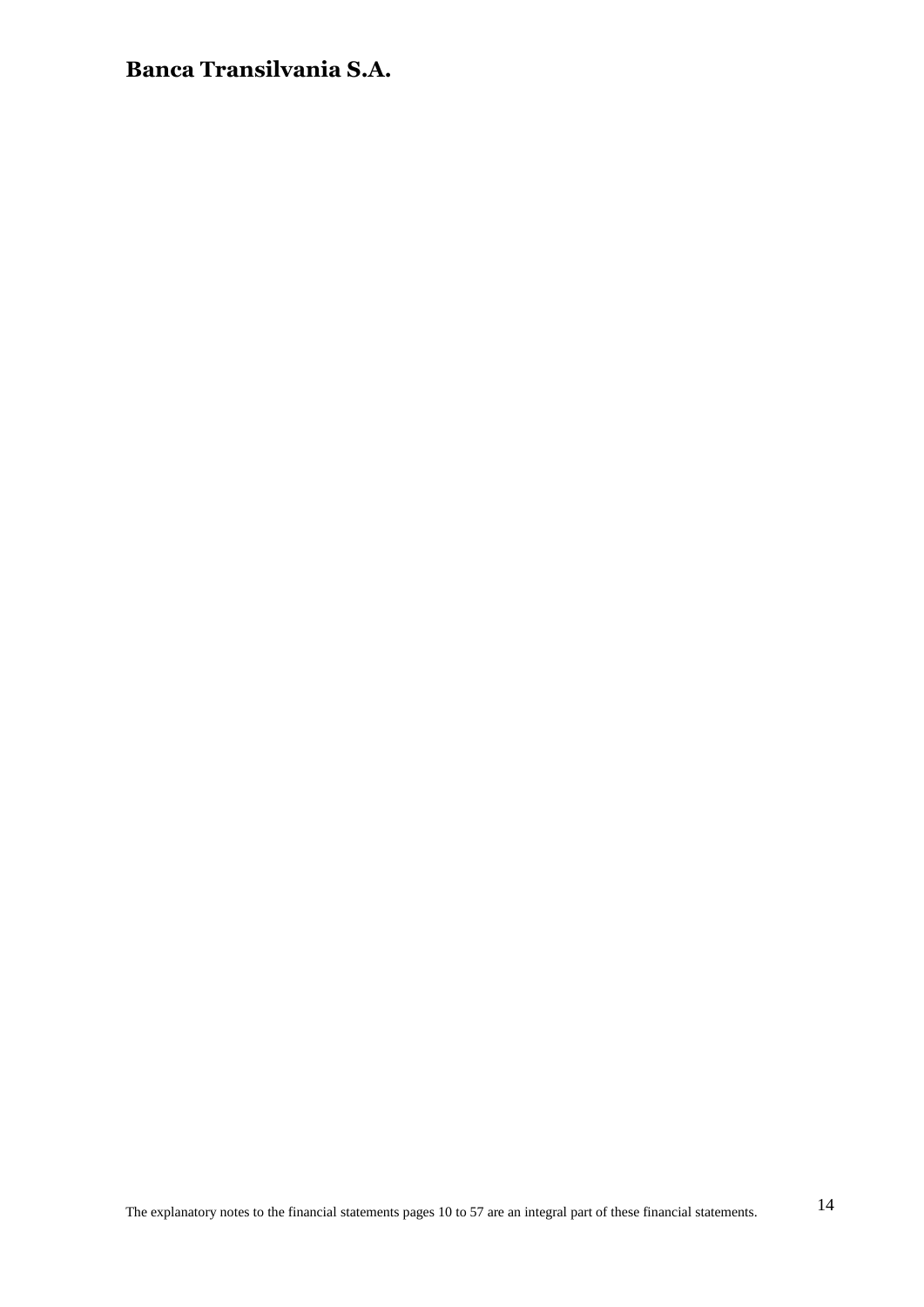## **Notes to the Condensed Consolidated and Individual Interim Financial Statements**

#### **3. Segment reporting**

An operational segment is a component of the Group and of the Bank:

- That engages in business activities from which it may earn revenues and incur expenses (including revenues and expenses related to transactions with other components of the same entity);
- The operating results of which are regularly reviewed by the main decisional factor in order to make decisions regarding the resources to be allocated to the segment and to assess its performance;
- For which discrete financial information is available.

The segment reporting of the Group and the Bank is based on the following operating segments:

*Large Corporate Clients (LaCo):* The entities managed by the Group and the Bank within this category are companies/groups of companies with an annual turnover above RON 100 million, as well as SPVs, entities within the public sector and financial institutions falling under this category according to special classification criteria. Generally, the companies within this segment have specific large-scale needs. Through a centralized and specialized approach, we wish to ensure increased operating quality, prompt assessment of the specific needs of this client type, in order to provide these clients with customized solutions and to gain in-depth knowledge of the risk profile for a high quality of the loan portfolio.

The Large Corporate Clients have access to the whole range of banking products and services, the structure of the generated revenues resulting from lending operations, operations related to the current operating business (banking transaction, treasury, trade finance and retail products), as well as other related services (leasing, asset management, merger and acquisition consultancy, capital markets). Through the provided services the Bank wishes to extend the cooperation at the level of the LaCo's partners: clients/suppliers/employees focusing on increasing non-risk revenues.

*Mid Corporate Clients (MidCo):* The entities managed by the Group and the Bank within this category are companies with an annual turnover between RON 9 and 100 million. Using these thresholds as limits for the classification of the MidCo segment, the Bank address the clients' most important common requests: customized financing solutions, easy access to a large range of banking solutions, price established according to the financial performance, mobile and dedicated relationship manager, as well as operating agility. Depending on the activity type, the customized servicing of the clients is supplemented by two existing specialized departments, i.e. Agribusiness and Healthcare.

The MidCo segment also includes entities within the public sector, financial institutions or SPVs classified in this category based on specific criteria. The Bank provides MidCo clients with complete financing services: lending services, current operations and treasury operations, as well as related services: benefit packages for employees, structured financing, co-financing of projects from European funds. The Bank facilitates the access to the services provided by the subsidiaries of the Group such as: bancassurance, mergers and acquisitions consultancy, asset management, financial and operational leasing, with the purpose of obtaining a steady increase of profitability and non-risk income.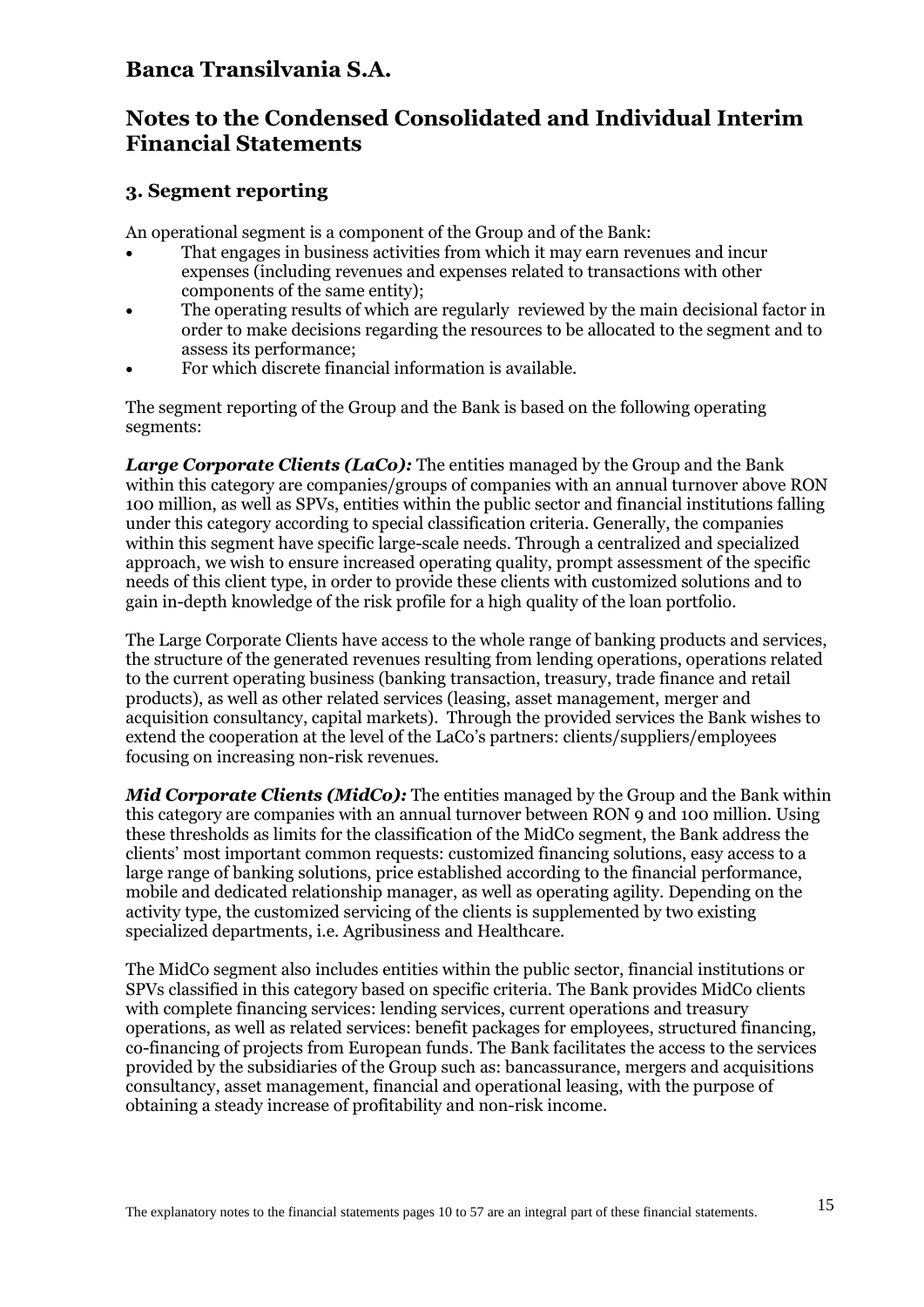### **Notes to the Condensed Consolidated and Individual Interim Financial Statements**

#### **3. Segment reporting** *(continued)*

*SME Clients* - companies with an annual turnover between RON 2 and 9 million. This are companies that have completed the first development stages and the business of which requires additional attention. Therefore, their needs become obvious, with main focus being on financing activities.

*Micro Business clients* – legal entities with an annual turnover of up to RON 2 million. This is the largest category of clients and comprises various legal forms, i.e. LLC, authorized individuals, individual enterprises, etc.

Depending on the history of the business (many clients are very young businesses), the experience of the entrepreneur, the type market it addresses, there are new needs which are covered by the Group and the Bank through packages of products and services which have become, over time, a benchmark in the banking sector for this segment of beneficiaries. Lending products tend to be accessed as Micro-enterprises or SMEs start taking shape: working capital or investment loans, LGs, co-financing of European programs, credit cards, leasing, factoring or discount operations. Starting with December 2016, BT Microfinance IFN SA was launched as a subsidiary dedicated to microfinance, providing an important access to development loans for companies considered too small by commercial banks. From this point of view, the Group provides the largest number of finance options for SME entrepreneurs.

Another important product category refers to general operations, payments and collections, cheques, promissory notes, FX operations, salary payment agreements or bancassurance services. Digitalization options play an important role in the rapid growth, the Bank's clients being interested in Internet and mobile banking, e-commerce, modern POSs and in the integration of the financial information with their own accounting systems.

*Individuals* **-** The Group and the Bank provide individuals with a range of banking products and services, including lending (consumer loans, vehicles purchase facilities, personal needs loans and mortgages), savings and deposit taking business, payment services and securities business.

*Treasury:* The Group and the Bank include in this category the treasury services.

*Leasing and consumer finance* this category includes financial products and services provided by the leasing and consumer finance entities of the Group.

*Other:* The Group and the Bank incorporate in this category the services offered by other financial entities within the Group such as asset management, brokerage, factoring and real estate.

With regard to the geographical segmentation, the Group's and the Bank's activity mainly covers Romanian, except for the business in Italy (at Bank level) and the financial leasing via BT Leasing Moldova (at Group level), however their contribution to the balance sheet and the profit or loss account is not significant. There is no other information available regarding the geographical segmentation used by the Group's and the Bank's management, so that this breakdown is not presented here.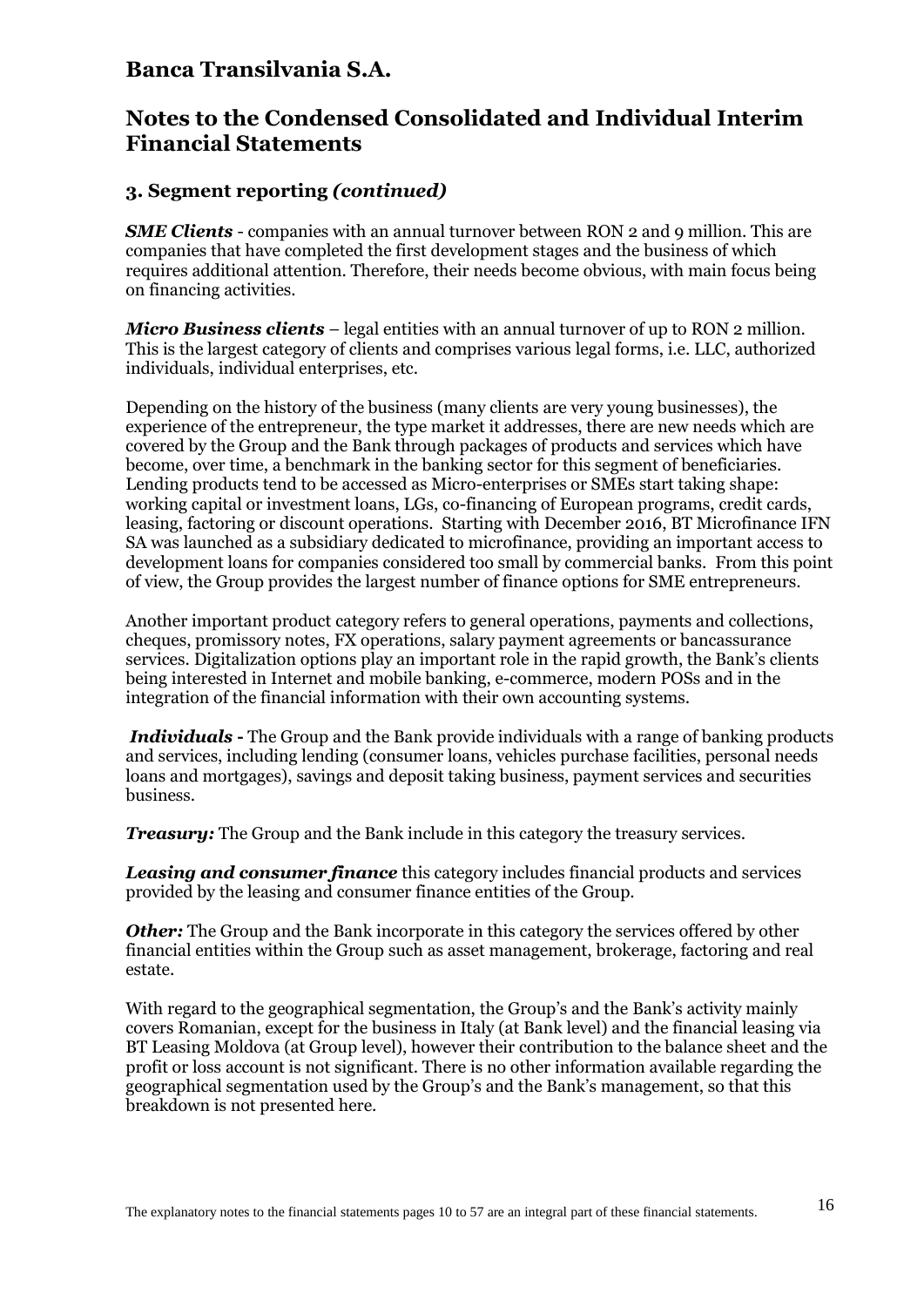# **Notes to the Condensed Consolidated and Individual Interim Financial Statements**

### **3. Segment reporting (continued)**

The tables below present the financial information per segments in the consolidated statement of financial position and the operational result before net expenses with the impairment allowance for loans and advances to customers:

#### *Business segments as at 30 June 2017*

|                                                                    | Large<br>Corporate | Medium<br>Corporate | <b>SME</b> | Micro      | Retail<br><b>Banking</b> | <b>Treasury</b>          | Leasing<br>and<br>consumer | <b>Others</b> | <b>Eliminations</b><br>and | <b>Total</b> |
|--------------------------------------------------------------------|--------------------|---------------------|------------|------------|--------------------------|--------------------------|----------------------------|---------------|----------------------------|--------------|
| <b>In RON thousand</b><br><b>GROUP</b> 30 June<br>2017             |                    |                     |            |            |                          |                          | loans                      |               | adjustments                |              |
| Gross loans                                                        | 5,456,985          | 5,523,342           | 1,450,809  | 2,626,370  | 15,759,996               | $\overline{\phantom{a}}$ | 876,665                    | 13,878        | (915, 150)                 | 30,792,895   |
| Provisions                                                         | (775, 287)         | (409, 221)          | (54,330)   | (105, 447) | (651, 484)               | $\overline{\phantom{a}}$ | (78, 658)                  | (59)          | 4,953                      | (2,069,533)  |
| Loans net of provisions<br>Portfolio Debt<br>instruments and       | 4,681,698          | 5,114,121           | 1,396,479  | 2,520,923  | 15,108,512               | $\overline{\phantom{a}}$ | 798,007                    | 13,819        | (910, 197)                 | 28,723,362   |
| Equity instruments net<br>of provisions<br>Treasury and inter-bank |                    |                     |            |            | $\sim$                   | 15.024.306               | $\overline{\phantom{a}}$   | 165.397       | (184.117)                  | 15.005.586   |
| operations                                                         |                    |                     |            | 23,603     |                          | 8,269,943                | 39,094                     | 180,164       | (182, 274)                 | 8,330,530    |
| Intangible assets                                                  | 57,272             | 72,729              | 31,249     | 62,797     | 260,941                  | 17,913                   | 158,521                    | 70,479        | (1,047)                    | 730,854      |
| Other assets                                                       | 122,388            | 125,800             | 33,120     | 58,424     | 360,143                  |                          | 34,774                     | 63,378        | (190, 739)                 | 607,288      |
| <b>Total assets</b>                                                | 4,861,358          | 5,312,650           | 1,460,848  | 2,665,747  | 15,729,596               | 23,312,162               | 1,030,396                  | 493,237       | (1,468,374)                | 53,397,620   |
| Deposits from<br>customers<br>Loans from banks and                 | 4,406,286          | 4,905,187           | 1,254,575  | 4,944,365  | 28,020,046               | 181,001                  | 268                        | 1,991         | (180, 985)                 | 43,532,734   |
| other financial<br>institutions<br>Other subordinated              | 73.929             | 277.690             | 154.440    | 326.225    | 8.568                    | 661.382                  | 830.004                    | 46.332        | (909.184)                  | 1.469.386    |
| liabilities                                                        |                    |                     |            |            |                          | 412,462                  |                            |               |                            | 412,462      |
| Other liabilities                                                  | 228,392            | 234,760             | 61,806     | 109,049    | 672,074                  |                          | 31,796                     | 122,272       | (13, 497)                  | 1,446,652    |
| <b>Total liabilities</b>                                           | 4,708,607          | 5,417,637           | 1,470,821  | 5,379,639  | 28,700,688               | 1,254,845                | 862,068                    | 170,595       | (1,103,666)                | 46,861,234   |
| Equity and related items                                           |                    |                     |            |            |                          |                          |                            | 6,536,386     |                            | 6,536,386    |
| <b>Total liabilities</b>                                           | 4,708,607          | 5,417,637           | 1,470,821  | 5,379,639  | 28,700,688               | 1,254,845                | 862,068                    | 6,706,981     | (1,103,666)                | 53,397,620   |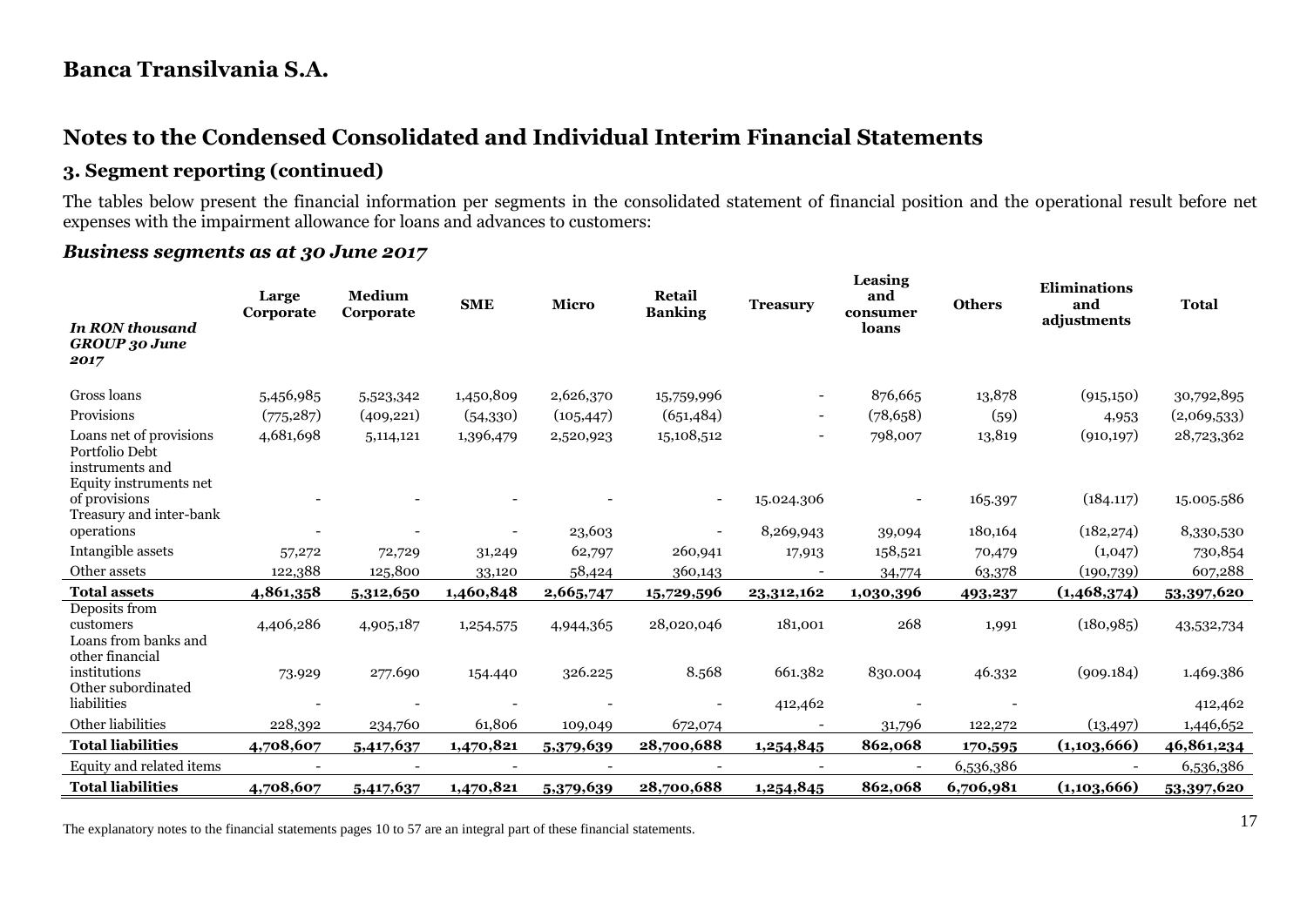# **Notes to the Condensed Consolidated and Individual Interim Financial Statements**

**3. Segment reporting (continued)**

### *Business segments as at 31 December 2016*

|                                                                           | Large                    | Medium      | <b>SME</b> | <b>Micro</b> | Retail                   | <b>Treasury</b> | Leasing and<br>consumer  | <b>Others</b> | <b>Eliminations</b><br>and | <b>Total</b> |  |
|---------------------------------------------------------------------------|--------------------------|-------------|------------|--------------|--------------------------|-----------------|--------------------------|---------------|----------------------------|--------------|--|
| <b>In RON thousand</b><br>GROUP 31 December 2016                          | Corporate                | Corporate   |            |              | <b>Banking</b>           |                 | loans                    |               | adjustments                |              |  |
| Gross loans                                                               | 5,269,724                | 5,298,218   | 1,405,942  | 2,325,435    | 15,087,561               |                 | 737,169                  | 14,823        | (660, 962)                 | 29,477,910   |  |
| Provisions                                                                | (917, 862)               | (368,156)   | (61, 439)  | (109, 669)   | (712,738)                |                 | $-78,614$                | $-59$         | 4,672                      | (2,243,865)  |  |
| Loans net of provisions                                                   | 4,351,862                | 4,930,062   | 1,344,503  | 2,215,766    | 14,374,823               | ۰               | 658,555                  | 14,764        | (656, 290)                 | 27,234,045   |  |
| Portfolio Debt instruments and<br>Equity instruments net of<br>provisions |                          |             |            |              | $\overline{\phantom{a}}$ | 15,402,104      | $\overline{\phantom{a}}$ | 180,158       | (182, 533)                 | 15,399,729   |  |
| Treasury and inter-bank<br>operations                                     |                          |             |            | 3,570        | $\blacksquare$           | 7,818,527       | 35,048                   | 172,977       | (172, 647)                 | 7,857,475    |  |
| Intangible assets                                                         | 55,430                   | 74,521      | 32,393     | 61,027       | 211,566                  | 15,318          | 129,395                  | 69,015        | (557)                      | 648,108      |  |
| Other assets                                                              | 157,354                  | 160,550     | 42,690     | 70,429       | 459,300                  | $\mathbf 0$     | 25,057                   | 66,827        | (177,340)                  | 804,867      |  |
| <b>Total assets</b>                                                       | 4,564,646                | 5,165,133   | 1,419,586  | 2,350,792    | 15,045,689               | 23,235,949      | 848,055                  | 503,741       | (1, 189, 367)              | 51,944,224   |  |
| Deposits from customers                                                   | 4,586,377                | 4,740,955   | 1,327,994  | 4,841,113    | 26,355,333               | 247,268         | 136                      | 2,966         | (173, 399)                 | 41,928,743   |  |
| Loans from banks and other<br>financial institutions                      | 70,116                   | 278,638     | 155,240    | 246,620      | 12,812                   | 1,483,035       | 672,282                  | 41,259        | (655,091)                  | 2,304,911    |  |
| Other subordinated liabilities                                            | $\Omega$                 | $\mathbf 0$ |            |              |                          | 424,111         |                          |               |                            | 424,111      |  |
| Other liabilities                                                         | 179,554                  | 183,201     | 48,713     | 82,381       | 524,101                  |                 | 27,656                   | 101,516       | (13,370)                   | 1,133,752    |  |
| <b>Total liabilities</b>                                                  | 4,836,047                | 5,202,794   | 1,531,947  | 5,170,114    | 26,892,246               | 2,154,414       | 700,074                  | 145,741       | (841, 860)                 | 45,791,517   |  |
| Equity and related items                                                  | $\overline{\phantom{0}}$ |             |            |              | $\overline{\phantom{a}}$ |                 | $\overline{\phantom{a}}$ | 6,152,707     |                            | 6,152,707    |  |
| <b>Total liabilities</b>                                                  | 4,836,047                | 5,202,794   | 1,531,947  | 5,170,114    | 26,892,246               | 2,154,414       | 700,074                  | 6,298,448     | (841, 860)                 | 51,944,224   |  |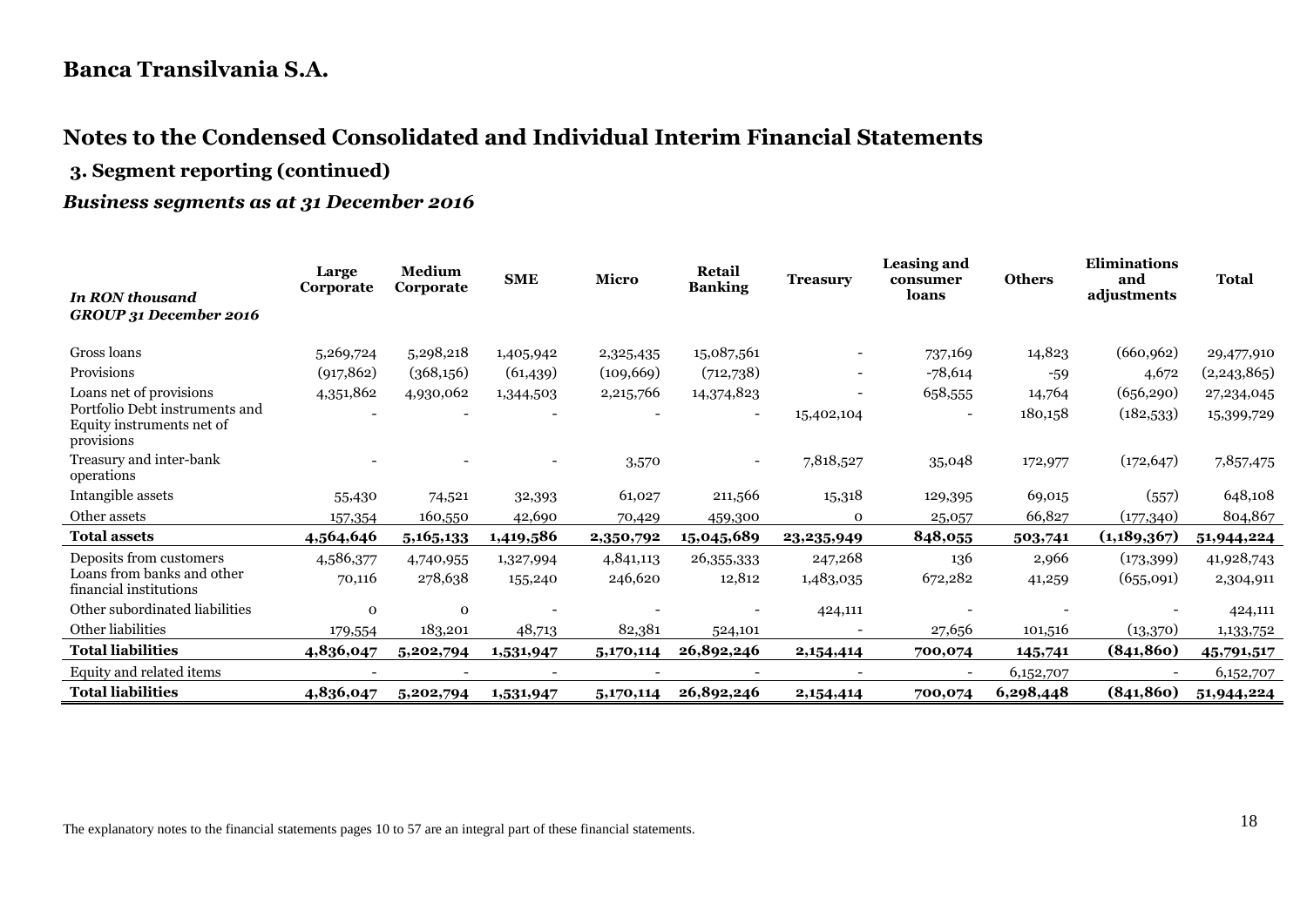# **Notes to the Condensed Consolidated and Individual Interim Financial Statements**

**3. Segment reporting (continued)**

**Business segments**

|                                                                                                                            | Large<br>Corporate | Medium<br>Corporate | <b>SME</b> | Micro    | Retail<br><b>Banking</b> | <b>Treasury</b>          | Leasing<br>and<br>consumer | <b>Others</b> | <b>Eliminations</b><br>and<br>adjustments | <b>Total</b> |
|----------------------------------------------------------------------------------------------------------------------------|--------------------|---------------------|------------|----------|--------------------------|--------------------------|----------------------------|---------------|-------------------------------------------|--------------|
| <b>In RON thousand</b>                                                                                                     |                    |                     |            |          |                          |                          | loans                      |               |                                           |              |
| Group 30 June 2017                                                                                                         |                    |                     |            |          |                          |                          |                            |               |                                           |              |
| Net interest income                                                                                                        | 50,231             | 97,177              | 41,281     | 86,999   | 359,758                  | 84,275                   | 32,017                     | 170,694       | 562                                       | 922,994      |
| Net commission income                                                                                                      | 22,824             | 43,774              | 25,264     | 94,789   | 87,907                   | (689)                    | 1,492                      | 22,060        | (2,459)                                   | 294,962      |
| Net trading income                                                                                                         | 2,119              | 11,175              | 9,981      | 18,247   | 33,327                   | 27,906                   | (425)                      | 18,076        | (61)                                      | 120,345      |
| Net gain/(loss) from sale of<br>available-for-sale financial<br>instruments                                                |                    |                     |            |          | $\overline{\phantom{0}}$ | (10,640)                 |                            | (9,167)       | (43)                                      | (19, 850)    |
| Contribution to the Bank Deposit<br><b>Guarantee Fund</b>                                                                  | (5,438)            | (5,617)             | (1,594)    | (5,752)  | (31,295)                 |                          |                            |               |                                           | (49, 696)    |
| Other operating income (*)                                                                                                 | 8,411              | 8,169               | 447        | 182      | 17,520                   | $\overline{\phantom{a}}$ | 31,131                     | 56,481        | (40,296)                                  | 82,045       |
| <b>Total income</b>                                                                                                        | 78,147             | 154,678             | 75,379     | 194,465  | 467,217                  | 100,852                  | 64,215                     | 258,144       | (42, 297)                                 | 1,350,800    |
|                                                                                                                            |                    |                     |            |          |                          |                          |                            |               |                                           |              |
| Personnel expenses                                                                                                         | (38, 833)          | (52, 421)           | (28, 656)  | (57,315) | (159, 524)               | (2,692)                  | (8,627)                    | (11,561)      |                                           | (359, 629)   |
| Operating expenses<br>Advertising and promotional                                                                          | (18, 617)          | (25, 337)           | (15,084)   | (24,528) | (111,996)                | (3,086)                  | (5,353)                    | (19, 696)     | 8,882                                     | (214, 815)   |
| expenses                                                                                                                   | (1,214)            | (1,658)             | (2,182)    | (4,153)  | (6,330)                  | (185)                    | (381)                      | (120)         |                                           | (16, 223)    |
| Depreciation and amortization                                                                                              | (4,925)            | (6,110)             | (2,640)    | (5,210)  | (21,064)                 | (1,451)                  | (14, 499)                  | (1,091)       |                                           | (56,990)     |
| Other expenses                                                                                                             | (3,104)            | (4, 148)            | (2, 296)   | (4,098)  | (14, 618)                | (356)                    | (8, 865)                   | (994)         | 11                                        | (38, 468)    |
| <b>Total Expenses</b>                                                                                                      | (66, 693)          | (89, 674)           | (50, 858)  | (95,304) | (313,532)                | (7,770)                  | (37,725)                   | (33, 462)     | 8,893                                     | (686, 125)   |
| <b>Operational result before</b><br>impairment losses for assets<br>and provisions for other risks<br>and loan commitments | 11,454             | 65,004              | 24,521     | 99,161   | 153,685                  | 93,082                   | 26,490                     | 224,682       | $-33,404$                                 | 664,675      |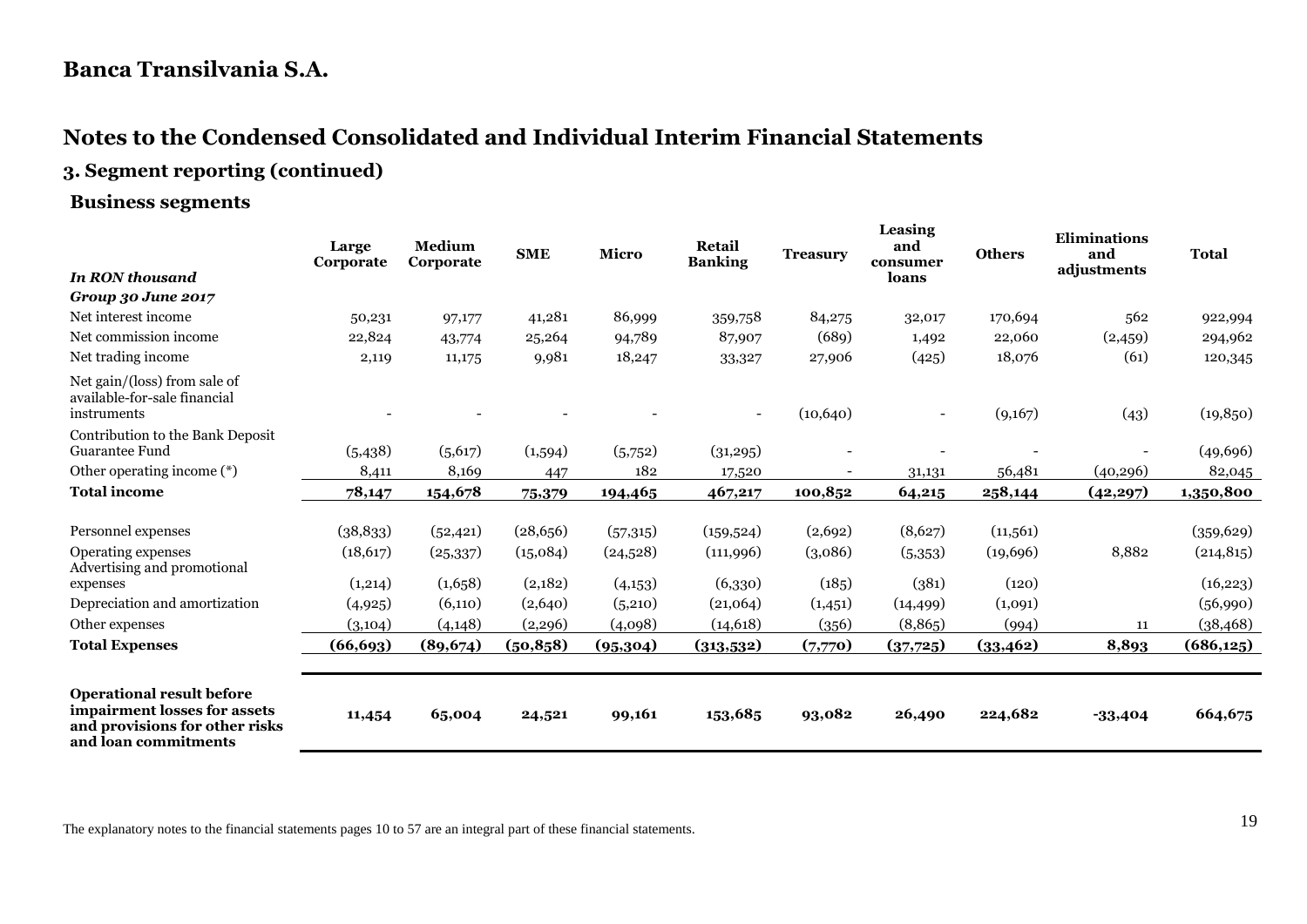# **Notes to the Condensed Consolidated and Individual Interim Financial Statements**

# **3. Segment reporting (continued)**

#### **Business segments**

|                                                                                                    | Large<br>Corporate | Medium<br>Corporate | <b>SME</b> | <b>Micro</b> | <b>Retail</b><br><b>Banking</b> | <b>Treasury</b> | Leasing<br>and<br>consumer | <b>Others</b> | <b>Eliminations</b><br>and<br>adjustments | <b>Total</b> |
|----------------------------------------------------------------------------------------------------|--------------------|---------------------|------------|--------------|---------------------------------|-----------------|----------------------------|---------------|-------------------------------------------|--------------|
| <b>In RON thousand</b>                                                                             |                    |                     |            |              |                                 |                 | loans                      |               |                                           |              |
| Group 30 June 2016                                                                                 |                    |                     |            |              |                                 |                 |                            |               |                                           |              |
| Net interest income                                                                                | 62,821             | 108,624             | 38,165     | 71,127       | 366,460                         | 87,656          | 22,589                     | 125,065       | (667)                                     | 881,840      |
| Net commission income                                                                              | 20,766             | 45,406              | 24,620     | 79,354       | 73,204                          | (402)           | 427                        | 15,649        | (551)                                     | 258,473      |
| Net trading income                                                                                 | 2,280              | 10,855              | 9,032      | 14,773       | 30,445                          | 13,289          | 307                        | (1,260)       | 22                                        | 79,743       |
| Net gain/(loss) from sale of                                                                       |                    |                     |            |              | 185,385                         | 42,726          |                            | 41,647        |                                           | 269,758      |
| available-for-sale financial                                                                       |                    |                     |            |              |                                 |                 |                            |               |                                           |              |
| instruments                                                                                        |                    |                     |            |              |                                 |                 |                            |               |                                           |              |
| Contribution to the Bank Deposit                                                                   | (9,208)            | (9,511)             | (2,153)    | (7,772)      | (44, 148)                       |                 |                            |               | $\overline{\phantom{a}}$                  | (72, 792)    |
| Guarantee Fund                                                                                     |                    |                     |            |              |                                 |                 |                            |               |                                           |              |
| Other operating income                                                                             | 6,866              | 6,704               | 344        | 137          | 15,743                          |                 | 20,553                     | 16,987        | (5,381)                                   | 61,953       |
| <b>Total income</b>                                                                                | 83,525             | 162,078             | 70,008     | 157,619      | 627,089                         | 143,269         | 43,876                     | 198,088       | (6,577)                                   | 1,478,975    |
| Personnel expenses                                                                                 | (35,001)           | (47, 248)           | (25, 829)  | (48,513)     | (143,783)                       | (2, 427)        | (7,617)                    | (7,671)       | 10                                        | (318,079)    |
| Operating expenses                                                                                 | (16,529)           | (22, 495)           | (13,392)   | (20, 504)    | (99, 433)                       | (2,740)         | 6,042                      | 12,734        | 7,138                                     | (149, 179)   |
| Advertising and promotional                                                                        | (942)              | (1, 287)            | (1,693)    | (3,161)      | (4, 912)                        | (144)           | (115)                      | (115)         |                                           | (12,369)     |
| expenses                                                                                           |                    |                     |            |              |                                 |                 |                            |               |                                           |              |
| Depreciation and amortization                                                                      | (4,262)            | (5,287)             | (2, 285)   | (4,355)      | (18, 227)                       | (1,256)         | (8,336)                    | (1, 145)      |                                           | (45, 153)    |
| Other expenses                                                                                     | (2,409)            | (3,220)             | (1,782)    | (3, 802)     | (11, 347)                       | (277)           | <u>(24,339)</u>            | (22, 628)     | (1,378)                                   | (71, 182)    |
| <b>Total Expenses</b>                                                                              | (59,143)           | (79, 537)           | (44,981)   | (80, 335)    | (277,702)                       | (6, 844)        | (34,365)                   | (18, 825)     | 5,770                                     | (595, 962)   |
|                                                                                                    |                    |                     |            |              |                                 |                 |                            |               |                                           |              |
| <b>Operational result before</b><br>impairment losses for assets<br>and provisions for other risks |                    |                     |            |              |                                 |                 |                            |               |                                           |              |
| and loan commitments                                                                               | 24,382             | 82,541              | 25,027     | 77,284       | 349,387                         | 136,425         | 9,511                      | 179,263       | (807)                                     | 883,013      |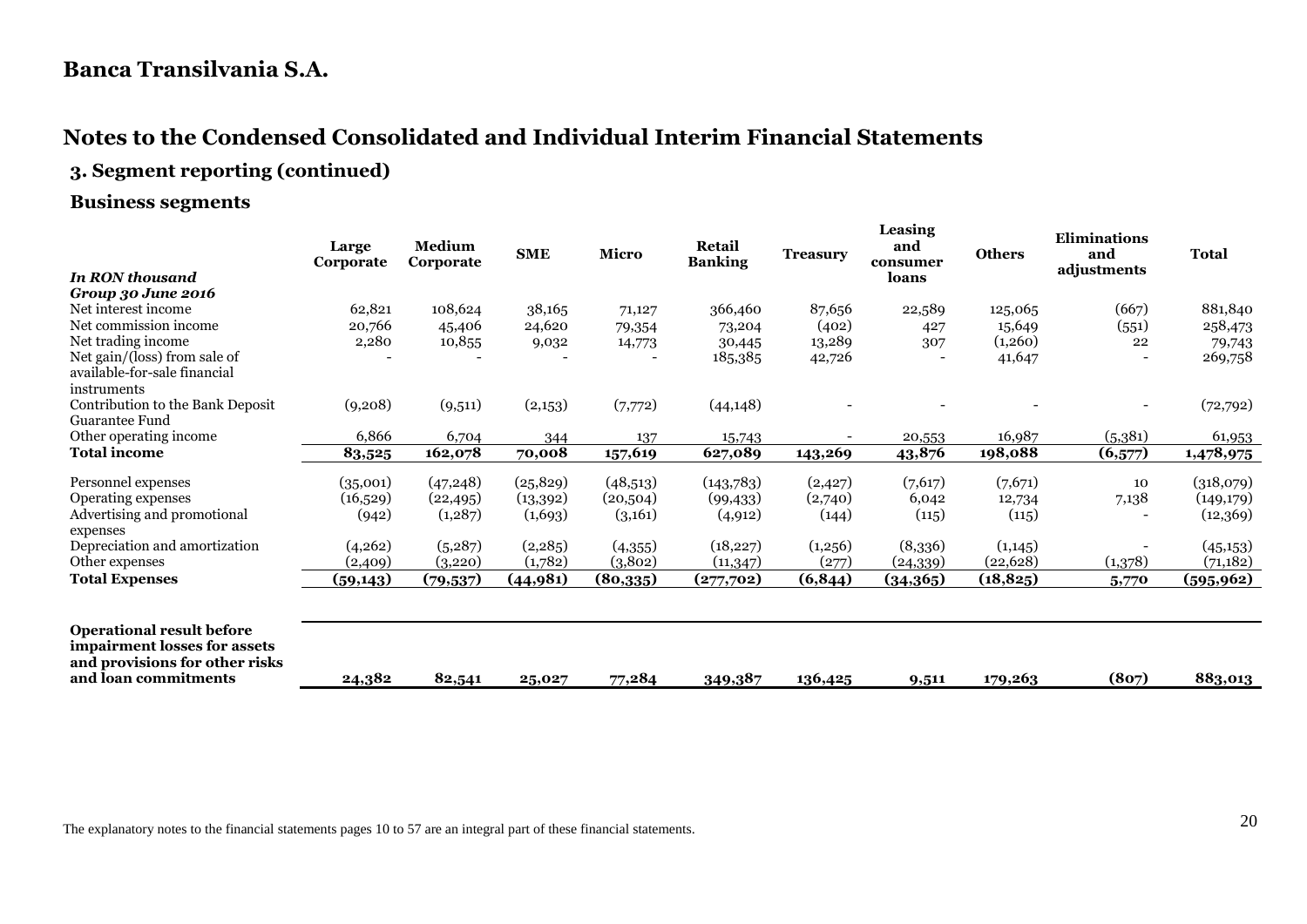# **Notes to the Condensed Consolidated and Individual Interim Financial Statements**

### **4. Financial assets and liabilities**

#### **a) Accounting classifications and fair value**

*Group*

| In RON thousand                                        | <b>Note</b> | <b>Financial assets</b><br>at fair value<br>through profit<br>and loss $(*)$ | Loans and<br>receivables<br>and net lease<br>investments | Available-for-<br>sale securities | <b>Financial</b><br>liabilities<br>measured at<br>amortised<br>cost | <b>Total</b><br>carrying<br>amount | <b>Fair value</b> |
|--------------------------------------------------------|-------------|------------------------------------------------------------------------------|----------------------------------------------------------|-----------------------------------|---------------------------------------------------------------------|------------------------------------|-------------------|
| 30 June 2017                                           |             |                                                                              |                                                          |                                   |                                                                     |                                    |                   |
| <b>Financial assets</b>                                |             |                                                                              |                                                          |                                   |                                                                     |                                    |                   |
| Cash and cash equivalents at the National Bank         | 15          |                                                                              | 4,546,050                                                |                                   | $\sim$                                                              | 4,546,050                          | 4,546,050         |
| Placements with banks                                  | 16          |                                                                              | 4,004,187                                                |                                   | $\overline{\phantom{a}}$                                            | 4,004,187                          | 4,004,187         |
| Financial assets at fair value through profit and loss | 17          | 212,756                                                                      |                                                          |                                   | $\overline{\phantom{a}}$                                            | 212,756                            | 212,756           |
| Loans and advances to customers                        | 18          |                                                                              | 28,080,307                                               |                                   | $\overline{\phantom{a}}$                                            | 28,080,307                         | 27,563,092        |
| Net lease investments                                  | 19          | $\overline{\phantom{a}}$                                                     | 643,055                                                  |                                   | $\overline{\phantom{a}}$                                            | 643,055                            | 641,132           |
| Investment securities, available-for-sale              | 20          |                                                                              |                                                          | 14,573,123                        | $\overline{\phantom{a}}$                                            | 14,573,123                         | 14,573,123        |
| Other financial assets                                 | 23          |                                                                              | 161,570                                                  |                                   | $\overline{\phantom{0}}$                                            | 161,570                            | 161,570           |
| <b>Total financial assets</b>                          |             | 212,756                                                                      | 37,435,169                                               | 14,573,123                        | $\sim$                                                              | 52,221,048                         | 51,701,910        |
| <b>Financial liabilities</b>                           |             |                                                                              |                                                          |                                   |                                                                     |                                    |                   |
| Deposits from banks                                    | 25          |                                                                              |                                                          |                                   | 181,001                                                             | 181,001                            | 181,001           |
| Deposits from customers                                | 26          |                                                                              |                                                          | $\overline{\phantom{a}}$          | 43,351,733                                                          | 43,351,733                         | 43,378,538        |
| Loans from banks and other financial institutions      | 27          |                                                                              | $\overline{\phantom{a}}$                                 |                                   | 1,469,386                                                           | 1,469,386                          | 1,469,386         |
| Other subordinated liabilities                         | 28          |                                                                              | $\overline{\phantom{a}}$                                 |                                   | 412,462                                                             | 412,462                            | 412,462           |
| Other financial liabilities                            | 30          |                                                                              |                                                          |                                   | 768,725                                                             | 768,725                            | 768,725           |
| <b>Total financial liabilities</b>                     |             |                                                                              |                                                          |                                   | 46,183,307                                                          | 46,183,307                         | 46,210,112        |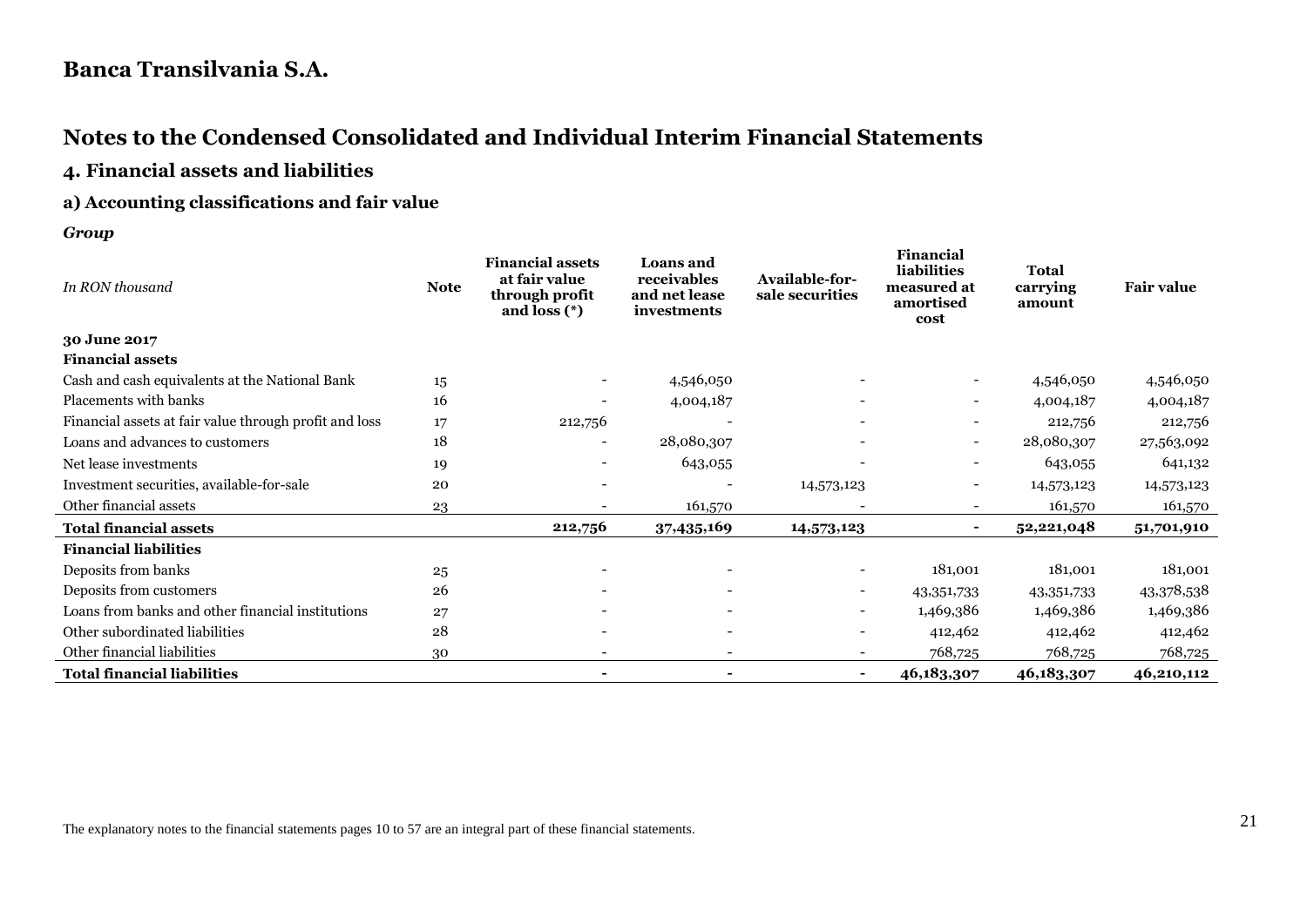# **Notes to the Condensed Consolidated and Individual Interim Financial Statements**

**4. Financial assets and liabilities (continued)**

#### *a) Accounting classifications and fair value (continued)*

*Group*

| In RON thousand                                           | <b>Note</b> | <b>Financial assets</b><br>at fair value<br>through profit<br>and loss $(*)$ | Financial<br>assets held-to-<br>maturity | <b>Loans</b> and<br>receivables<br>and net lease<br>investments | Available-for-<br>sale securities | Financial<br>liabilities<br>measured at<br>amortised<br>cost | <b>Total</b><br>carrying<br>amount | <b>Fair value</b> |
|-----------------------------------------------------------|-------------|------------------------------------------------------------------------------|------------------------------------------|-----------------------------------------------------------------|-----------------------------------|--------------------------------------------------------------|------------------------------------|-------------------|
| 31 December 2016                                          |             |                                                                              |                                          |                                                                 |                                   |                                                              |                                    |                   |
| <b>Financial assets</b>                                   |             |                                                                              |                                          |                                                                 |                                   |                                                              |                                    |                   |
| Cash and cash equivalents at the National<br><b>Bank</b>  | 15          |                                                                              |                                          | 5,293,660                                                       |                                   |                                                              | 5,293,660                          | 5,293,660         |
| Placements with banks                                     | 16          |                                                                              |                                          | 2,785,505                                                       |                                   | -                                                            | 2,785,505                          | 2,785,505         |
| Financial assets at fair value through profit<br>and loss | 17          | 163,520                                                                      |                                          |                                                                 |                                   |                                                              | 163,520                            | 163,520           |
| Loans and advances to customers                           | 18          |                                                                              |                                          | 26,710,402                                                      |                                   |                                                              | 26,710,402                         | 26,819,962        |
| Net lease investments                                     | 19          |                                                                              |                                          | 523,643                                                         |                                   |                                                              | 523,643                            | 524,137           |
| Investment securities, available-for-sale                 | 20          |                                                                              |                                          |                                                                 | 14,993,828                        | $\overline{\phantom{0}}$                                     | 14,993,828                         | 14,993,828        |
| Investment securities, held-to-maturity                   |             |                                                                              | 20,691                                   |                                                                 |                                   |                                                              | 20,691                             | 20,864            |
| Other financial assets                                    | 23          | $\overline{\phantom{0}}$                                                     |                                          | 194,151                                                         |                                   | $\overline{\phantom{a}}$                                     | 194,151                            | 194,151           |
| <b>Total financial assets</b>                             |             | 163,520                                                                      | 20,691                                   | 35,507,361                                                      | 14,993,828                        | $\sim$                                                       | 50,685,400                         | 50,795,627        |
| <b>Financial liabilities</b>                              |             |                                                                              |                                          |                                                                 |                                   |                                                              |                                    |                   |
| Deposits from banks                                       | 25          |                                                                              |                                          |                                                                 |                                   | 247,268                                                      | 247,268                            | 247,268           |
| Deposits from customers                                   | 26          |                                                                              |                                          |                                                                 |                                   | 41,681,475                                                   | 41,681,475                         | 41,707,892        |
| Loans from banks and other financial<br>institutions      | 27          |                                                                              |                                          |                                                                 |                                   | 2,304,911                                                    | 2,304,911                          | 2,304,911         |
| Other subordinated liabilities                            | 28          |                                                                              |                                          |                                                                 |                                   | 424,111                                                      | 424,111                            | 424,111           |
| Other financial liabilities                               | 30          | $\overline{a}$                                                               | $\overline{\phantom{a}}$                 |                                                                 |                                   | 469,975                                                      | 469,975                            | 469,975           |
| <b>Total financial liabilities</b>                        |             | ۰                                                                            | $\sim$                                   |                                                                 | $\blacksquare$                    | 45,127,740                                                   | 45,127,740                         | 45, 154, 157      |

(\*) This category includes just held-for-trading financial assets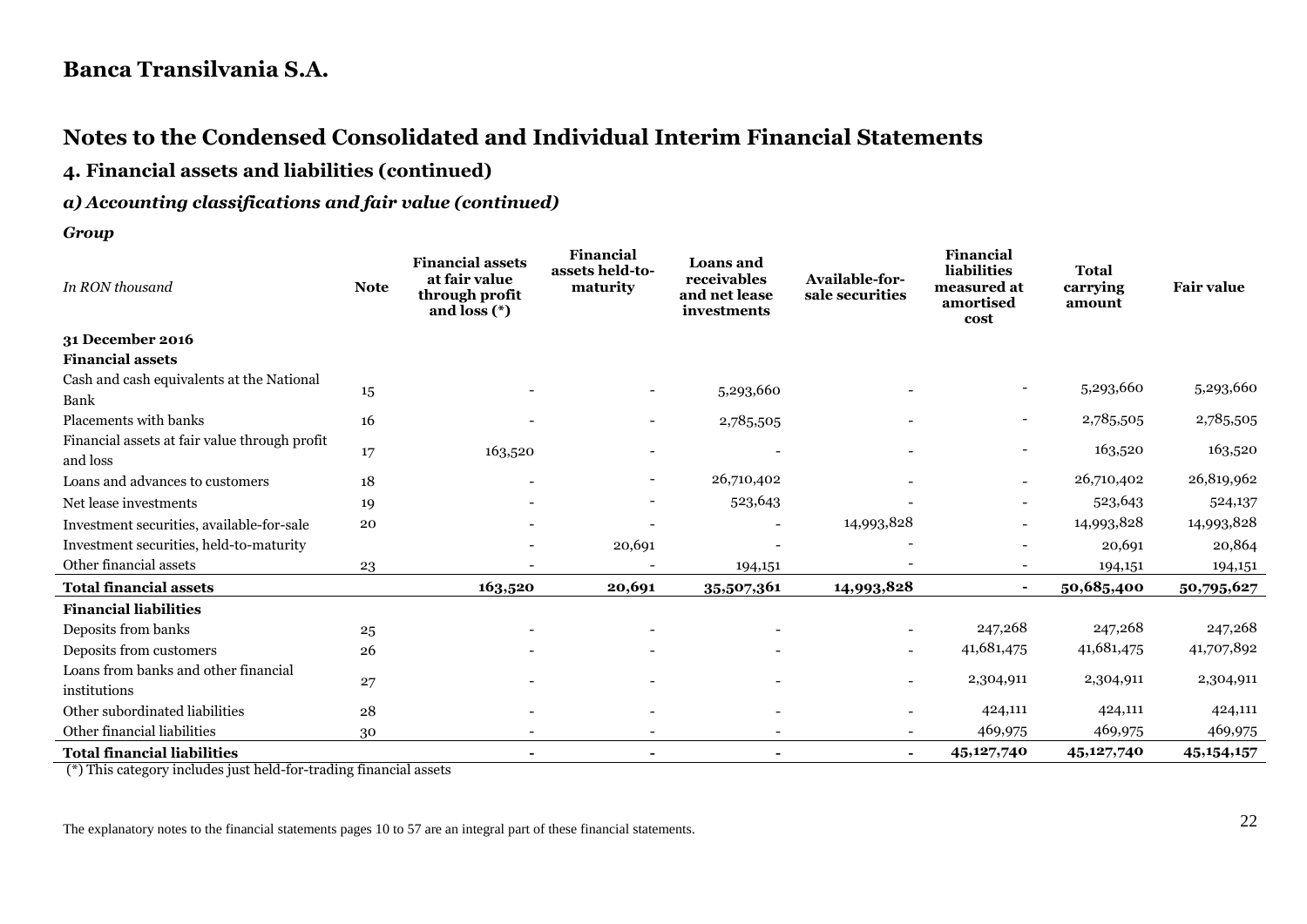# **Notes to the Condensed Consolidated and Individual Interim Financial Statements**

**4. Financial assets and liabilities (continued)**

#### **a)** *Accounting classifications and fair value (continued)*

#### *Bank*

| In RON thousand                                        | <b>Note</b> | <b>Financial</b><br>assets at fair<br>value through<br>profit and loss<br>$(*)$ | <b>Loans and</b><br>receivables | <b>Investment</b><br>securities,<br>available-for-<br>sale | <b>Financial</b><br>liabilities<br>measured at<br>amortised<br>cost | <b>Total</b><br>carrying<br>amount | <b>Fair value</b> |
|--------------------------------------------------------|-------------|---------------------------------------------------------------------------------|---------------------------------|------------------------------------------------------------|---------------------------------------------------------------------|------------------------------------|-------------------|
| 30 June 2017                                           |             |                                                                                 |                                 |                                                            |                                                                     |                                    |                   |
| <b>Financial assets</b>                                |             |                                                                                 |                                 |                                                            |                                                                     |                                    |                   |
| Cash and cash equivalents at the National Bank         | 15          |                                                                                 | 4,546,025                       |                                                            | $\overline{\phantom{0}}$                                            | 4,546,025                          | 4,546,025         |
| Placements with banks                                  | 16          |                                                                                 | 3,943,625                       |                                                            | $\overline{\phantom{a}}$                                            | 3,943,625                          | 3,943,625         |
| Financial assets at fair value through profit and loss | 17          | 77,753                                                                          |                                 |                                                            |                                                                     | 77,753                             | 77,753            |
| Loans and advances to customers                        | 18          |                                                                                 | 28,741,718                      |                                                            | $\overline{\phantom{0}}$                                            | 28,741,718                         | 28,609,263        |
| Investment securities, available-for-sale              | 20          |                                                                                 |                                 | 14,726,846                                                 | $\overline{\phantom{a}}$                                            | 14,726,846                         | 14,726,846        |
| Other financial assets                                 | 23          |                                                                                 | 159,627                         |                                                            |                                                                     | 159,627                            | 159,627           |
| <b>Total financial assets</b>                          |             | 77,753                                                                          | 37,390,995                      | 14,726,846                                                 | ۰                                                                   | 52,195,594                         | 52,063,139        |
| <b>Financial liabilities</b>                           |             |                                                                                 |                                 |                                                            |                                                                     |                                    |                   |
| Deposits from banks                                    | 25          |                                                                                 |                                 |                                                            | 181,001                                                             | 181,001                            | 181,001           |
| Deposits from customers                                | 26          |                                                                                 |                                 | $\overline{\phantom{a}}$                                   | 43,530,459                                                          | 43,530,459                         | 43,557,264        |
| Loans from banks and other financial institutions      | 27          |                                                                                 | $\overline{\phantom{a}}$        | $\overline{\phantom{a}}$                                   | 1,425,146                                                           | 1,425,146                          | 1,425,146         |
| Other subordinated liabilities                         | 28          |                                                                                 | $\overline{\phantom{a}}$        | $\overline{\phantom{a}}$                                   | 412,462                                                             | 412,462                            | 412,462           |
| Other financial liabilities                            | 30          |                                                                                 |                                 |                                                            | 735,560                                                             | 735,560                            | 735,560           |
| <b>Total financial liabilities</b>                     |             |                                                                                 |                                 | ۰                                                          | 46,284,628                                                          | 46,284,628                         | 46,311,433        |

(\*) This category includes just held-for-trading financial assets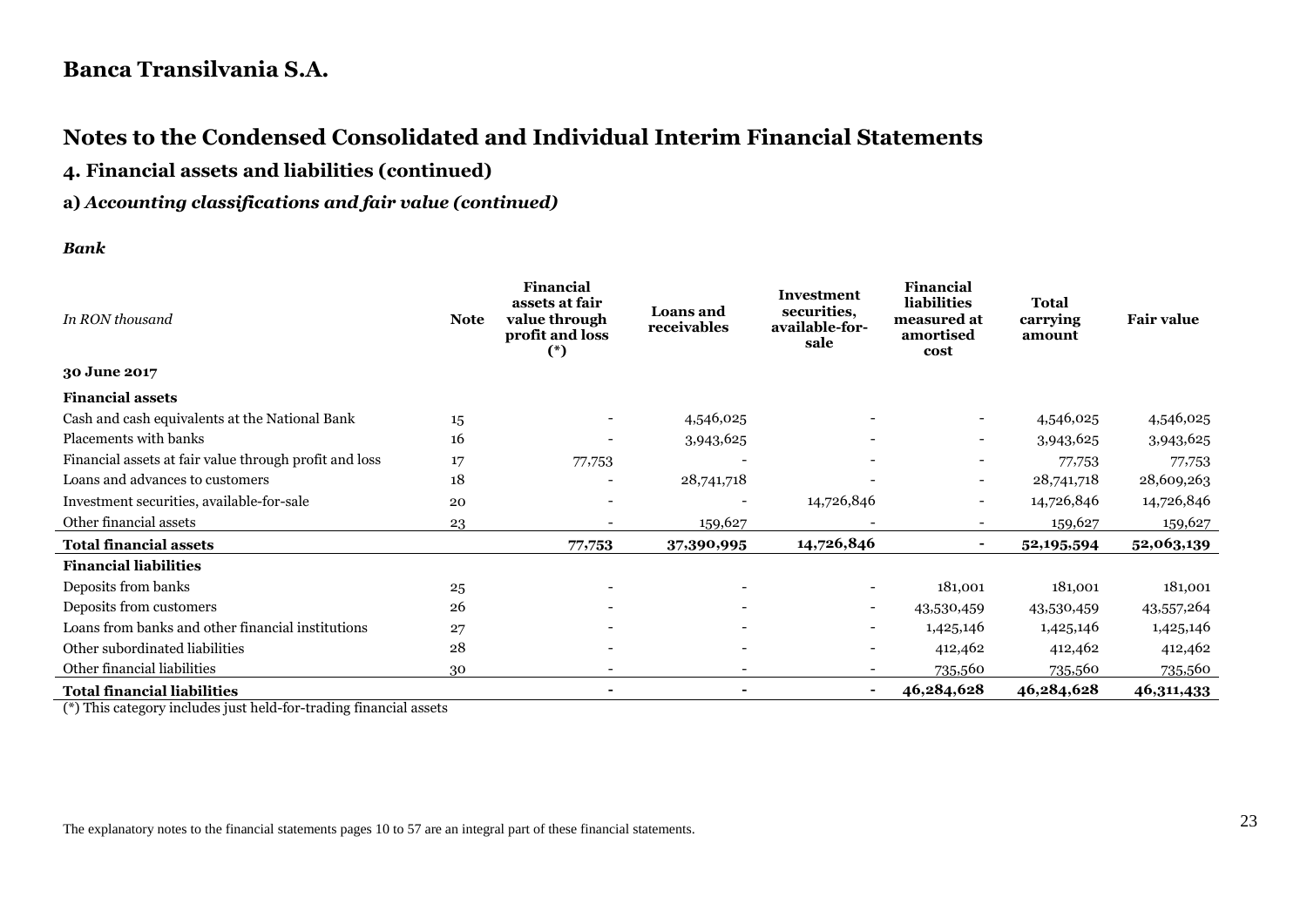# **Notes to the Condensed Consolidated and Individual Interim Financial Statements**

**4. Financial assets and liabilities (continued)**

#### *a) Accounting classifications and fair value (continued)*

#### *Bank*

| In RON thousand                                        | <b>Note</b> | <b>Financial</b><br>assets at fair<br>value through<br>profit and loss<br>$(*)$ | <b>Loans</b> and<br>receivables | Investment<br>securities,<br>available-for-<br>sale | <b>Financial</b><br><b>liabilities</b><br>measured at<br>amortised cost | <b>Total</b><br>carrying<br>amount | <b>Fair value</b> |
|--------------------------------------------------------|-------------|---------------------------------------------------------------------------------|---------------------------------|-----------------------------------------------------|-------------------------------------------------------------------------|------------------------------------|-------------------|
| 31 December 2016                                       |             |                                                                                 |                                 |                                                     |                                                                         |                                    |                   |
| <b>Financial assets</b>                                |             |                                                                                 |                                 |                                                     |                                                                         |                                    |                   |
| Cash and cash equivalents at the National Bank         | 15          |                                                                                 | 5,293,635                       |                                                     |                                                                         | 5,293,635                          | 5,293,635         |
| Placements with banks                                  | 16          |                                                                                 | 2,746,582                       |                                                     | $\blacksquare$                                                          | 2,746,582                          | 2,746,582         |
| Financial assets at fair value through profit and loss | 17          | 59,890                                                                          |                                 |                                                     |                                                                         | 59,890                             | 59,890            |
| Loans and advances to customers                        | 18          |                                                                                 | 27,209,976                      |                                                     | $\overline{\phantom{0}}$                                                | 27,209,976                         | 27,319,536        |
| Investment securities, available-for-sale              | 20          |                                                                                 |                                 | 15,120,524                                          | $\overline{\phantom{0}}$                                                | 15,120,524                         | 15,120,524        |
| Other financial assets                                 | 23          |                                                                                 | 170,153                         |                                                     |                                                                         | 170,153                            | 170,153           |
| <b>Total financial assets</b>                          |             | 59,890                                                                          | 35,420,346                      | 15,120,524                                          |                                                                         | 50,600,760                         | 50,710,320        |
| <b>Financial liabilities</b>                           |             |                                                                                 |                                 |                                                     |                                                                         |                                    |                   |
| Deposits from banks                                    | 25          |                                                                                 |                                 |                                                     | 247,268                                                                 | 247,268                            | 247,268           |
| Deposits from customers                                | 26          |                                                                                 |                                 | $\sim$                                              | 41,851,773                                                              | 41,851,773                         | 41,878,190        |
| Loans from banks and other financial institutions      | 27          |                                                                                 |                                 |                                                     | 2,246,461                                                               | 2,246,461                          | 2,246,461         |
| Other subordinated liabilities                         | 28          |                                                                                 |                                 |                                                     | 424,111                                                                 | 424,111                            | 424,111           |
| Other financial liabilities                            | 30          |                                                                                 |                                 |                                                     | 441,158                                                                 | 441,158                            | 441,158           |
| <b>Total financial liabilities</b>                     |             |                                                                                 |                                 |                                                     | 45,210,771                                                              | 45,210,771                         | 45,237,188        |

(\*) This category includes just held-for-trading financial assets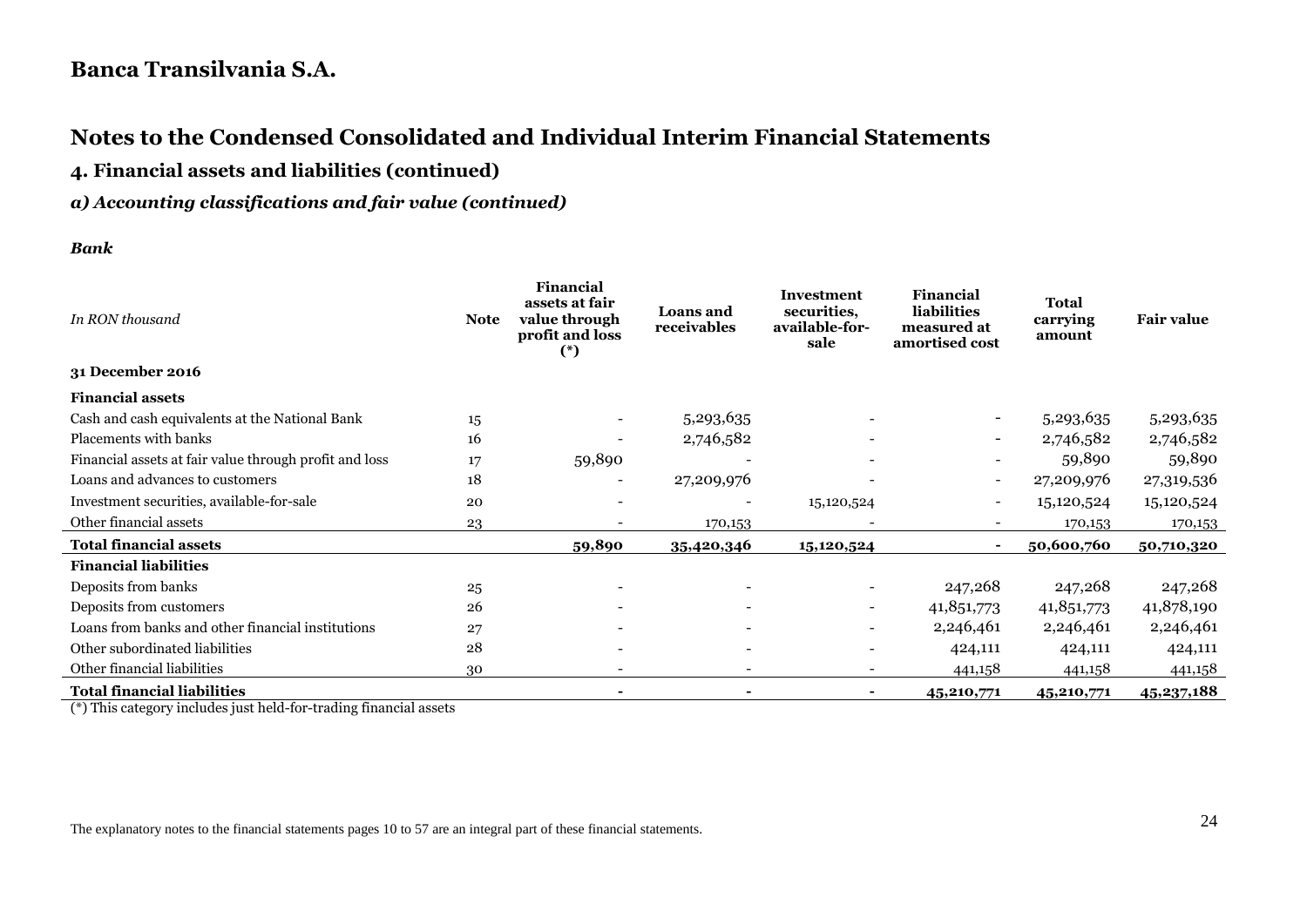# **Notes to the Condensed Consolidated and Individual Interim Financial Statements**

### **4. Financial assets and liabilities (continued)**

### **b) Fair value of financial assets and liabilities instruments**

The Group and the Bank measure the fair value of financial instruments by using the following fair value hierarchy:

### *Level 1 in the fair value hierarchy*

The fair value of financial assets and liabilities included in level 1 in the fair value hierarchy is determined based on quoted prices in active markets for identical assets or liabilities. Quoted prices that are being applied must be readily and regularly available from an exchange or active index/market location and prices must represent actual and regularly occurring market transactions on an arm's length basis.

### *Level 2 in the fair value hierarchy*

The fair value of financial assets and liabilities included in level 2 in the fair value hierarchy is determined using evaluation methods which contain data that are not observable and there aren't available market data. For evaluation in level 2 in the fair value hierarchy are being used market observable parameters, interest rates and yield curves observable at commonly quoted intervals, implied volatilities and credit spreads.

### *Level 3 in the fair value hierarchy*

The fair value of financial assets and liabilities included in level 3 in the fair value hierarchy is determined using inputs based on data of an observable market (unobservable data inputs shall be used to measure fair value to the extent that participants in market condition would establish the price of an asset or a liability, based on assumptions related to risk level).

The objective of valuation techniques is to derive the fair value that reflects a price for the financial instrument at the reporting date, price that would be obtained by the market participants acting at arm's length.

The availability of observable market prices and model inputs reduces the need for management judgment and estimation and also reduces the uncertainty associated with determining the fair value. Availability of observable market prices and inputs varies depending on the products and markets and is prone to changes based on specific events and general conditions in the financial markets.

The fair value of financial instruments that are not traded in an active market is determined by using various valuation techniques. The management uses its judgment to select the valuation method and makes assumptions that are mainly based on market conditions existing at the date of the consolidated/ individual statement of the financial position.

### **(i)** *Fair value hierarchy analysis of financial instruments carried at fair value*

At level 1 in the fair value hierarchy the Bank and the Group classified equity instruments, and debt instruments held at fair value through profit or loss, all the bonds classified as available for sale, except for the bonds issued by City halls.

At level 2 in the fair value hierarchy the Bank and the Group classified derivative instruments held at fair value through profit or loss, bonds classified as available for sale issued by City Halls and derivatives classified as financial liabilities held for trading.

At level 3 in the fair value hierarchy the Bank and the Group classified equity instruments held at cost, tangibles assets and investment properties.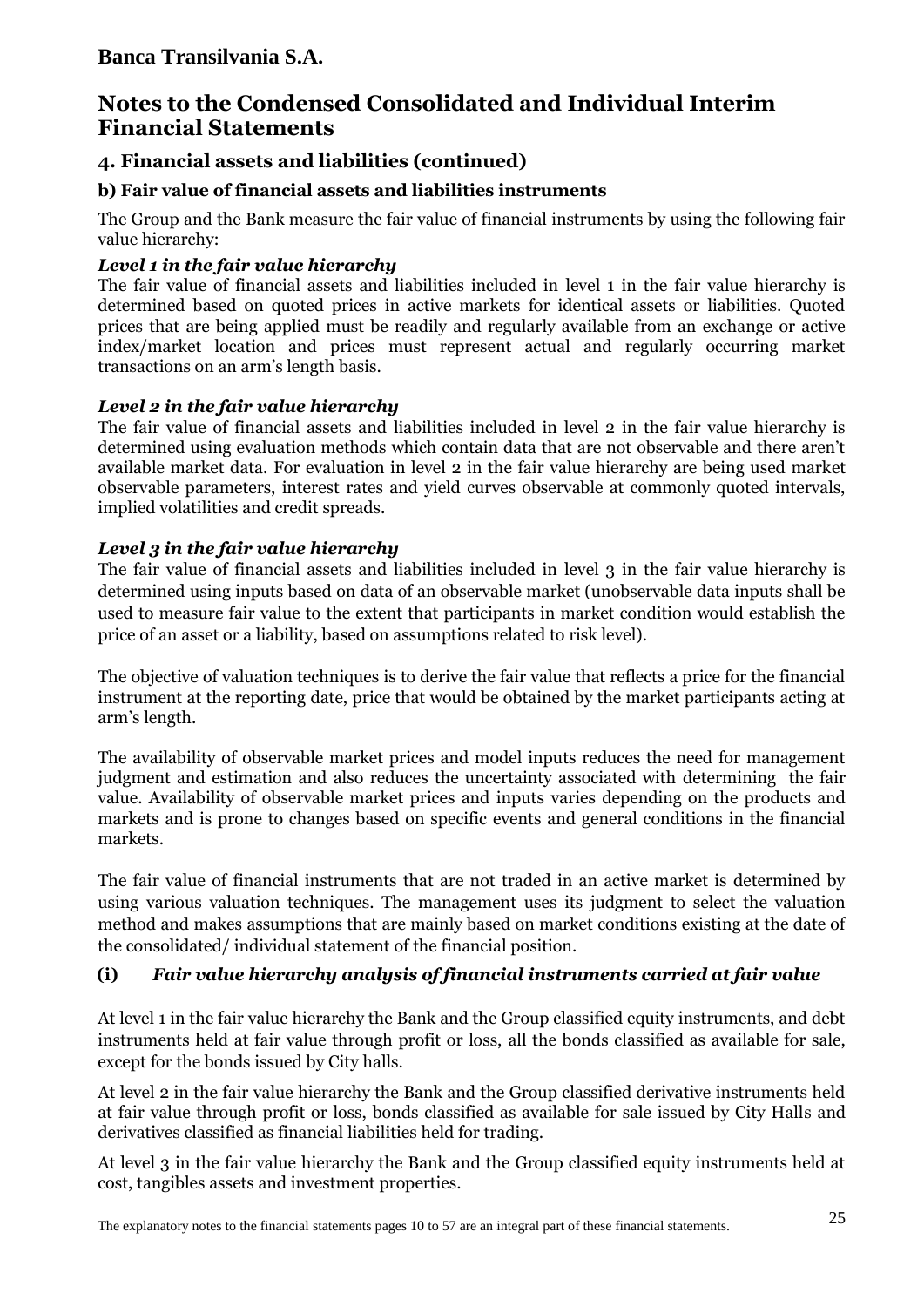### **Notes to the Condensed Consolidated and Individual Interim Financial Statements**

**4. Financial assets and liabilities (continued)**

*b) Fair value of financial assets and liabilities instruments (continued)*

#### **i)** *Fair value hierarchy analysis of financial instruments carried at fair value (continued)*

During the period between the beginning of the year and 30 June 2017, the Bank and the Group had no reclassifications between the levels of the fair-value hierarchy for financial instruments held at fair value.

The table below presents financial instruments measured at fair value at the end of the reporting period, by fair value levels:

| 30 June 2017<br>Financial assets at fair value through<br>17<br>profit or loss, of which:<br>200,263<br>212,756<br>12,493<br>- Equity instruments<br>17<br>189,282<br>189,282<br>- Debt instruments<br>17<br>10,981<br>10,981<br>- Derivatives<br>17<br>12,493<br>12,493<br>Securities available-for-sale<br>20<br>14,509,602<br>60,409<br>3,112<br>14,573,123<br>Total financial assets measured at fair<br>value in the statement of financial position<br>14,709,865<br>14,785,879<br>72,902<br>3,112<br>Non-financial assets at fair value<br>- Tangible assets and investment property<br>21<br>623,316<br>623,316<br>Total assets measured at fair value in the<br>statement of financial position<br>14,709,865<br>626,428<br>72,902<br>15,409,195<br><b>Financial liabilities held-for-trading</b><br>30<br>9,268<br>9,268<br>31 December 2016<br>Financial assets at fair value through<br>155,609<br>163,520<br>7,911<br>17<br>profit or loss, of which:<br>- Equity instruments<br>145,156<br>145,156<br>17<br>- Debt instruments<br>17<br>10,453<br>10,453<br>- Derivatives<br>17<br>7,911<br>7,911<br>Securities available-for-sale<br>14,993,828<br>14,929,689<br>61,027<br>20<br>3,112<br>Total financial assets measured at fair<br>15,085,298<br>68,938<br>15, 157, 348<br>3,112<br>value in the statement of financial position<br>Non-financial assets at fair value<br>- Tangible assets and investment property<br>558,734<br>21<br>558,734<br>Total assets measured at fair value in the<br>15,085,298<br>561,846<br>68,938<br>15,716,082<br>statement of financial position<br>30<br>10,947<br>10,947 | <b>Group - In RON thousand</b>                | <b>Note</b> | Level 1 | Level 2 | Level 3 | <b>Total</b> |
|------------------------------------------------------------------------------------------------------------------------------------------------------------------------------------------------------------------------------------------------------------------------------------------------------------------------------------------------------------------------------------------------------------------------------------------------------------------------------------------------------------------------------------------------------------------------------------------------------------------------------------------------------------------------------------------------------------------------------------------------------------------------------------------------------------------------------------------------------------------------------------------------------------------------------------------------------------------------------------------------------------------------------------------------------------------------------------------------------------------------------------------------------------------------------------------------------------------------------------------------------------------------------------------------------------------------------------------------------------------------------------------------------------------------------------------------------------------------------------------------------------------------------------------------------------------------------------------------------------------------------|-----------------------------------------------|-------------|---------|---------|---------|--------------|
|                                                                                                                                                                                                                                                                                                                                                                                                                                                                                                                                                                                                                                                                                                                                                                                                                                                                                                                                                                                                                                                                                                                                                                                                                                                                                                                                                                                                                                                                                                                                                                                                                              |                                               |             |         |         |         |              |
|                                                                                                                                                                                                                                                                                                                                                                                                                                                                                                                                                                                                                                                                                                                                                                                                                                                                                                                                                                                                                                                                                                                                                                                                                                                                                                                                                                                                                                                                                                                                                                                                                              |                                               |             |         |         |         |              |
|                                                                                                                                                                                                                                                                                                                                                                                                                                                                                                                                                                                                                                                                                                                                                                                                                                                                                                                                                                                                                                                                                                                                                                                                                                                                                                                                                                                                                                                                                                                                                                                                                              |                                               |             |         |         |         |              |
|                                                                                                                                                                                                                                                                                                                                                                                                                                                                                                                                                                                                                                                                                                                                                                                                                                                                                                                                                                                                                                                                                                                                                                                                                                                                                                                                                                                                                                                                                                                                                                                                                              |                                               |             |         |         |         |              |
|                                                                                                                                                                                                                                                                                                                                                                                                                                                                                                                                                                                                                                                                                                                                                                                                                                                                                                                                                                                                                                                                                                                                                                                                                                                                                                                                                                                                                                                                                                                                                                                                                              |                                               |             |         |         |         |              |
|                                                                                                                                                                                                                                                                                                                                                                                                                                                                                                                                                                                                                                                                                                                                                                                                                                                                                                                                                                                                                                                                                                                                                                                                                                                                                                                                                                                                                                                                                                                                                                                                                              |                                               |             |         |         |         |              |
|                                                                                                                                                                                                                                                                                                                                                                                                                                                                                                                                                                                                                                                                                                                                                                                                                                                                                                                                                                                                                                                                                                                                                                                                                                                                                                                                                                                                                                                                                                                                                                                                                              |                                               |             |         |         |         |              |
|                                                                                                                                                                                                                                                                                                                                                                                                                                                                                                                                                                                                                                                                                                                                                                                                                                                                                                                                                                                                                                                                                                                                                                                                                                                                                                                                                                                                                                                                                                                                                                                                                              |                                               |             |         |         |         |              |
|                                                                                                                                                                                                                                                                                                                                                                                                                                                                                                                                                                                                                                                                                                                                                                                                                                                                                                                                                                                                                                                                                                                                                                                                                                                                                                                                                                                                                                                                                                                                                                                                                              |                                               |             |         |         |         |              |
|                                                                                                                                                                                                                                                                                                                                                                                                                                                                                                                                                                                                                                                                                                                                                                                                                                                                                                                                                                                                                                                                                                                                                                                                                                                                                                                                                                                                                                                                                                                                                                                                                              |                                               |             |         |         |         |              |
|                                                                                                                                                                                                                                                                                                                                                                                                                                                                                                                                                                                                                                                                                                                                                                                                                                                                                                                                                                                                                                                                                                                                                                                                                                                                                                                                                                                                                                                                                                                                                                                                                              |                                               |             |         |         |         |              |
|                                                                                                                                                                                                                                                                                                                                                                                                                                                                                                                                                                                                                                                                                                                                                                                                                                                                                                                                                                                                                                                                                                                                                                                                                                                                                                                                                                                                                                                                                                                                                                                                                              |                                               |             |         |         |         |              |
|                                                                                                                                                                                                                                                                                                                                                                                                                                                                                                                                                                                                                                                                                                                                                                                                                                                                                                                                                                                                                                                                                                                                                                                                                                                                                                                                                                                                                                                                                                                                                                                                                              |                                               |             |         |         |         |              |
|                                                                                                                                                                                                                                                                                                                                                                                                                                                                                                                                                                                                                                                                                                                                                                                                                                                                                                                                                                                                                                                                                                                                                                                                                                                                                                                                                                                                                                                                                                                                                                                                                              |                                               |             |         |         |         |              |
|                                                                                                                                                                                                                                                                                                                                                                                                                                                                                                                                                                                                                                                                                                                                                                                                                                                                                                                                                                                                                                                                                                                                                                                                                                                                                                                                                                                                                                                                                                                                                                                                                              |                                               |             |         |         |         |              |
|                                                                                                                                                                                                                                                                                                                                                                                                                                                                                                                                                                                                                                                                                                                                                                                                                                                                                                                                                                                                                                                                                                                                                                                                                                                                                                                                                                                                                                                                                                                                                                                                                              |                                               |             |         |         |         |              |
|                                                                                                                                                                                                                                                                                                                                                                                                                                                                                                                                                                                                                                                                                                                                                                                                                                                                                                                                                                                                                                                                                                                                                                                                                                                                                                                                                                                                                                                                                                                                                                                                                              |                                               |             |         |         |         |              |
|                                                                                                                                                                                                                                                                                                                                                                                                                                                                                                                                                                                                                                                                                                                                                                                                                                                                                                                                                                                                                                                                                                                                                                                                                                                                                                                                                                                                                                                                                                                                                                                                                              |                                               |             |         |         |         |              |
|                                                                                                                                                                                                                                                                                                                                                                                                                                                                                                                                                                                                                                                                                                                                                                                                                                                                                                                                                                                                                                                                                                                                                                                                                                                                                                                                                                                                                                                                                                                                                                                                                              |                                               |             |         |         |         |              |
|                                                                                                                                                                                                                                                                                                                                                                                                                                                                                                                                                                                                                                                                                                                                                                                                                                                                                                                                                                                                                                                                                                                                                                                                                                                                                                                                                                                                                                                                                                                                                                                                                              |                                               |             |         |         |         |              |
|                                                                                                                                                                                                                                                                                                                                                                                                                                                                                                                                                                                                                                                                                                                                                                                                                                                                                                                                                                                                                                                                                                                                                                                                                                                                                                                                                                                                                                                                                                                                                                                                                              | <b>Financial liabilities held-for-trading</b> |             |         |         |         |              |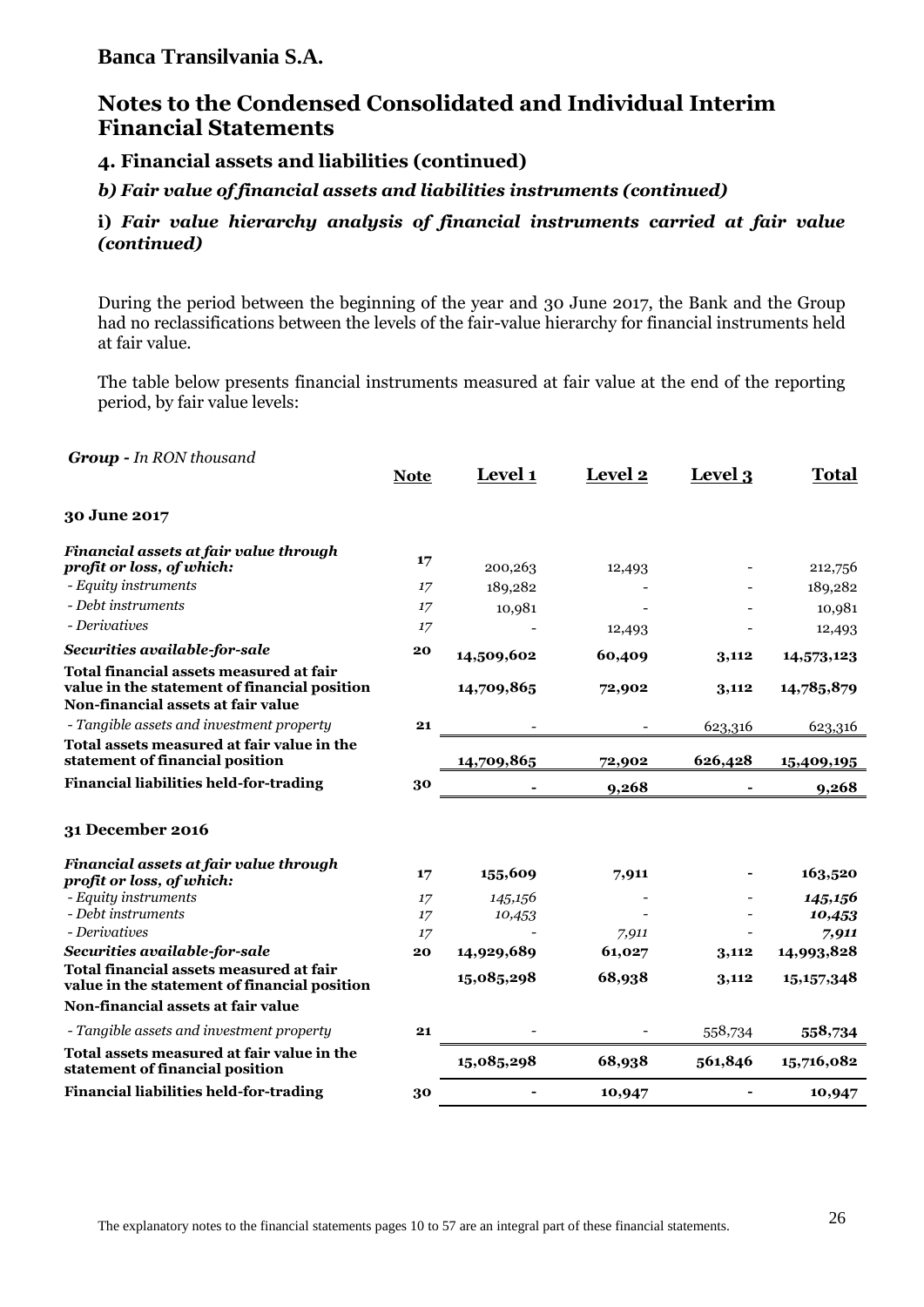# **Notes to the Condensed Consolidated and Individual Interim Financial Statements**

**4. Financial assets and liabilities (continued)**

*b) Fair value of financial assets and liabilities instruments (continued)*

**(i) Fair value hierarchy analysis of financial instruments carried at fair value (continued)**

| 30 June 2017<br>Financial assets at fair value<br>through profit or loss, of which:<br>65,260<br>17<br>12,493<br>77,753<br>- Equity instruments<br>65,260<br>65,260<br>17<br>- Derivatives<br>12,493<br>12,493<br>17<br>Securities available-for-sale<br>14,726,847<br>20<br>14,663,346<br>60,409<br>3,092<br><b>Total financial assets measured at</b><br>fair value in the statement of<br>financial position<br>14,728,606<br>14,804,600<br>72,902<br>3,092<br>Non-financial assets at fair value<br>- Tangible assets and investment<br>21<br>404,473<br>404,473<br>property<br>Total assets measured at fair value in<br>the statement of financial position<br>14,728,606<br>407,565<br>72,902<br>15,209,073<br><b>Financial liabilities held-for-trading</b><br>9,268<br>9,268<br>30<br>31 December 2016<br>Financial assets at fair value<br>59,890<br>51,979<br>7,911<br>through profit or loss, of which:<br>17<br>- Equity instruments<br>51,979<br>51,979<br>17<br>- Derivatives<br>17<br>7,911<br>7,911<br>Securities available-for-sale<br>15,056,405<br>61,027<br>15,120,524<br>3,092<br>20<br>Total financial assets measured at<br>fair value in the statement of<br>15,108,384<br>68,938<br>15,180,414<br>3,092<br>financial position<br>Non-financial assets at fair value<br>- Tangible assets and investment<br>21<br>370,305<br>370,305<br>property<br>Total assets measured at fair value in<br>15,108,384<br>68,938<br>15,550,719<br>373,397<br>the statement of financial position<br><b>Financial liabilities held-for-trading</b><br>10,947<br>10,947<br>30 | <b>Bank - In RON thousand</b> | <b>Note</b> | Level 1 | <b>Level 2</b> | Level 3 | <b>Total</b> |
|----------------------------------------------------------------------------------------------------------------------------------------------------------------------------------------------------------------------------------------------------------------------------------------------------------------------------------------------------------------------------------------------------------------------------------------------------------------------------------------------------------------------------------------------------------------------------------------------------------------------------------------------------------------------------------------------------------------------------------------------------------------------------------------------------------------------------------------------------------------------------------------------------------------------------------------------------------------------------------------------------------------------------------------------------------------------------------------------------------------------------------------------------------------------------------------------------------------------------------------------------------------------------------------------------------------------------------------------------------------------------------------------------------------------------------------------------------------------------------------------------------------------------------------------------------------------------------------|-------------------------------|-------------|---------|----------------|---------|--------------|
|                                                                                                                                                                                                                                                                                                                                                                                                                                                                                                                                                                                                                                                                                                                                                                                                                                                                                                                                                                                                                                                                                                                                                                                                                                                                                                                                                                                                                                                                                                                                                                                        |                               |             |         |                |         |              |
|                                                                                                                                                                                                                                                                                                                                                                                                                                                                                                                                                                                                                                                                                                                                                                                                                                                                                                                                                                                                                                                                                                                                                                                                                                                                                                                                                                                                                                                                                                                                                                                        |                               |             |         |                |         |              |
|                                                                                                                                                                                                                                                                                                                                                                                                                                                                                                                                                                                                                                                                                                                                                                                                                                                                                                                                                                                                                                                                                                                                                                                                                                                                                                                                                                                                                                                                                                                                                                                        |                               |             |         |                |         |              |
|                                                                                                                                                                                                                                                                                                                                                                                                                                                                                                                                                                                                                                                                                                                                                                                                                                                                                                                                                                                                                                                                                                                                                                                                                                                                                                                                                                                                                                                                                                                                                                                        |                               |             |         |                |         |              |
|                                                                                                                                                                                                                                                                                                                                                                                                                                                                                                                                                                                                                                                                                                                                                                                                                                                                                                                                                                                                                                                                                                                                                                                                                                                                                                                                                                                                                                                                                                                                                                                        |                               |             |         |                |         |              |
|                                                                                                                                                                                                                                                                                                                                                                                                                                                                                                                                                                                                                                                                                                                                                                                                                                                                                                                                                                                                                                                                                                                                                                                                                                                                                                                                                                                                                                                                                                                                                                                        |                               |             |         |                |         |              |
|                                                                                                                                                                                                                                                                                                                                                                                                                                                                                                                                                                                                                                                                                                                                                                                                                                                                                                                                                                                                                                                                                                                                                                                                                                                                                                                                                                                                                                                                                                                                                                                        |                               |             |         |                |         |              |
|                                                                                                                                                                                                                                                                                                                                                                                                                                                                                                                                                                                                                                                                                                                                                                                                                                                                                                                                                                                                                                                                                                                                                                                                                                                                                                                                                                                                                                                                                                                                                                                        |                               |             |         |                |         |              |
|                                                                                                                                                                                                                                                                                                                                                                                                                                                                                                                                                                                                                                                                                                                                                                                                                                                                                                                                                                                                                                                                                                                                                                                                                                                                                                                                                                                                                                                                                                                                                                                        |                               |             |         |                |         |              |
|                                                                                                                                                                                                                                                                                                                                                                                                                                                                                                                                                                                                                                                                                                                                                                                                                                                                                                                                                                                                                                                                                                                                                                                                                                                                                                                                                                                                                                                                                                                                                                                        |                               |             |         |                |         |              |
|                                                                                                                                                                                                                                                                                                                                                                                                                                                                                                                                                                                                                                                                                                                                                                                                                                                                                                                                                                                                                                                                                                                                                                                                                                                                                                                                                                                                                                                                                                                                                                                        |                               |             |         |                |         |              |
|                                                                                                                                                                                                                                                                                                                                                                                                                                                                                                                                                                                                                                                                                                                                                                                                                                                                                                                                                                                                                                                                                                                                                                                                                                                                                                                                                                                                                                                                                                                                                                                        |                               |             |         |                |         |              |
|                                                                                                                                                                                                                                                                                                                                                                                                                                                                                                                                                                                                                                                                                                                                                                                                                                                                                                                                                                                                                                                                                                                                                                                                                                                                                                                                                                                                                                                                                                                                                                                        |                               |             |         |                |         |              |
|                                                                                                                                                                                                                                                                                                                                                                                                                                                                                                                                                                                                                                                                                                                                                                                                                                                                                                                                                                                                                                                                                                                                                                                                                                                                                                                                                                                                                                                                                                                                                                                        |                               |             |         |                |         |              |
|                                                                                                                                                                                                                                                                                                                                                                                                                                                                                                                                                                                                                                                                                                                                                                                                                                                                                                                                                                                                                                                                                                                                                                                                                                                                                                                                                                                                                                                                                                                                                                                        |                               |             |         |                |         |              |
|                                                                                                                                                                                                                                                                                                                                                                                                                                                                                                                                                                                                                                                                                                                                                                                                                                                                                                                                                                                                                                                                                                                                                                                                                                                                                                                                                                                                                                                                                                                                                                                        |                               |             |         |                |         |              |
|                                                                                                                                                                                                                                                                                                                                                                                                                                                                                                                                                                                                                                                                                                                                                                                                                                                                                                                                                                                                                                                                                                                                                                                                                                                                                                                                                                                                                                                                                                                                                                                        |                               |             |         |                |         |              |
|                                                                                                                                                                                                                                                                                                                                                                                                                                                                                                                                                                                                                                                                                                                                                                                                                                                                                                                                                                                                                                                                                                                                                                                                                                                                                                                                                                                                                                                                                                                                                                                        |                               |             |         |                |         |              |
|                                                                                                                                                                                                                                                                                                                                                                                                                                                                                                                                                                                                                                                                                                                                                                                                                                                                                                                                                                                                                                                                                                                                                                                                                                                                                                                                                                                                                                                                                                                                                                                        |                               |             |         |                |         |              |
|                                                                                                                                                                                                                                                                                                                                                                                                                                                                                                                                                                                                                                                                                                                                                                                                                                                                                                                                                                                                                                                                                                                                                                                                                                                                                                                                                                                                                                                                                                                                                                                        |                               |             |         |                |         |              |
|                                                                                                                                                                                                                                                                                                                                                                                                                                                                                                                                                                                                                                                                                                                                                                                                                                                                                                                                                                                                                                                                                                                                                                                                                                                                                                                                                                                                                                                                                                                                                                                        |                               |             |         |                |         |              |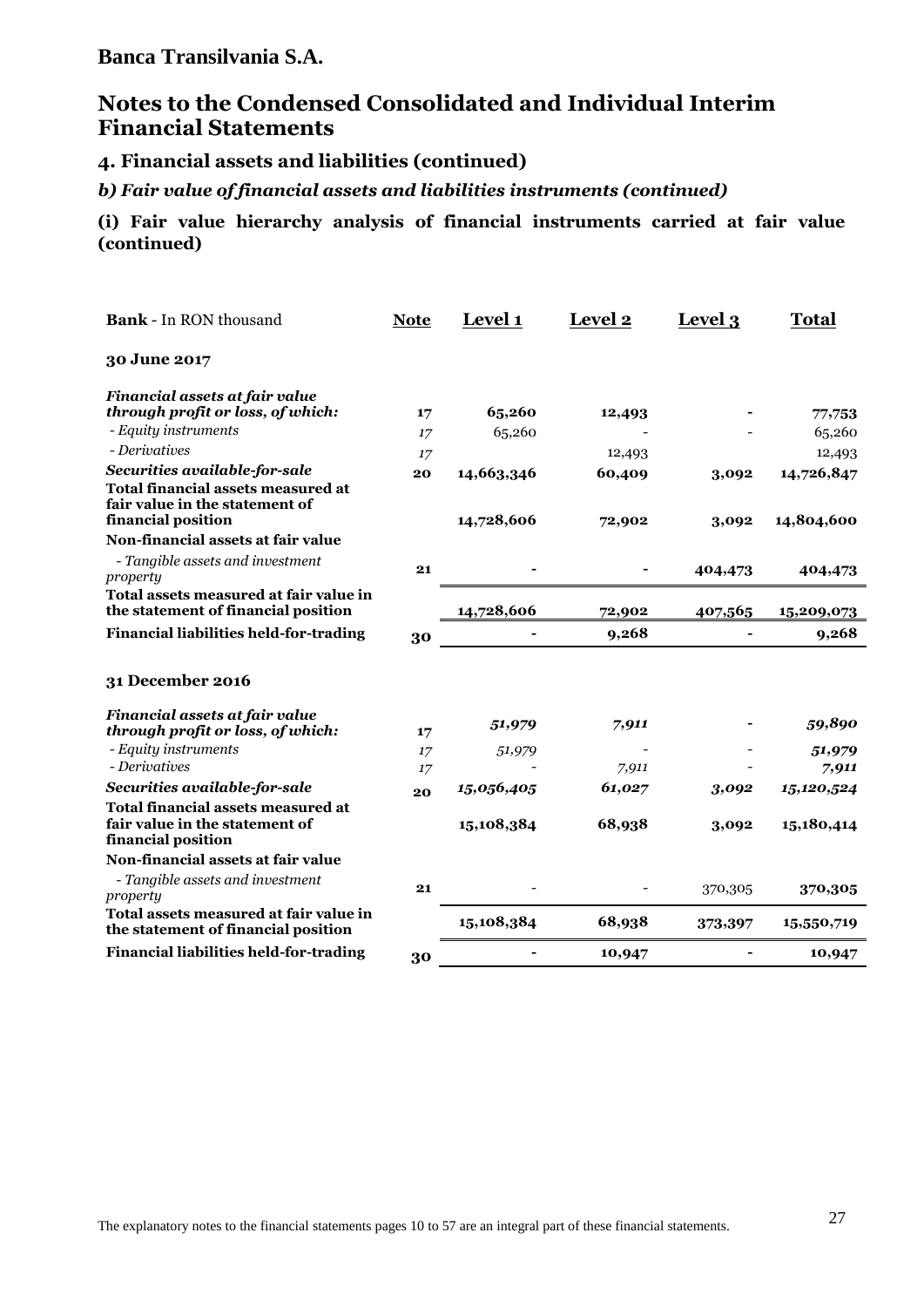# **Notes to the Condensed Consolidated and Individual Interim Financial Statements**

#### **4. Financial assets and liabilities (continued)**

#### *b) Fair value of financial assets and liabilities instruments (continued)*

#### *ii) Financial instruments not carried at fair value*

At level 1 in the fair value hierarchy the Group classified securities held until maturity.

At level 2 in the fair value hierarchy the Bank and the Group classified into asset category: deposits at banks, except securities classified as loans and receivables (which do not have an active market), loans and advances and leasing net investments to customers, and into debt category: deposits from banks and clients.

At level 3 in the fair value hierarchy the Bank and the Group classified in the asset category: securities classified within deposits at banks at loans and receivables and other financial assets, and in the debt category: loans from banks and other financial institutions, subordinated loans and other financial liabilities.

During the period between the beginning of the year and 30 June 2017, the Bank and the Group had no reclassifications between the levels of the fairvalue hierarchy for financial instruments not held at fair value. The table below presents the fair value and the fair value hierarchy for the financial assets and liabilities that are not measured at fair value in the statement of financial position as at 30 June 2017:

|                                         |             |            | Group             |                          |                             | <b>Bank</b>              |            |                   |                          |                             |           |
|-----------------------------------------|-------------|------------|-------------------|--------------------------|-----------------------------|--------------------------|------------|-------------------|--------------------------|-----------------------------|-----------|
| <b>RON</b> thousand                     | <b>Note</b> | Carrying   |                   |                          | <b>Fair value hierarchy</b> |                          | Carrying   |                   |                          | <b>Fair value hierarchy</b> |           |
|                                         |             | amount     | <b>Fair value</b> | <b>Level</b> 1           | <b>Level 2</b>              | Level 3                  | amount     | <b>Fair value</b> | <b>Level 1</b>           | <b>Level 2</b>              | Level 3   |
| <b>ASSETS</b>                           |             |            |                   |                          |                             |                          |            |                   |                          |                             |           |
| Placements with banks                   | 16          | 4,004,187  | 4,004,187         |                          | 3,784,480                   | 219,707                  | 3,943,625  | 3,943,625         |                          | 3,723,918                   | 219,707   |
| Loans and advances to customers         | $18\,$      | 28,080,307 | 27,563,092        | $\overline{\phantom{a}}$ | 27,563,092                  | $\overline{\phantom{a}}$ | 28,741,718 | 28,609,263        | $\sim$ 100 $\mu$         | 28,609,263                  |           |
| Net lease investments                   | 19          | 643,055    | 641,132           | $\overline{\phantom{a}}$ | 641,132                     | $\overline{\phantom{a}}$ |            |                   |                          |                             |           |
| Investment securities, held-to-maturity |             |            |                   | $\overline{\phantom{0}}$ |                             |                          |            |                   |                          |                             |           |
| Other financial assets                  | 23          | 161,570    | 161,570           | $\overline{\phantom{a}}$ | $\sim$                      | 161,570                  | 159,627    | 159,627           |                          | $\overline{\phantom{a}}$    | 159,627   |
| <b>TOTAL ASSETS</b>                     |             | 32,889,119 | 32,369,981        |                          | 31,988,704                  | 381,277                  | 32,844,970 | 32,712,515        |                          | $-32,333,181$               | 379,334   |
| <b>LIABILITIES</b>                      |             |            |                   |                          |                             |                          |            |                   |                          |                             |           |
| Deposits from banks                     | 25          | 181,001    | 181,001           | $\overline{\phantom{a}}$ | 181,001                     | $\overline{\phantom{a}}$ | 181,001    | 181,001           | -                        | 181,001                     |           |
| Deposits from customers                 | 26          | 43,351,733 | 43,378,538        | $\overline{\phantom{a}}$ | 43,378,538                  | $\overline{\phantom{a}}$ | 43,530,459 | 43,557,264        | -                        | 43,557,264                  |           |
| Loans from banks and other financial    |             |            |                   |                          |                             |                          |            |                   |                          |                             |           |
| institutions                            | 27          | 1,469,386  | 1,469,386         | $\overline{\phantom{0}}$ | $\sim$                      | 1,469,386                | 1,425,146  | 1,425,146         |                          | $\overline{\phantom{a}}$    | 1,425,146 |
| Other subordinated liabilities          | 28          | 412,462    | 412,462           | $\overline{\phantom{a}}$ | $\overline{\phantom{0}}$    | 412,462                  | 412,462    | 412,462           | $\overline{\phantom{0}}$ | $\overline{\phantom{a}}$    | 412,462   |
| Other financial liabilities             | 30          | 759,457    | 759,457           | $\overline{\phantom{a}}$ |                             | 759,457                  | 726,292    | 726,292           |                          |                             | 726,292   |
| <b>Total liabilities</b>                |             | 46,174,039 | 46,200,844        |                          | -43,559,539                 | 2,641,305                | 46,275,360 | 46,302,165        |                          | $-43,738,265$ 2,563,900     |           |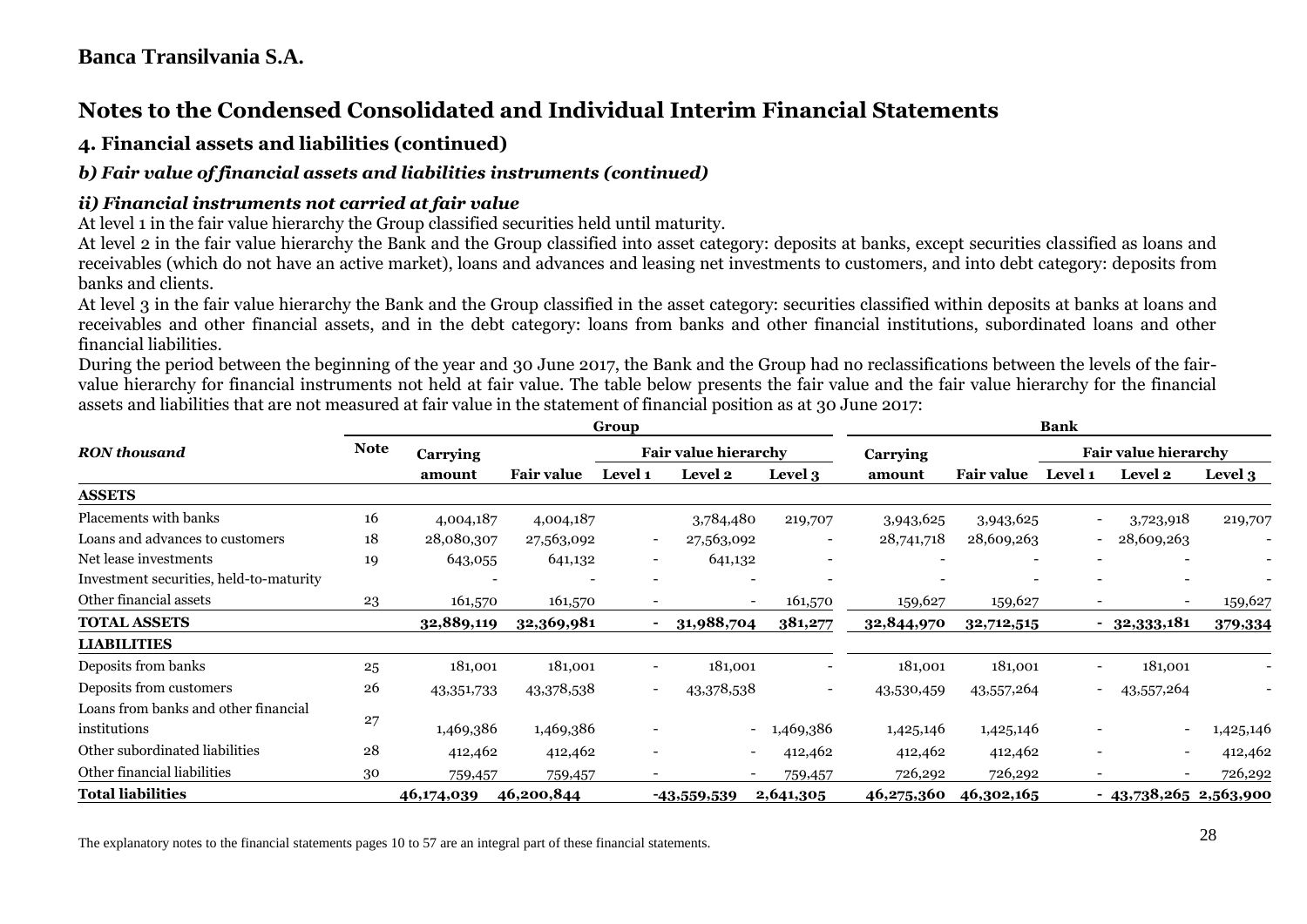# **Notes to the Condensed Consolidated and Individual Interim Financial Statements**

#### **4. Financial assets and liabilities (continued)**

#### *b) Fair value of financial assets and liabilities instruments (continued)*

#### **ii) Financial instruments not carried at fair value (continued)**

The table below presents the fair value and the fair value hierarchy for the financial assets and liabilities that are not measured at fair value in the statement of financial position as at 31 December 2016:

|                                                      |             |            |                   | Group                       |                          |                          | <b>Bank</b> |                             |                          |                          |                |
|------------------------------------------------------|-------------|------------|-------------------|-----------------------------|--------------------------|--------------------------|-------------|-----------------------------|--------------------------|--------------------------|----------------|
| <b>RON</b> thousand                                  | <b>Note</b> | Carrying   |                   | <b>Fair value hierarchy</b> |                          | Carrying                 |             | <b>Fair value hierarchy</b> |                          |                          |                |
|                                                      |             | amount     | <b>Fair value</b> | <b>Level 1</b>              | Level 2                  | Level 3                  | amount      | <b>Fair value</b>           | <b>Level 1</b>           | <b>Level 2</b>           | <b>Level 3</b> |
| <b>ASSETS</b>                                        |             |            |                   |                             |                          |                          |             |                             |                          |                          |                |
| Placements with banks                                | 16          | 2,785,505  | 2,785,505         |                             | 2,563,815                | 221,690                  | 2,746,582   | 2,746,582                   |                          | 2,524,892                | 221,690        |
| Loans and advances to customers                      | 18          | 26,710,402 | 26,819,962        | $\overline{\phantom{a}}$    | 26,819,962               | $\overline{\phantom{a}}$ | 27,209,976  | 27,319,536                  | $\overline{\phantom{a}}$ | 27,319,536               |                |
| Net lease investments                                | 19          | 523,643    | 524,137           |                             | 524,137                  |                          |             |                             |                          |                          |                |
| Investment securities, held-to-maturity              |             | 20,691     | 20,864            | 20,864                      |                          |                          |             |                             |                          |                          |                |
| Other financial assets                               | 23          | 194,151    | 194,151           |                             | $\overline{\phantom{a}}$ | 194,151                  | 170,153     | 170,153                     | $\overline{\phantom{a}}$ | $\overline{\phantom{a}}$ | 170,153        |
| <b>TOTAL ASSETS</b>                                  |             | 30,234,392 | 30,344,619        |                             | 20,864 29,907,914        | 415,841                  | 30,126,711  | 30,236,271                  |                          | $-29,844,428$            | 391,843        |
| <b>LIABILITIES</b>                                   |             |            |                   |                             |                          |                          |             |                             |                          |                          |                |
| Deposits from banks                                  | 25          | 247,268    | 247,268           |                             | 247,268                  | $\overline{\phantom{a}}$ | 247,268     | 247,268                     | $\overline{\phantom{a}}$ | 247,268                  |                |
| Deposits from customers                              | 26          | 41,681,475 | 41,707,892        | $\overline{\phantom{a}}$    | 41,707,892               |                          | 41,851,773  | 41,878,190                  | $\overline{\phantom{a}}$ | 41,878,190               |                |
| Loans from banks and other financial<br>institutions | 27          | 2,304,911  | 2,304,911         |                             | $\overline{\phantom{a}}$ | 2,304,911                | 2,246,461   | 2,246,461                   |                          | $\blacksquare$           | 2,246,461      |
| Other subordinated liabilities                       | 28          | 424,111    | 424,111           |                             | $\overline{\phantom{0}}$ | 424,111                  | 424,111     | 424,111                     |                          | $\overline{\phantom{a}}$ | 424,111        |
| Other financial liabilities                          | 30          | 459,028    | 459,028           |                             |                          | 459,028                  | 430,211     | 430,211                     |                          |                          | 430,211        |
| <b>Total liabilities</b>                             |             | 45,116,793 | 45, 143, 210      |                             | $-41,955,160$ 3,188,050  |                          | 45,199,824  | 45,226,241                  |                          | $-42,125,458$ 3,100,783  |                |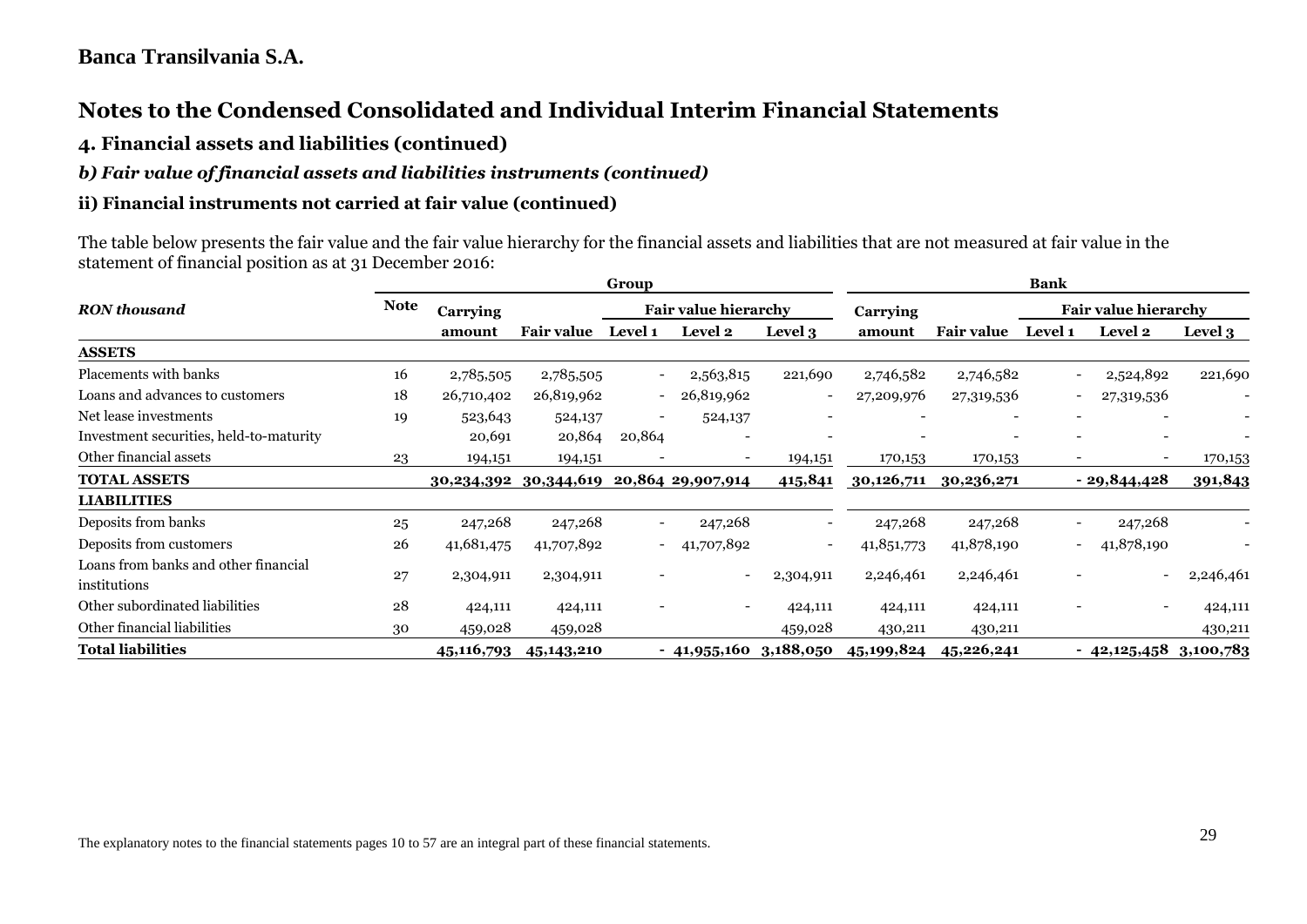### **5. Net interest income**

|                                                                                            | Group      |            | <b>Bank</b> |            |
|--------------------------------------------------------------------------------------------|------------|------------|-------------|------------|
| In RON thousand                                                                            | 30-06-2017 | 30-06-2016 | 30-06-2017  | 30-06-2016 |
| <b>Interest income</b>                                                                     |            |            |             |            |
| Loans and advances to customers $(i)$                                                      | 785,962    | 804,771    | 779,213     | 799,625    |
| Current accounts held with banks                                                           | 1,475      | 2,751      | 1,473       | 2,751      |
| Investment securities, available-for-sale<br>Securities classified as "Loans and advances" | 125,784    | 127,493    | 125,298     | 127,050    |
| to banks"                                                                                  | 5,548      | 5,570      | 5,548       | 5,570      |
| Securities held-to-maturity                                                                | 160        | 289        |             |            |
| Placements with banks                                                                      | 6,439      | 5,120      | 6,232       | 5,014      |
| Net finance lease investments<br>Increase of the recoverable value of the                  | 28,983     | 20,481     |             |            |
| acquired loans                                                                             | 72,122     | 61,314     | 71,522      | 61,266     |
| Total interest income                                                                      | 1,026,473  | 1,027,789  | 989,286     | 1,001,276  |
| <b>Interest expense</b>                                                                    |            |            |             |            |
| Deposits from customers<br>Loans from banks and other financial                            | 84,129     | 124,560    | 84,333      | 124,662    |
| institutions                                                                               | 18,426     | 20,911     | 17,756      | 18,459     |
| Deposits from banks                                                                        | 916        | 462        | 916         | 462        |
| Net lease investments                                                                      | 8          | 16         |             |            |
| Total interest expense                                                                     | 103,479    | 145,949    | 103,005     | 143,583    |
| Net interest income                                                                        | 922,994    | 881,840    | 886,281     | 857,693    |

(i) Interest income as at 30 June 2017 includes interest income on impaired loans amounting RON 79,334 thousand (30 June 2016: RON 74,010 thousand) for the Group and RON 72,940 thousand (30 June 2016: RON 70,769 thousand) for the Bank.

The interest income and expense related to the financial assets and liabilities, other than those held at fair value through profit and loss, are determined using the effective interest rate method.

### **6. Net fee and commission income**

|                                          |            | Group         | <b>Bank</b> |            |
|------------------------------------------|------------|---------------|-------------|------------|
| In RON thousand                          | 30-06-2017 | 30-06-2016    | 30-06-2017  | 30-06-2016 |
| Fee and commission income                |            |               |             |            |
| Commissions from treasury and inter-bank |            |               |             |            |
| operations                               | 24,147     | 22,224        | 24,147      | 22,224     |
| Client transactions                      | 302,995    | 261,079       | 285,197     | 248,726    |
| Lending activity (i)                     | 21,476     | 23,806        | 21,502      | 23,817     |
| Finance lease management                 | 142        | 130           |             |            |
| Other fee and commission income          | 54         | 72            | 54          | 73         |
| Total fee and commission income          | 348,814    | 307,311       | 330,900     | 294,840    |
| Fee and commission expense               |            |               |             |            |
| Commissions from treasury and inter-bank |            |               |             |            |
| operations                               | 43,368     | 39,517        | 43,283      | 39,404     |
| <b>Client transactions</b>               | 8,971      | 7,920         | 7,526       | 6,367      |
| Lending activity (i)                     | 932        | 999           | 5,536       | 5,720      |
| Other fee and commission income          | 581        | 402           | 689         | 402        |
| Total fee and commission expense         | 53,852     | <u>48,838</u> | 57,034      | 51,893     |
| Net fee and commission income            | 294,962    | 258,473       | 273,866     | 242,947    |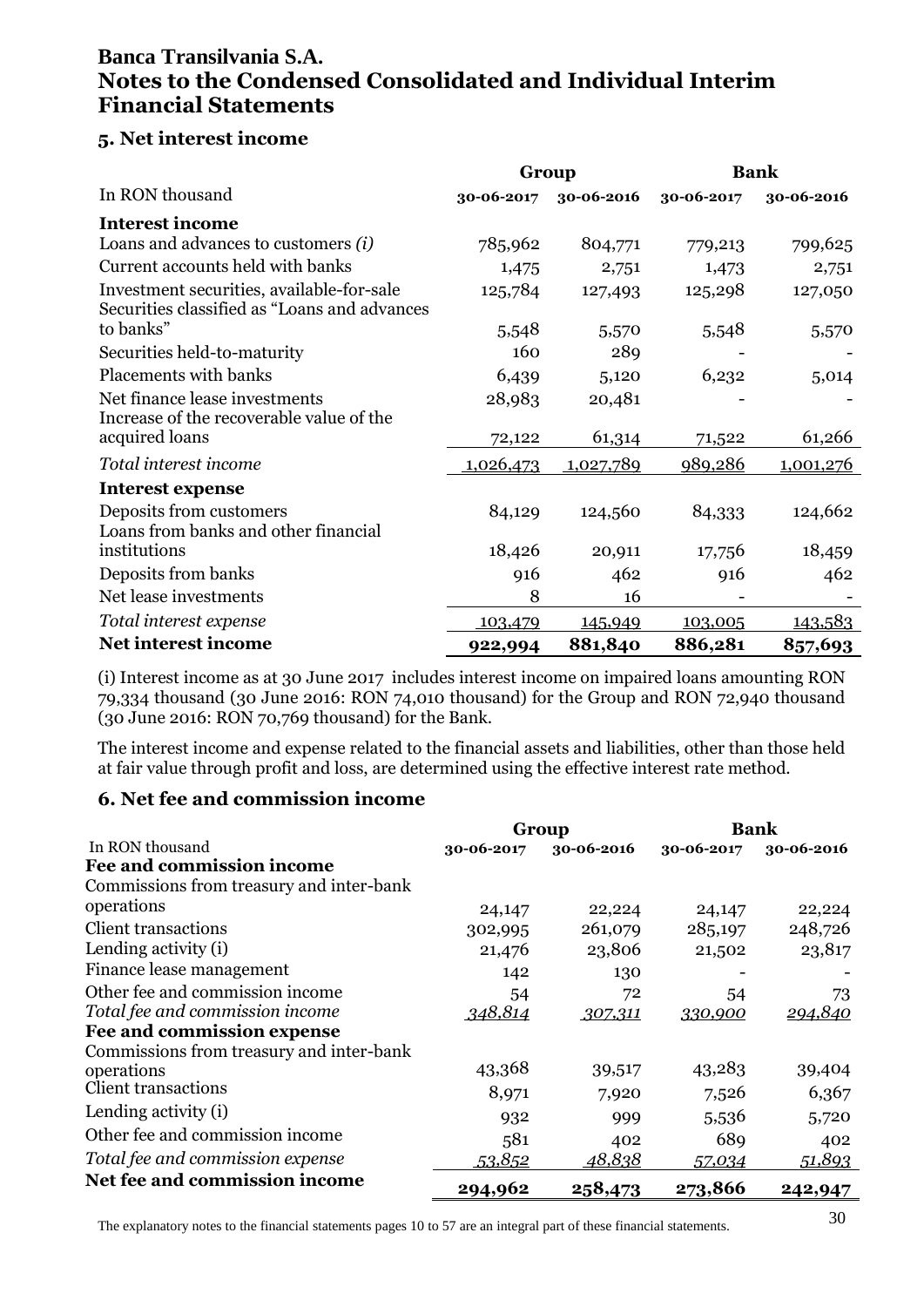#### **6. Net fee and commission income (continued)**

(i) The commissions resulting from lending activities include restructuring fees, prepayment fees, commissions for guarantee assessment and modification, commitment fees (not of effective interest rate nature), charges for the recovery of foreclosed assets.

#### **7. Net trading income**

|                                                                                                                                         | Group            |                 | Bank             |                 |
|-----------------------------------------------------------------------------------------------------------------------------------------|------------------|-----------------|------------------|-----------------|
| In RON thousand                                                                                                                         | 30-06-2017       | 30-06-2016      | 30-06-2017       | 30-06-2016      |
| Net income from foreign exchange<br>transactions (i)<br>Net income/ (expense) from financial<br>assets at fair value through profit and | 96,852           | 80,998          | 96,952           | 81,096          |
| loss<br>Net income / (expense) from foreign                                                                                             | 24,080           | (5,490)         | 5,979            | (4,288)         |
| exchange position revaluation<br>Net trading income                                                                                     | (587)<br>120,345 | 4,235<br>79,743 | (175)<br>102,756 | 3,867<br>80,675 |

*(i)* Net income from foreign exchange transactions also includes the realized and unrealized gains and losses from spot and forward contracts.

#### **8. Net gain/ (loss) from sale of available-for-sale financial instruments**

|                                                                                                         | Group      |            | <b>Bank</b> |            |
|---------------------------------------------------------------------------------------------------------|------------|------------|-------------|------------|
| In RON thousand                                                                                         | 30-06-2017 | 30-06-2016 | 30-06-2017  | 30-06-2016 |
| Gain from sale of available-for-sale<br>financial instruments<br>Losses from sale of available-for-sale | 22,462     | 301,114    | 21,244      | 300,655    |
| financial instruments                                                                                   | (42, 312)  | (31,356)   | (42, 107)   | (31,157)   |
| <b>Total</b>                                                                                            | (19, 850)  | 269,758    | (20, 863)   | 269,498    |

#### **9. Contribution to the Banking Deposit Guarantee Fund and to the Bank Resolution Fund**

The deposits of individuals and of certain types of legal entities, including small and medium enterprises, are secured up to a certain limit (EUR 100,000) by the Deposit Guarantee Fund (the "Fund") according to the legislation in force (Law no. 311/2015 regarding deposit guarantee schemes and the Deposit Guarantee Fund and Law no. 312/2015 regarding the recovery and resolution of credit institution and investment firms).

The banks in Romania are obliged to pay a non-refundable amount to the Deposit Guarantee Fund, in order to insure customer deposits in the event of bank insolvency and an annual contribution to the Banking Resolution Fund.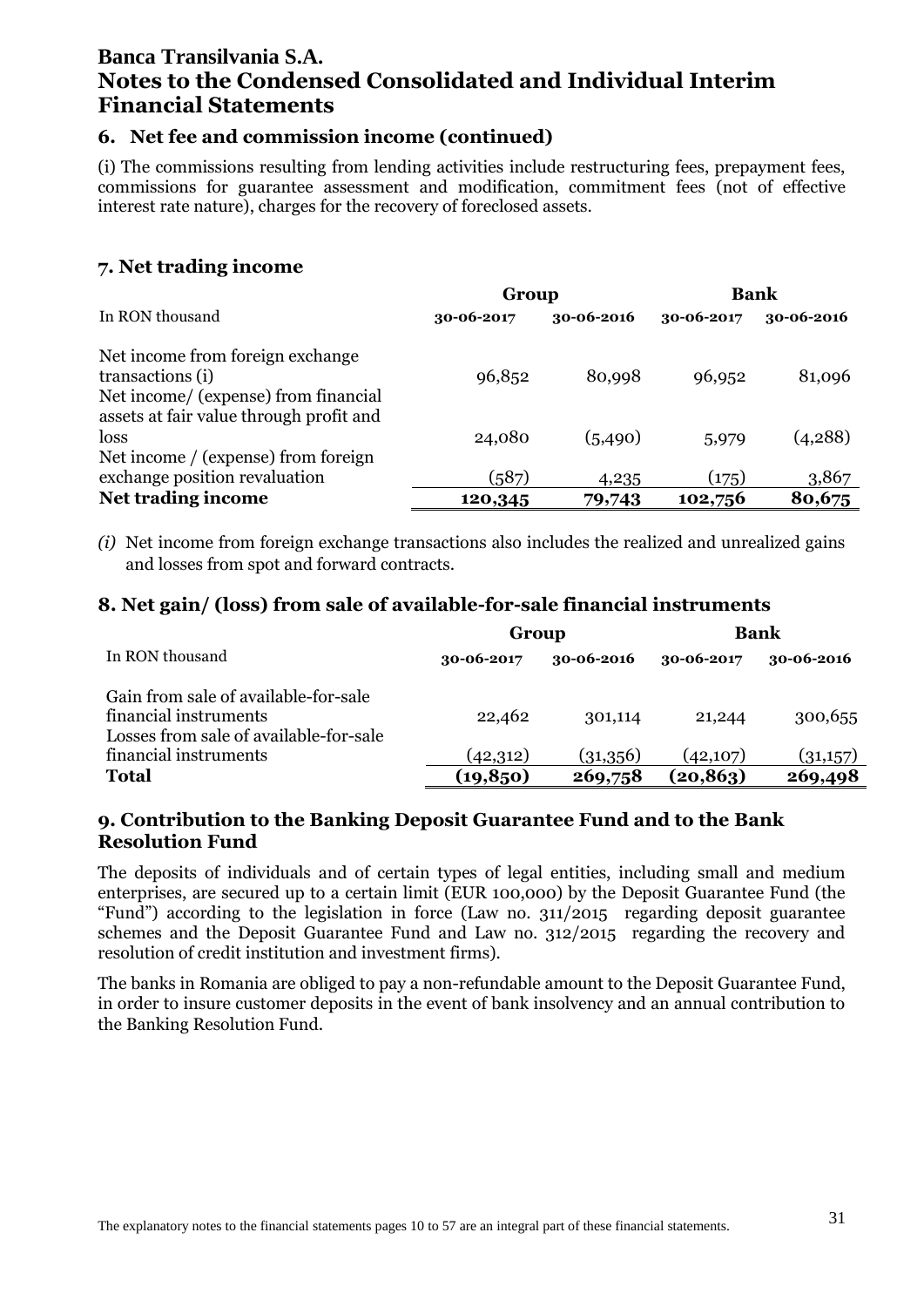#### **9. Contribution to the Banking Deposit Guarantee Fund and to the Bank Resolution Fund (continued)**

The impact of the breakdown of the annual contribution to the two Funds, as reflected in the consolidated and individual statement of financial position, is the following:

|                             | Group      |            | <b>Bank</b> |            |
|-----------------------------|------------|------------|-------------|------------|
|                             | 30-06-2017 | 30-06-2016 | 30-06-2017  | 30-06-2016 |
| Contribution to the: Bank   |            |            |             |            |
| Deposit Guarantee Fund      | 9,814      | 58,192     | 9,814       | 58,192     |
| <b>Bank Resolution Fund</b> | 39,882     | 14,600     | 39,882      | 14,600     |
| <b>Total</b>                | 49,696     | 72,792     | 49,696      | 72,792     |

Starting from 2015, the Group has applied the IFRIC 21 provisions on "Taxes", according to which the contribution to the Fund represents a tax that has to be fully registered upon the occurrence of the event (being the Bank receiving the notification letter from the Fund) causing the obligation of tax payment.

#### **10. Other operating income**

|                                        | Group      |            |            | <b>Bank</b> |  |
|----------------------------------------|------------|------------|------------|-------------|--|
| In RON thousand                        | 30-06-2017 | 30-06-2016 | 30-06-2017 | 30-06-2016  |  |
| Dividend income                        | 1,823      | 5,768      | 34,685     | 5,768       |  |
| Income from e-commerce transactions    | 1,249      | 1,070      | 1,249      | 1,070       |  |
| Income from operating lease            | 22,856     | 13,819     |            |             |  |
| Income from insurance intermediation   | 16,303     | 11,040     | 14,423     | 9,715       |  |
| Income from the sale of movable and    |            |            |            |             |  |
| immovable assets resulting from debt   |            |            |            |             |  |
| enforcement                            | 8,865      | 8,659      | 8,462      | 8,421       |  |
| Income from the sale of finished goods | 12,669     | 2,791      |            |             |  |
| Income from disposal and write-off of  |            |            |            |             |  |
| property and equipment                 |            |            |            | 164         |  |
| Other operating income $(i)$           | 18,280     | 18,806     | 11,502     | 12,042      |  |
| <b>Total</b>                           | 82,045     | 61,953     | 70,321     | 37,180      |  |

*(i)* The category "Other operating income" includes the following types of income: debt recoveries related to closed accounts, cash at hand differences, income from recovered legal expenses, income related to VISA, MASTERCARD, WU services and marketing bonuses, other recoveries from operating expenses.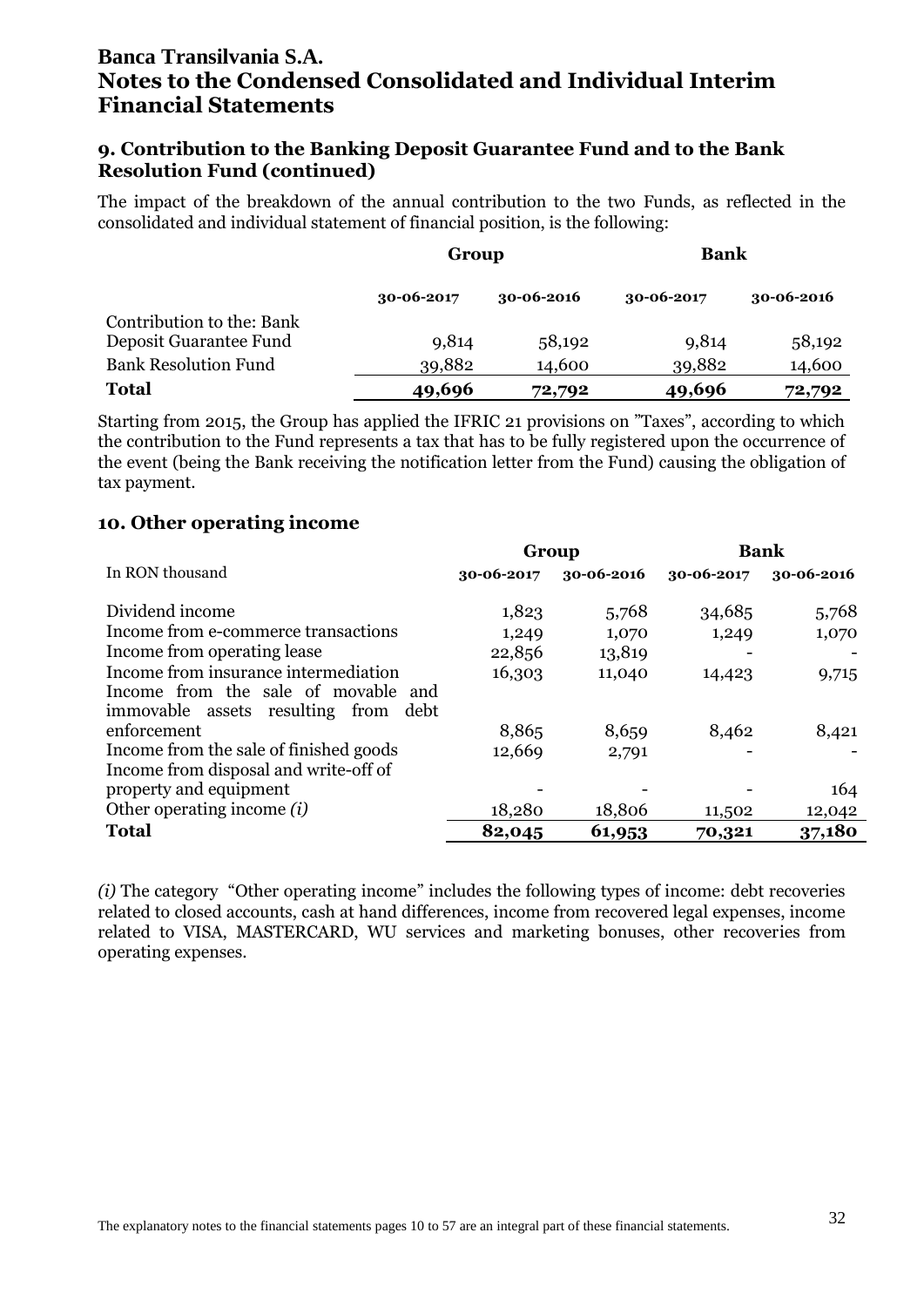#### **11. Net impairment losses on assets, provisions for other risks and loan commitments**

|                                                                            | Group      |            | <b>Bank</b> |            |
|----------------------------------------------------------------------------|------------|------------|-------------|------------|
| In RON thousand                                                            | 30-06-2017 | 30-06-2016 | 30-06-2017  | 30-06-2016 |
| Impairment losses for assets (i)                                           | 158,599    | 374,263    | 154,030     | 370,100    |
| Loans and net lease investments written-off                                | 3,035      | 7,283      | 342         | 131        |
| Provisions for other risks and for loan<br>commitments                     | (7,128)    | (17,135)   | (7,123)     | (17, 122)  |
| Recoveries from loans and net lease                                        |            |            |             |            |
| investments previously written-off                                         | (95,173)   | (46, 488)  | (89,762)    | (27, 893)  |
| Net impairment losses on assets and<br>provisions for other risks and loan |            |            |             |            |
| commitments                                                                | 59,333     | 317,923    | 57,487      | 325,216    |

*(i)* Impairment losses on assets include the following:

|                                 | Group      | Bank       |            |            |  |
|---------------------------------|------------|------------|------------|------------|--|
| In RON thousand                 | 30-06-2017 | 30-06-2016 | 30-06-2017 | 30-06-2016 |  |
| Loans and advances to customers | 150,825    | 375,268    | 156,377    | 371,862    |  |
| Net finance lease investments   | 11,167     | 728        |            |            |  |
| Other financial assets          | 1,094      | 66         | 155        | (5)        |  |
| Other non-financial assets      | (4, 487)   | (1,799)    | (2,502)    | (1,757)    |  |
| <b>Net impairment losses</b>    | 158,599    | 374,263    | 154,030    | 370,100    |  |

#### **12. Personnel expenses**

|                                          | Group      |            | <b>Bank</b> |            |
|------------------------------------------|------------|------------|-------------|------------|
| In RON thousand                          | 30-06-2017 | 30-06-2016 | 30-06-2017  | 30-06-2016 |
| Wages and salaries                       | 255,999    | 230,987    | 240,422     | 220,861    |
| Contribution to social security          | 40,824     | 35,428     | 37,928      | 33,431     |
| Share payments to employees              | 15,000     | 15,000     | 15,000      | 15,000     |
| Bonuses to employees                     | 12,061     | 11,949     | 10,000      | 10,000     |
| Other staff expenses                     | 20,173     | 13,858     | 19,338      | 13,305     |
| Contribution to the health fund          | 15,313     | 13,326     | 14,358      | 12,667     |
| Contribution to the unemployment fund    | 1,845      | 1,616      | 1,758       | 1,552      |
| Net expenses with provisions for overdue | (1,586)    | (4,085)    | (617)       | (2,000)    |
| vacations and other provisions           |            |            |             |            |
| <b>Total</b>                             | 359,629    | 318,079    | 338,187     | 304,816    |

The expenses related to the share-based payment transactions are included in the wages and salaries and as at 30 June 2017 they amount to RON 15,000 thousand (2016: RON 15,000 thousand), both for the Group and the Bank. Until 30 June 2017, the Bank did not grant shares to its employees.

The Bank established a Stock Options Plan ("SOP"), in which the employees with good performances may exercise their right and option to purchase a number of shares issued by the Bank.

SOP vesting conditions for 2017:

- Achievement of performance and prudential indicators during 2017;
- Achievement of certain individual performance criteria, in accordance with the applicable remuneration policy, related to the year for which shares are granted;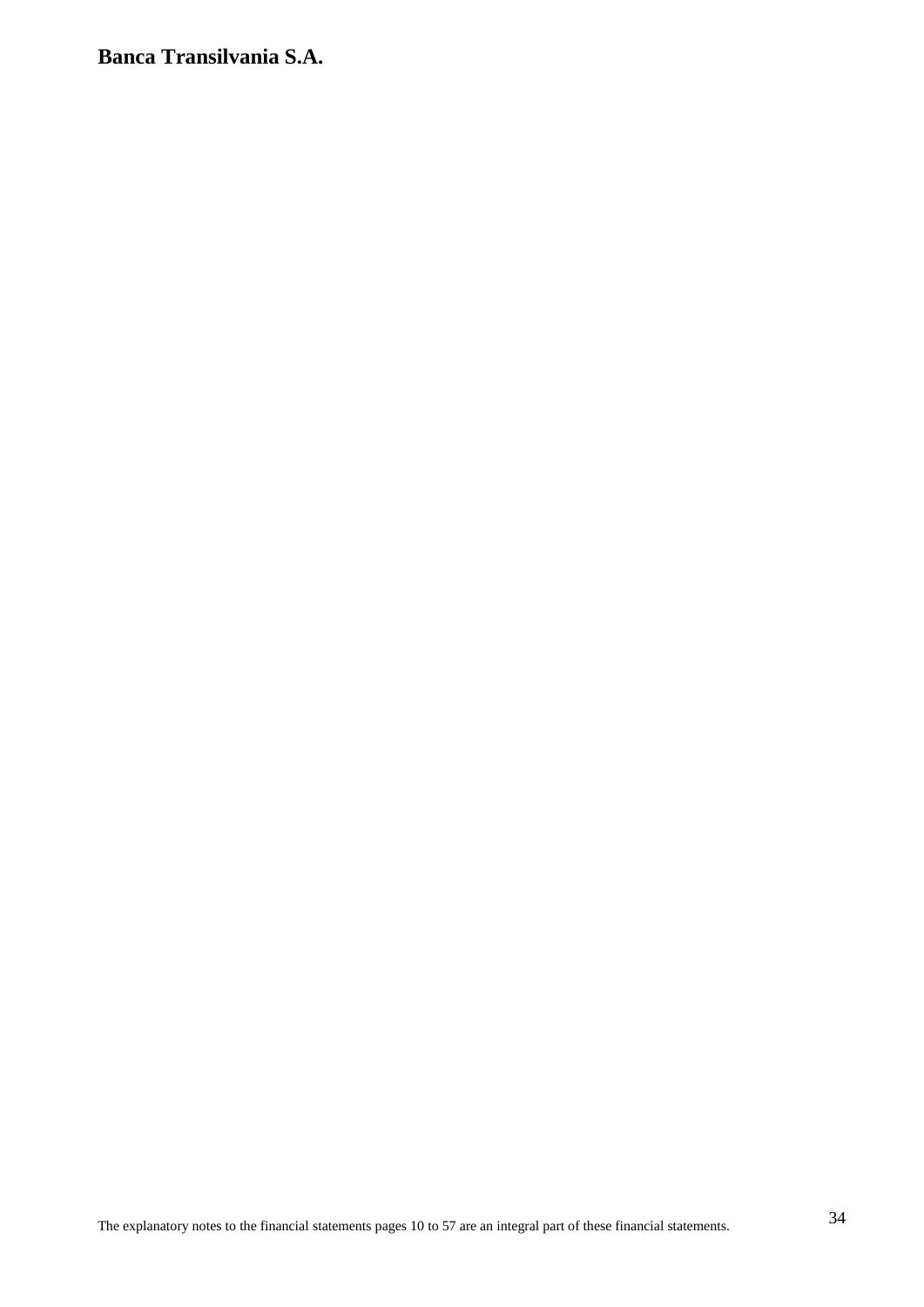#### **12. Personnel expenses** *(continued)*

- Successful completion of the implementation of certain special projects (where applicable);
- Achievement of the individual budget targets for 2017 for the beneficiary's unit;
- The beneficiary maintains his/her capacity as employee at the exercising date; and
- The beneficiary has been employed within the Bank for a period of at least 6 months in 2017.

Fixed remuneration policy:

- The shares which are part of the fixed remuneration are surely granted to beneficiaries without any conditions or any decreases/increases in remuneration levels as a direct result of the performance achieved by the beneficiaries at individual level or by the Bank, within a specified period.

Contractual vesting period for 2017:

- · Immediate release after 31 May 2018;
- $\cdot$  Deferral period for identified employees  $-3$  5 years (depending on the category).

The sensitivity to a possible value change of the shares to be granted to the employees under the Stock Option Plan for 2017, by the maximum legally acceptable variation of  $+/-15,00\%$ , in terms of profit and loss would be RON  $+/- 4,500$  thousand.

Movement in transactions relating to share-based payments during 2017 and 2016 is presented below:

|                                  | 2017   | 2016   |
|----------------------------------|--------|--------|
| <b>Balance as at January 1</b>   | 30,000 |        |
| Establishment taken              | 15,000 | 30,000 |
| Closing balance at end of period | 45,000 | 30,000 |

In 2016 no shares were granted to the Bank's employees.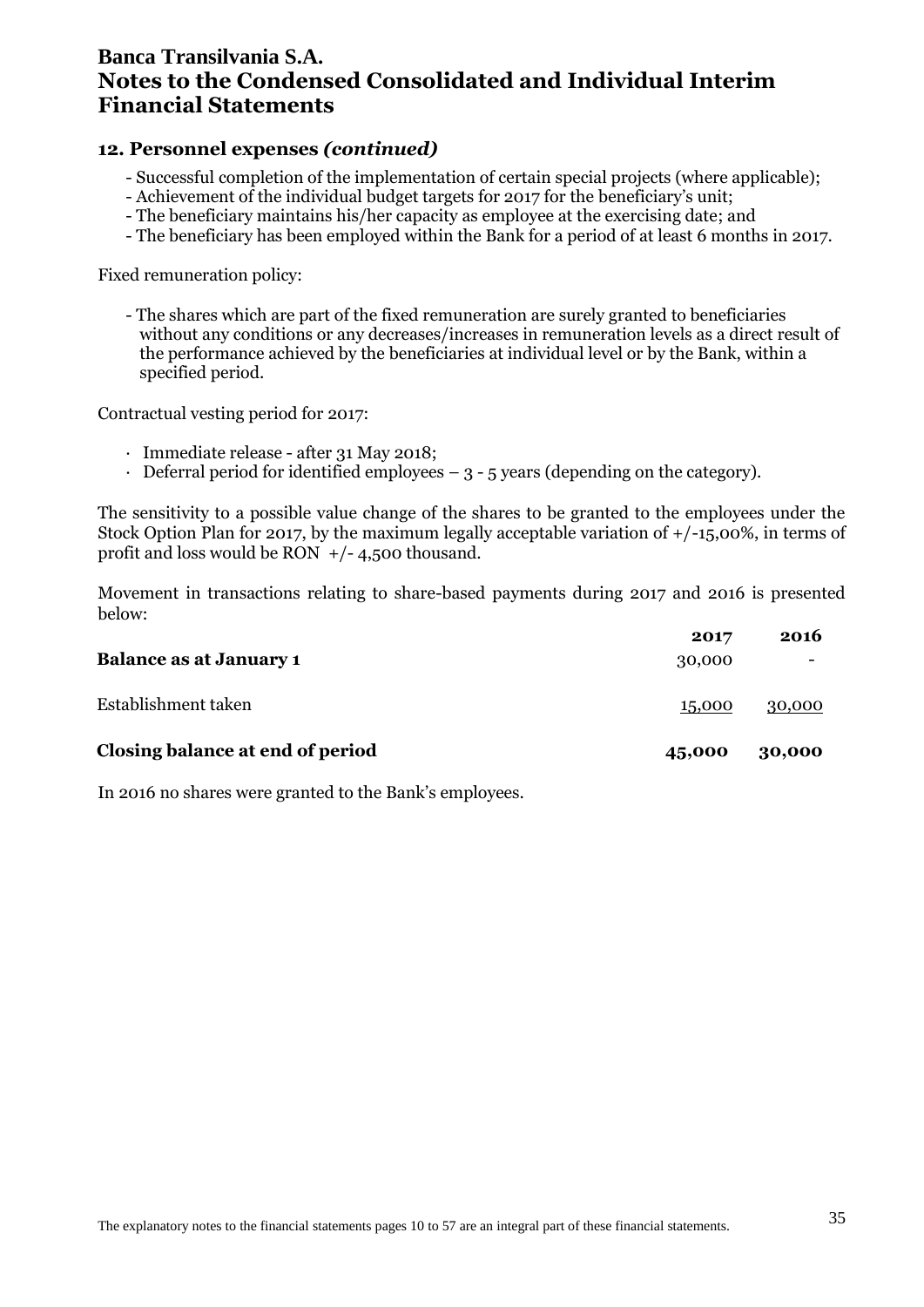### **13. Other operating expenses**

|                                                                                          | Group      |            |            | <b>Bank</b> |
|------------------------------------------------------------------------------------------|------------|------------|------------|-------------|
| In RON thousand                                                                          | 30-06-2017 | 30-06-2016 | 30-06-2017 | 30-06-2016  |
| Rent and operating lease expense                                                         | 45,085     | 46,509     | 47,731     | 49,020      |
| Repairs and maintenance                                                                  | 41,850     | 37,459     | 41,434     | 37,011      |
| Materials and stationery<br>Advertising, marketing, protocol and                         | 38,020     | 18,133     | 28,299     | 15,251      |
| sponsorship expenses                                                                     | 32,004     | 23,732     | 31,181     | 23,467      |
| Postage and telecommunications<br>Other professional fees, including legal               | 20,262     | 17,522     | 19,676     | 17,024      |
| expenses                                                                                 | 12,627     | 10,306     | 12,364     | 10,211      |
| Expenses regarding movable and immovable<br>assets resulting from debt enforcement       | 10,377     | 8,509      | 10,377     | 8,509       |
| Electricity and heating                                                                  | 9,218      | 8,363      | 7,591      | 7,941       |
| Travel and transportation                                                                | 8,066      | 7,582      | 7,423      | 7,315       |
| Insurance costs                                                                          | 6,110      | 5,402      | 5,707      | 5,077       |
| <b>Taxes</b>                                                                             | 4,660      | 6,081      | 4,039      | 5,725       |
| Expenses related to archiving services                                                   | 4,616      | 2,107      | 4,603      | 2,100       |
| Security and protection<br>Expenses with the assessment of third party                   | 4,300      | 3,123      | 4,266      | 3,058       |
| guarantees                                                                               | 3,355      | 1,893      | 3,345      | 1,893       |
| Expenses from the sale of leased goods<br>Write-off and loss on disposal of property and | 1,943      | 10,295     |            |             |
| equipment and intangible assets<br>Expenses related to database queries from the         | 1,428      | 1,324      | 935        |             |
| Trade Register and the Credit Bureau<br>Expenses regarding movable and immovable         | 1,372      | 1,156      | 1,300      | 1,116       |
| assets resulting from debt enforcement                                                   | 1,055      | 927        | 975        | 754         |
| Audit, advisory and consultancy                                                          | 855        | 1,438      | 645        | 1,117       |
| Other operating expenses                                                                 | 22,303     | 20,869     | 11,397     | 14,602      |
| <b>Total</b>                                                                             | 269,506    | 232,730    | 243,288    | 211,191     |

#### **14. Income tax expense**

Income tax as at 30 June 2017 includes the current tax and the deferred tax. The income tax is recognised in the result for the year or in the shareholders' equity, if the tax is related to shareholders' equity items.

Current tax is the tax payable with respect to the profit for the period, determined based on the percentages applied at the date of the consolidated statement of financial position and all the adjustments related to the previous periods. The adjustments which influence the fiscal base of the current tax are: non-deductible expenses, non-taxable income, similar expense/ income items and other tax deductions.

Similar expense items include the prudential filters representing "positive differences between prudential value adjustments/expected losses determined based on the prudential regulations of the NBR applicable starting with 2012 financial year and impairment adjustments according to IFRS, related to the financial assets subject to such methodologies, to the extent to which they are deducted from own funds according to the applicable prudential regulations".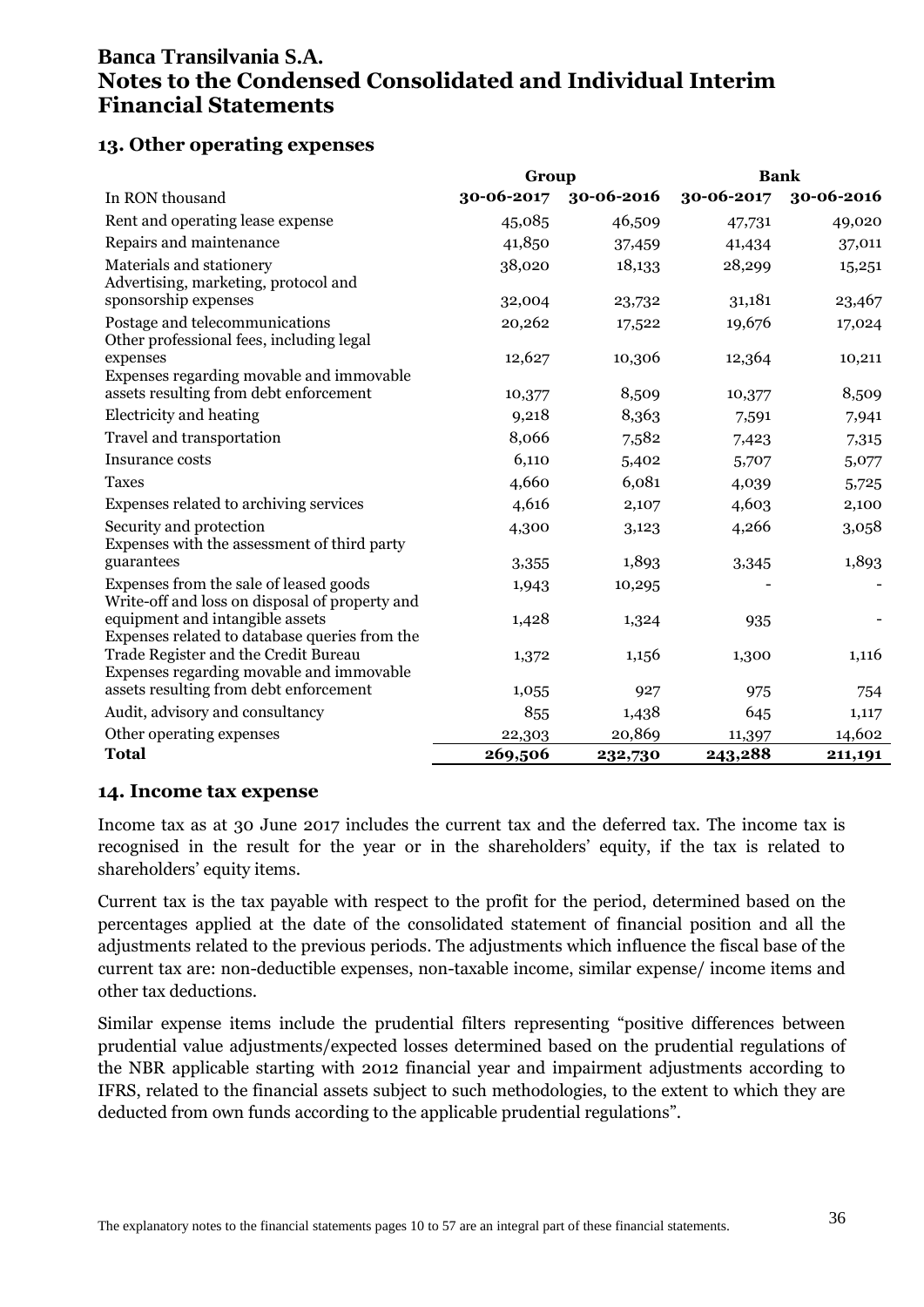#### **14. Income tax expense (continued)**

From a tax point of view, prudential filters are deducted from the calculation of current tax and their reduction or cancellation is taxed in the order of their registration. As a result of legislative changes, the prudential filters are determined at a level of 20% of the differences mentioned in the previous paragraph. As at 30 June 2017 the Bank does not have prudential filters.

Deferred income tax assets are recognized for tax loss carried forward to the extent that the realization of the related tax benefit through the future taxable profits is probable. The future taxable profits and the amount of tax benefits that are probable in the future are based on a business plan prepared by Bank's management. The business plan takes into consideration the development of a marginal increasing income base through organically growing and assuming moderate risks, tight control over costs and increased efficiency and maintenance of a good capital base and a steady liquidity position. The Bank merged with Volksbank Romania SA ("VBRO") on 31 December 2015 and took over also the previous period's fiscal losses incurred by VBRO to that date in total amount of RON 3,767,958 thousand.

As at 31 December 2016, the Bank recognized deferred income tax asset of RON 368,345 thousand (2015: RON 143,465 thousand) which refers to a fiscal loss carried forward amounting to RON 2,302,159 thousand (2015: RON 1,437,824 thousand without the effect of the bargain gain of RON 1,650,600 thousand) that can be carried forward against future taxable income. Consequently, as at 30 June 2017, the Bank registered tax loss carried forward in amounts of RON 1,757,700 thousand and a related deferred tax receivable in amount of RON 281,231 thousand.

In Romania, tax periods remain open for 7 years. Management estimates that the Bank will record sufficient taxable profit in the future periods from normal banking operations in order to recover the fiscal loss and that it will recover the profit tax receivables by approximative 2019.

|                                                    | Group      |            | <b>Bank</b> |            |
|----------------------------------------------------|------------|------------|-------------|------------|
| In RON thousand                                    | 30-06-2017 | 30-06-2016 | 30-06-2017  | 30-06-2016 |
| <b>Gross profit</b>                                | 603,221    | 565,221    | 582,468     | 538,298    |
| Income tax (2017: 16%; 2016: 16%)                  | 96,515     | 90,435     | 93,195      | 86,128     |
| Fiscal effect of income tax on the                 |            |            |             |            |
| following elements:                                | (3,901)    | (6,416)    | (6,784)     | (6,086)    |
| Non-taxable income<br>$\overline{\phantom{0}}$     | (29, 582)  | (16,089)   | (20, 168)   | (12, 924)  |
| Non-deductible expense<br>$\overline{\phantom{a}}$ | 25,681     | 9,673      | 13,384      | 6,838      |
| Income tax expense                                 | 92,614     | 84,019     | 86,411      | 80,042     |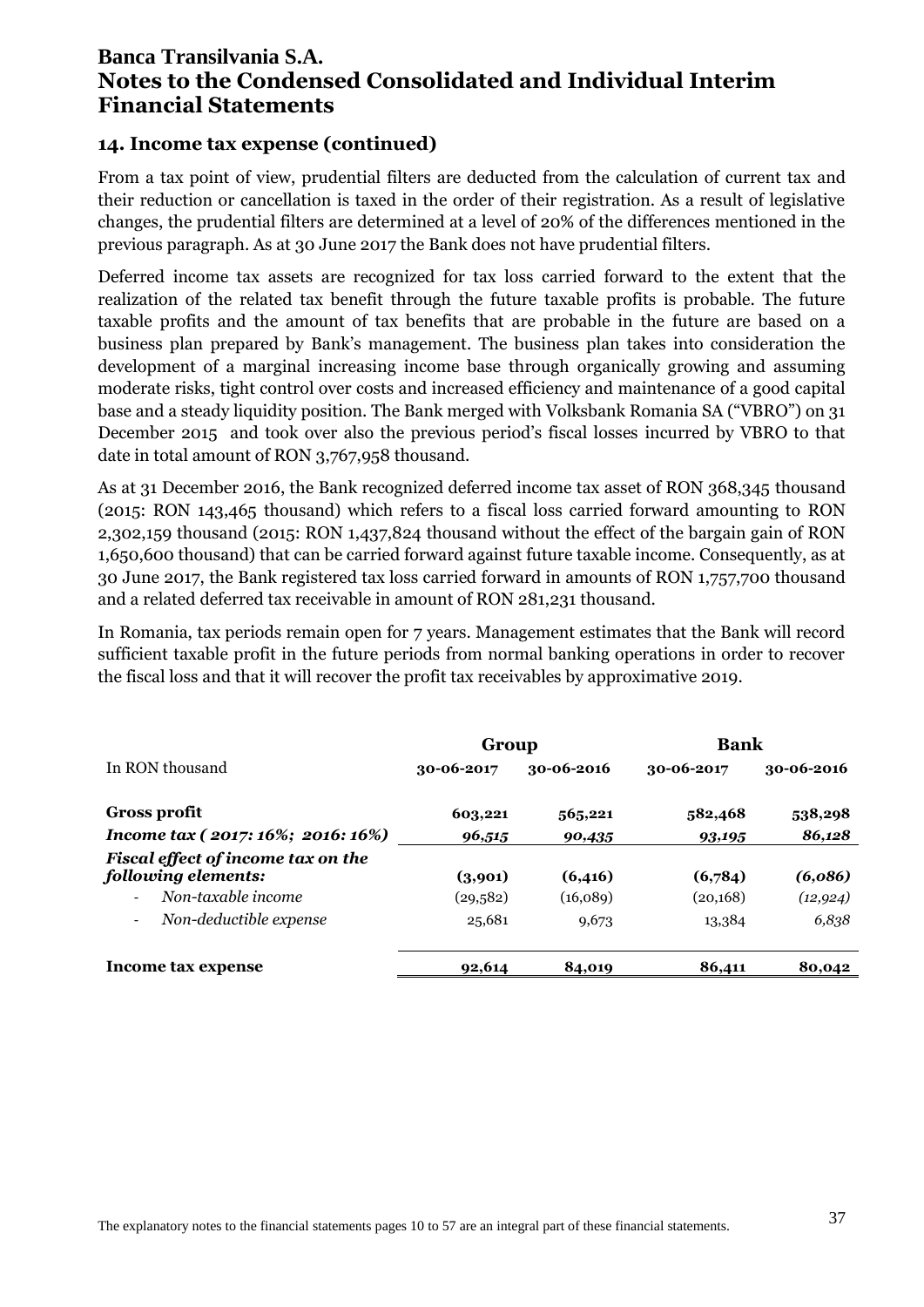#### **15. Cash and cash equivalents with the Central Bank**

|                               |                  | Group            |            | Bank             |
|-------------------------------|------------------|------------------|------------|------------------|
| In RON thousand               | $30 - 06 - 2017$ | $31 - 12 - 2016$ | 30-06-2017 | $31 - 12 - 2016$ |
| Minimum reserve requirement   | 3,378,647        | 4,294,163        | 3,378,647  | 4,294,163        |
| Cash on hand and other values | 1,167,403        | 999,497          | 1,167,378  | 999,472          |
| Total                         | 4,546,050        | 5,293,660        | 4,546,025  | 5,293,635        |

Reconciliation of cash and cash equivalents with the consolidated and individual statement of financial position

|                                                       |             | Group      |            | <b>Bank</b> |                     |
|-------------------------------------------------------|-------------|------------|------------|-------------|---------------------|
| In RON thousand                                       | <b>Note</b> | 30-06-2017 | 31-06-2016 | 30-06-2017  | $30 - 06 -$<br>2016 |
| Cash and cash equivalents with the<br>National Bank   | 15          | 4,546,050  | 5,096,741  | 4,546,025   | 5,096,698           |
| Placements with banks, less than 3<br>months maturity |             | 2,930,919  | 1,458,477  | 2,899,859   | 1,438,673           |
| Reverse-repo transactions                             |             | 580,575    | 336,837    | 580,575     | 336,837             |
| Securities maturing in less than 3 months             |             | 105,825    | 100,452    | 105,825     | 100,452             |
| Less accrued interest                                 |             | (6,428)    | (1,000)    | (6, 288)    | (997)               |
| Cash and cash equivalents in the cash                 |             |            |            |             |                     |
| flow statement                                        |             | 8,156,941  | 6,991,507  | 8,125,996   | 6,971,663           |

#### **16. Placements with banks**

|                                                                         | Group      |            | <b>Bank</b> |            |
|-------------------------------------------------------------------------|------------|------------|-------------|------------|
| In RON thousand                                                         | 30-06-2017 | 31-12-2016 | 30-06-2017  | 31-12-2016 |
| Current accounts with other banks                                       | 1,247,298  | 240,191    | 1,227,355   | 232,081    |
| Sight and term deposits with other banks                                | 1,763,124  | 1,785,872  | 1,722,504   | 1,755,059  |
| Reverse repo transactions<br>Loans and advances to banks - reclassified | 580,574    | 440,317    | 580,574     | 440,317    |
| securities (i)                                                          | 219,707    | 221,690    | 219,707     | 221,690    |
| Loans and advances to credit                                            |            |            |             |            |
| institutions                                                            | 193,484    | 97,435     | 193,485     | 97,435     |
| <b>Total</b>                                                            | 4,004,187  | 2,785,505  | 3,943,625   | 2,746,582  |

As of the beginning of the year until 30 June 2017, the Group and the Bank do not have any corporate bonds purchased and classified as loans and receivables.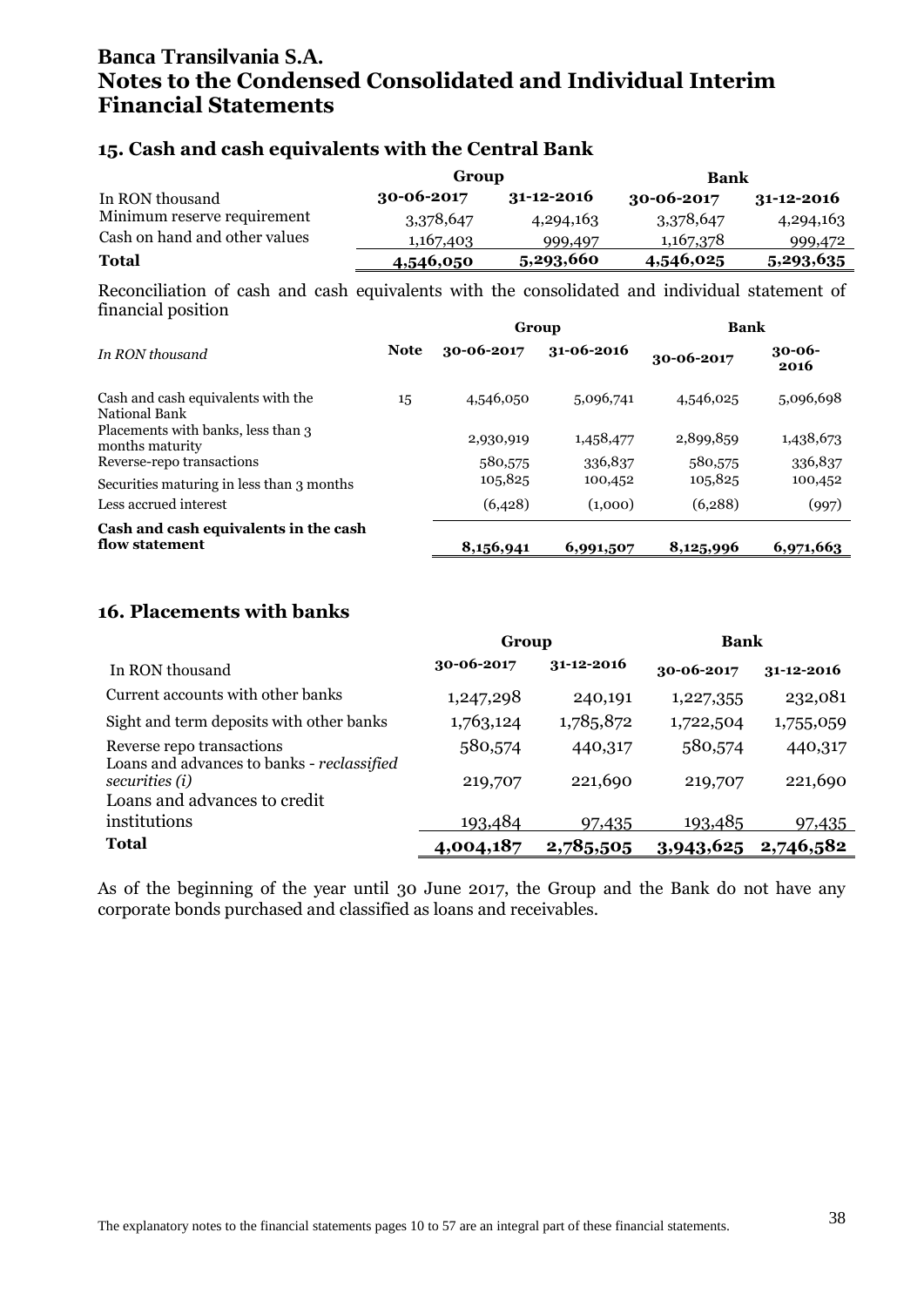#### **17. Financial assets at fair value through profit or loss**

| In RON thousand    | Group      |                  | <b>The Bank</b>  |                  |  |
|--------------------|------------|------------------|------------------|------------------|--|
|                    | 30-06-2017 | $31 - 12 - 2016$ | $30 - 06 - 2017$ | $31 - 12 - 2016$ |  |
| Equity instruments | 189,282    | 145,156          | 65,260           | 51,979           |  |
| Debt instruments   | 10,981     | 10,453           |                  |                  |  |
| <b>Derivatives</b> | 12,493     | 7,911            | 12,493           | 7,911            |  |
| Total              | 212,756    | 163,520          | 77,753           | 59,890           |  |

As at 30 June 2017, the Group held shares listed on the Bucharest Stock Exchange and the main stock exchanges in Europe. As at 30 June 2017, the Group owns significant investments amounting to RON 122,643 thousand in the following entities: SIF Moldova S.A., SIF Muntenia SA and SIF Oltenia S.A. (31 December 2016: RON 104,860 thousand)

#### **18. Loans and advances to customers**

The Group's and Bank's commercial lending is focused on Romanian companies and individuals. The risk distribution of the credit portfolio per sectors, at 30 June 2017 and 31 December 2016, is the following:

|                                                                                                                         | Group       |             | <b>Bank</b>               |                           |
|-------------------------------------------------------------------------------------------------------------------------|-------------|-------------|---------------------------|---------------------------|
| In RON thousand                                                                                                         | 30-06-2017  | 31-12-2016  | 30-06-2017                | 31-12-2016                |
| Retail customers                                                                                                        | 15,938,481  | 15,252,725  | 15,759,039                | 15,086,402                |
| Production                                                                                                              | 3,344,779   | 3,198,658   | 3,340,881                 | 3,198,444                 |
| Trading                                                                                                                 | 3,142,444   | 3,099,957   | 3,123,746                 | 3,098,455                 |
| Agriculture                                                                                                             | 1,404,710   | 1,399,459   | 1,403,451                 | 1,399,361                 |
| Construction                                                                                                            | 1,272,204   | 1,142,342   | 1,268,236                 | 1,142,106                 |
| Services                                                                                                                | 1,144,410   | 1,139,734   | 1,136,098                 | 1,138,819                 |
| Transport                                                                                                               | 828,146     | 720,730     | 815,730                   | 719,868                   |
| Real estate                                                                                                             | 816,418     | 690,693     | 849,000                   | 723,606                   |
| Self-employed                                                                                                           | 606,749     | 547,384     | 590,840                   | 546,418                   |
| Others                                                                                                                  | 661,902     | 526,748     | 648,209                   | 524,618                   |
| Energy                                                                                                                  | 249,437     | 502,967     | 249,437                   | 502,967                   |
| Telecommunications                                                                                                      | 264,943     | 273,057     | 264,183                   | 273,033                   |
| <b>Financial institutions</b>                                                                                           | 152,676     | 141,964     | 1,020,905                 | 759,762                   |
| Chemical industry                                                                                                       | 137,938     | 130,091     | 143,189                   | 132,914                   |
| Mining                                                                                                                  | 97,726      | 106,177     | 97,674                    | 106,177                   |
| Fishing                                                                                                                 | 16,349      | 16,175      | 16,349                    | 16,175                    |
| Government institutions                                                                                                 | 9,758       | 10,602      | 9,758                     | 10,602                    |
| Total loans and advances to customers<br>before impairment allowance (*)<br>Less provisions for impairment allowance on | 30,089,070  | 28,899,463  | 30,736,725<br>(1,995,007) | 29,379,727<br>(2,169,751) |
| loans<br>Total loans and advances to customers, net                                                                     | (2,008,763) | (2,189,061) |                           |                           |
| of provisions                                                                                                           | 28,080,307  | 26,710,402  | 28,741,718                | 27,209,976                |

(\*) Total loans and advances before impairment allowance is reduced by the adjustments for fair value for the portfolio of loans transferred from VBRO, determined on the basis of the valuation report and the events after the acquisition date until the reporting date.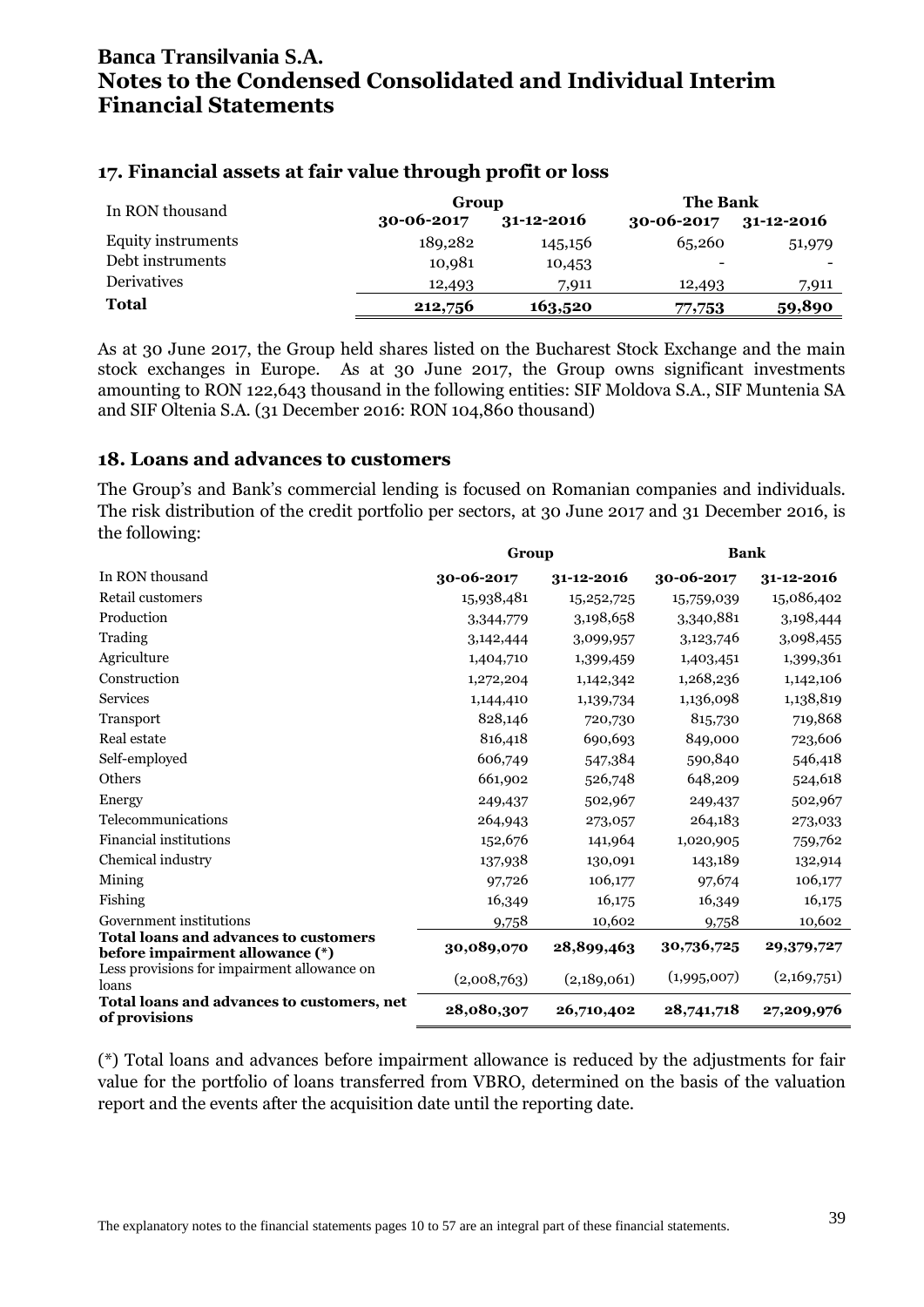#### **18. Loans and advances to customers** *(continued)*

At 30 June 2017 the balance of these adjustments for the Group was of RON 348,035 thousand (31 December 2016: RON 436,153 thousand) and for the Bank was RON 284,308 thousand (31 December 2015: 371,242 thousand).

The reversal of these adjustments, further to the review of the voluntary cash flows, is booked as Interest income.

Movement in allowance for impairment losses on loans and advances to customers:

|                                                                         | Group                 | Bank                   |                      |                        |
|-------------------------------------------------------------------------|-----------------------|------------------------|----------------------|------------------------|
| In RON thousand                                                         | 30-06-2017            | 31-12-2016             | 30-06-2017           | $31 - 12 - 2016$       |
| Balance at 1 January                                                    | 2,189,061             | 2,720,694              | 2,169,751            | 2,632,486              |
| Net impairment charge (Note 11)                                         | 150,825               | 1,023,342              | 156,377              | 1,013,123              |
| Effect of discounting the current value                                 | 44,516                | 83,904                 | 44,516               | 83,904                 |
| Impairment allowances on written off loans<br>Net foreign exchange loss | (366, 536)<br>(9,103) | (1,635,007)<br>(3,872) | (366,536)<br>(9,101) | (1,555,892)<br>(3,870) |
| <b>Balance at period ending</b>                                         | 2,008,763             | 2,189,061              | 1,995,007            | 2,169,751              |

#### **19. Net finance lease investments**

The Group acts as a lessor under finance lease agreements, mainly for financing motor vehicles and equipment. The lease agreements are denominated in EUR, RON and MDL and typically run for a period between two and five years, with transfer of ownership of the leased asset at the end of the lease term. Interest is charged over the period of the lease based on fixed interest rates.

The lease receivables are secured by the underlying assets and by other collateral. The breakdown of investments in leases according to their maturity is presented below:

| In RON thousand                                                                                              | 30-06-2017          | 31-12-2016          |
|--------------------------------------------------------------------------------------------------------------|---------------------|---------------------|
| Investments in leases less than one year (gross)<br>Investments in leases between one and five years (gross) | 322,758<br>441,067  | 272,573<br>356,984  |
| Total investment in leases, gross                                                                            | 763,825             | 629,557             |
| Unearned finance income                                                                                      | (60,000)            | (51,110)            |
| Total investments in leases, net unearned finance income<br><b>Impairment allowances</b>                     | 703,825<br>(60,770) | 578,447<br>(54,804) |
| <b>Total net leasing investment</b>                                                                          | 643,055             | 523,643             |

The lease contracts are generated and managed through BT Leasing Transilvania IFN S.A. and BT Leasing Moldova S.R.L.

The provision for net lease investments can be further analyzed as follows:

| In RON thousand                         | $30 - 06 - 2017$ | $31 - 12 - 2016$ |
|-----------------------------------------|------------------|------------------|
| Balance at the beginning of the period  | 54,804           | 66,007           |
| Net impairment provision expense        | 11,167           | 8,231            |
| Written – off lease investment          | (5,201)          | (19,434)         |
| Balance at the end of the period ending | 60,770           | 54,804           |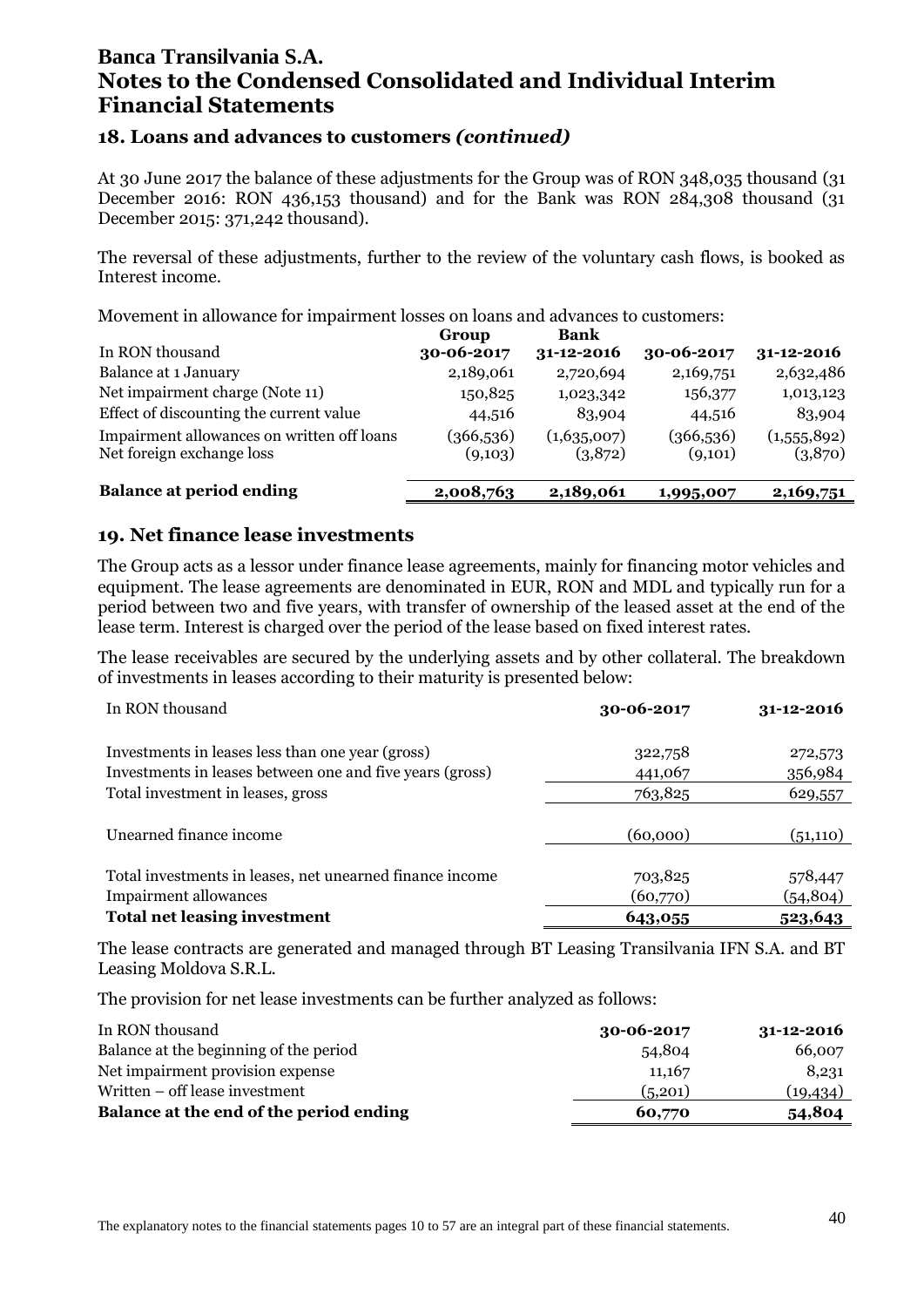#### **20. Investment securities**

#### **a) Investment securities available-for-sale**

|                                                                                                                    | Group      |                       | <b>Bank</b> |            |
|--------------------------------------------------------------------------------------------------------------------|------------|-----------------------|-------------|------------|
| In RON thousand                                                                                                    | 30-06-2017 | 31-12-2016            | 30-06-2017  | 31-12-2016 |
| <b>Investment securities available-for-sale</b><br>Unlisted debt and other fixed income                            |            |                       |             |            |
| instruments:<br>Treasury securities issued by the Romanian                                                         | 14,269,588 | 14,734,560            | 14,255,240  | 14,709,895 |
| Government, out of which:                                                                                          | 8,115,110  | 8,670,006             | 8,100,762   | 8,645,341  |
| - discount certificates                                                                                            | 389,393    | 354,964               | 389,393     | 354,964    |
| - coupon certificates (RON)                                                                                        | 11,505     | 28,168                | 11,505      | 28,168     |
| - Benchmark bonds (RON)                                                                                            | 6,752,265  | 7,575,903             | 6,737,917   | 7,551,238  |
| - Treasury certificates with coupon (EUR)                                                                          | 961,947    | 710,971               | 961,947     | 710,971    |
| EURO bonds issued by the Romanian<br>Government on external markets<br>USD bonds issued by the Romanian Government | 5,010,966  | 4,873,574             | 5,010,966   | 4,873,574  |
| on external markets                                                                                                | 1,004,148  | 1,059,144             | 1,004,148   | 1,059,144  |
| Bonds, out of which:                                                                                               | 139,364    | 131,836               | 139,364     | 131,836    |
| - issued by Bucharest Municipality                                                                                 | 59,995     | 60,588                | 59,995      | 60,588     |
| - issued by Alba Iulia Municipality                                                                                | 413        | 439                   | 413         | 439        |
| issued by BSTDB                                                                                                    | 8,525      | 9,052                 | 8,525       | 9,0,52     |
| issued by International Investment Bank                                                                            | 34,282     | 33,283                | 34,282      | 33,283     |
| - issued by Transelectrica                                                                                         | 29,261     | 28,474                | 29,261      | 28,474     |
| - issued by Globalworth Real Estate<br><b>Investments LTD</b>                                                      | 6,888      |                       | 6,888       |            |
| <b>Shares</b>                                                                                                      | 54,228     | 48,653                | 54,111      | 48,548     |
| <b>Unit funds</b>                                                                                                  | 198,239    | 168,802               | 366,447     | 320,288    |
| Certificates of participation                                                                                      | 47,956     | 38,701                | 47,956      | 38,701     |
| Equity investments measured at cost, out<br>of which:                                                              |            |                       |             |            |
| Gross value                                                                                                        | 3,112      | 3,112                 | 3,092       | 3,092      |
| Allowances for impairment                                                                                          | 3,120      | 3,120                 | 3,092       | 3,092      |
| Total investment securities available-for-                                                                         | (8)        | (8)                   |             |            |
| sale                                                                                                               |            | 14,573,123 14,993,828 | 14,726,846  | 15,120,524 |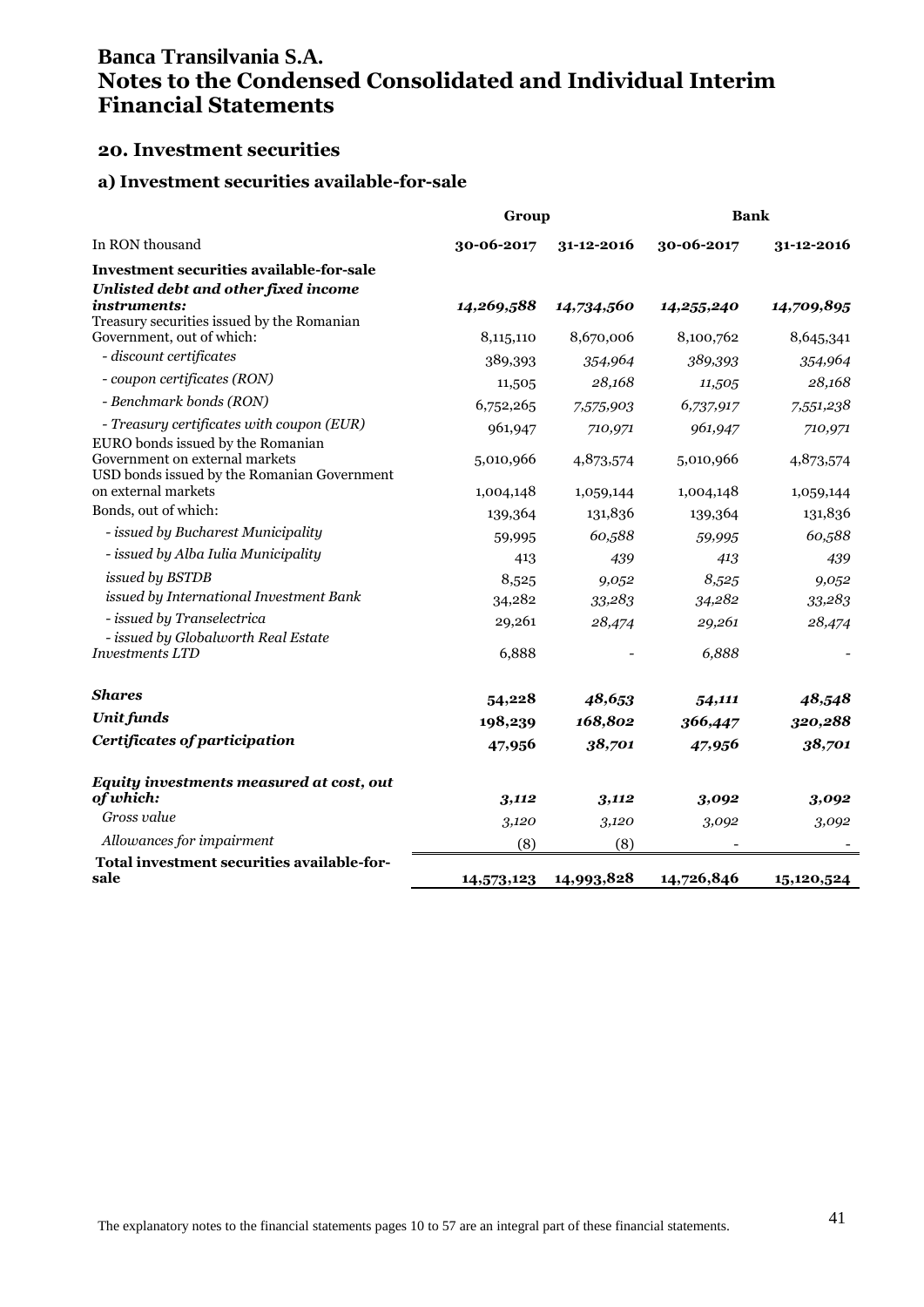### **Notes to the Condensed Consolidated and Individual Interim Financial Statements**

#### **21. Tangible assets, real-estate investments and intangible assets (including goodwill)**

During the 6-month period ended 30 June 2017, the Group acquired tangible assets amounting to RON 106,836 thousand out of which RON 63,522 thousand related to the Bank, and property investments in amount of RON 1,024 thousand, of which RON 0 related to the Bank.

The net book value of tangible assets at the end of this period at Group level amounts to RON 623,316 thousand (as at 31 December 2016: RON 558,734 thousand) and for the Bank is in amount of RON 404,473 thousand (as at 31 December 2016: RON 370,305 thousand).

During the 6-month period ended 30 June 2017, the Group acquired intangible assets amounting to RON 35,915 thousand out of which RON 35,626 thousand related to the Bank.

The net book value of intangible assets (goodwill included) at the end of this period at Group level amounts to RON 107,538 thousand (as at 31 December 2016: RON 89,374 thousand) and for the Bank is in amount of RON 96,853 thousand (as at 31 December 2016: RON 78,396 thousand).

Group amortization expense for tangible and intangible assets at the end of the 6 months ended 30 June 2017, amounts to RON 56,990 thousand (30 June 2016: RON 45,153 thousand) of which related tangible and intangible assets of the Bank in amount of RON 41,235 thousand (30 June 2016: RON 35,680 thousand).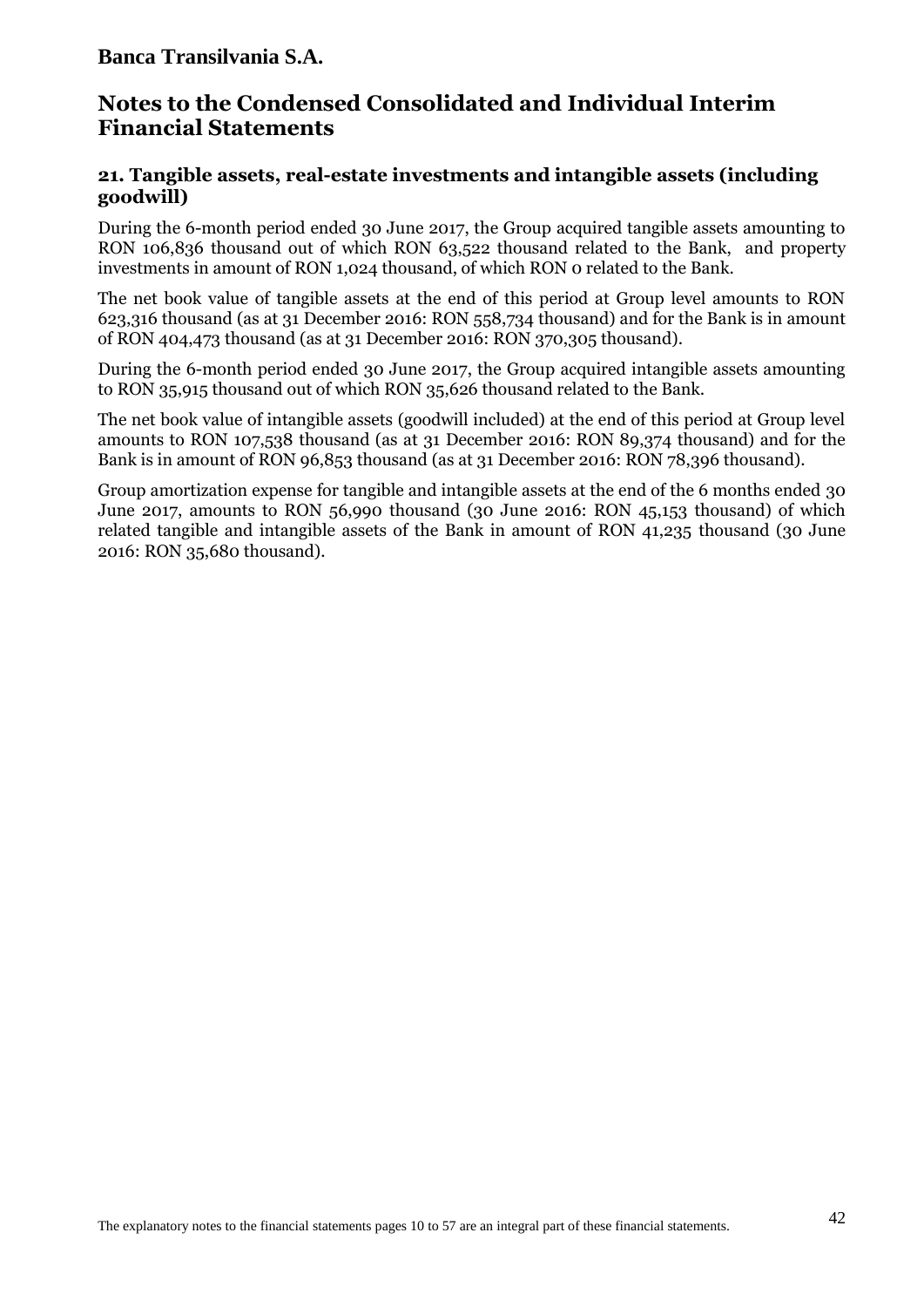# **Notes to the Condensed Consolidated and Individual Interim Financial Statements**

#### **22. Deferred tax assets and liabilities**

Deferred tax assets/liabilities at Group level, as at 30 June 2017:

|                                                                                                                    |                | <b>Recognised in</b> | <b>Recognised in</b><br>other items of<br>comprehensive |              |
|--------------------------------------------------------------------------------------------------------------------|----------------|----------------------|---------------------------------------------------------|--------------|
| In RON thousand                                                                                                    | 1 January 2017 | profit or loss       | income                                                  | 30 June 2017 |
| Tax effect of temporary deductible differences/tax subject (including tax losses carried forward), resulting from: |                |                      |                                                         |              |
| Property and equipment and intangible assets                                                                       | (4,454)        | 180                  |                                                         | (4,274)      |
| Financial assets at fair value through profit and loss                                                             | 64             | (9)                  |                                                         | 55           |
| Financial assets available for sale                                                                                | 1,836          | (16)                 | (21, 633)                                               | (19, 813)    |
| Other assets                                                                                                       | 225            | 234                  | 7                                                       | 466          |
| Loans and receivables                                                                                              | 576            | (2,221)              |                                                         | (1,645)      |
| Provisions and other liabilities                                                                                   | 12,012         | 571                  |                                                         | 12,583       |
| Tax losses carried forward                                                                                         | 368,345        | (87, 114)            |                                                         | 281,231      |
| Other                                                                                                              | 112            |                      | 19                                                      | 131          |
| Deferred tax asset / (liability)                                                                                   | 378,716        | (88,375)             | (21, 607)                                               | 268,734      |
| Recognition of deferred tax asset                                                                                  | 385,225        | 400                  | 3,862                                                   | 389,487      |
| Recognition of deferred tax liability                                                                              | (6,509)        | (88,775)             | (25,469)                                                | (120,753)    |
| Deferred tax asset / (liability)                                                                                   | 378,716        | (88,375)             | (21,607)                                                | 268,734      |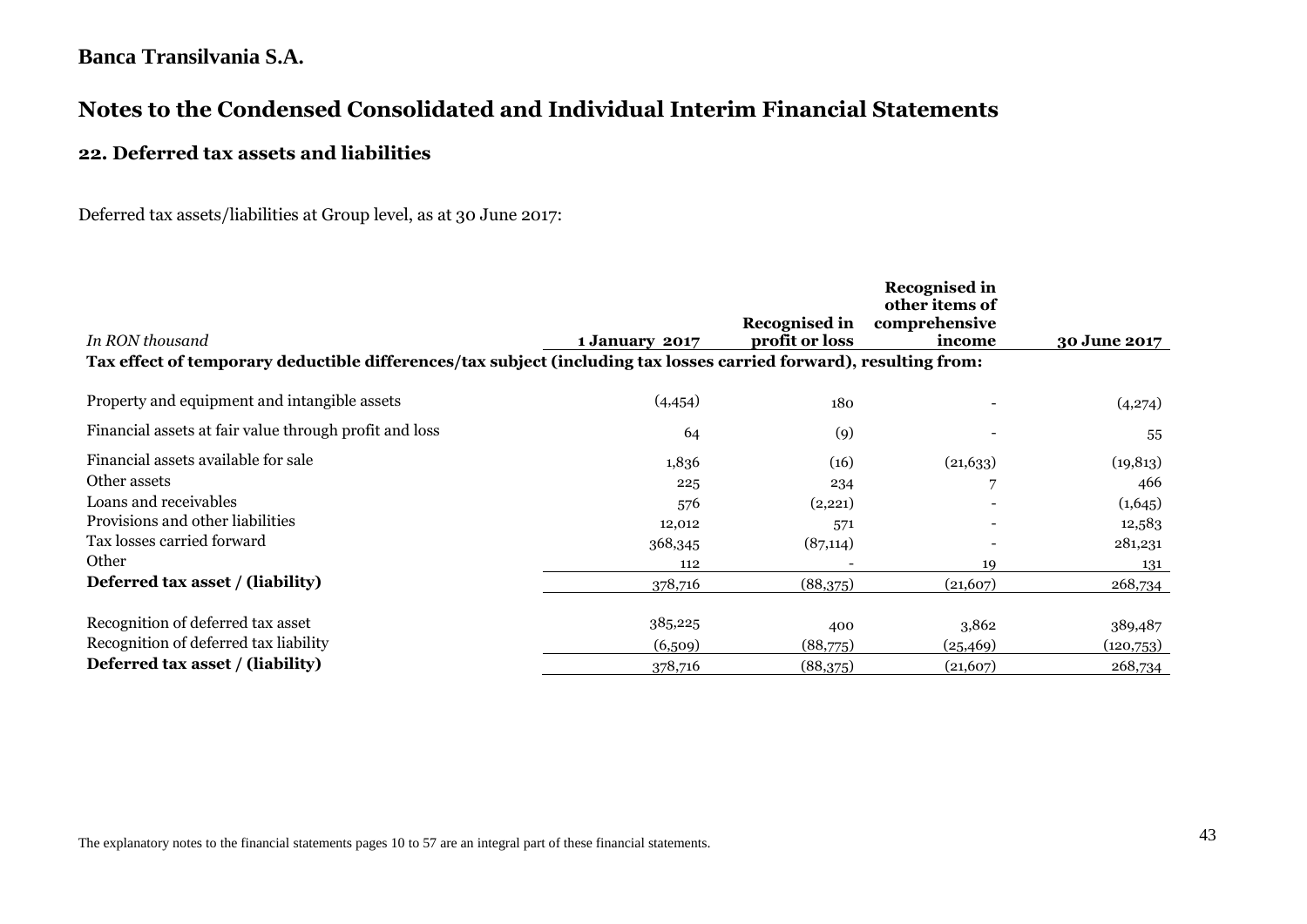# **Notes to the Condensed Consolidated and Individual Interim Financial Statements**

### **22. Deferred tax assets and liabilities** *( continued)*

Deferred tax assets/liabilities at Group level, as at 31 December 2016:

|                                                                                                                    |                       |                      | <b>Recognised in</b><br>other items of |                         |
|--------------------------------------------------------------------------------------------------------------------|-----------------------|----------------------|----------------------------------------|-------------------------|
|                                                                                                                    |                       | <b>Recognised in</b> | comprehensive                          |                         |
| In RON thousand                                                                                                    | <b>1 January 2016</b> | profit or loss       | income                                 | <b>31 December 2016</b> |
| Tax effect of temporary deductible differences/tax subject (including tax losses carried forward), resulting from: |                       |                      |                                        |                         |
| Property and equipment and intangible assets                                                                       | (4, 417)              | 250                  | (287)                                  | (4, 454)                |
| Financial assets at fair value through profit and loss                                                             | 64                    |                      |                                        | 64                      |
| Financial assets available for sale                                                                                | (33,392)              | 101                  | 35,127                                 | 1,836                   |
| Other assets                                                                                                       | 120                   | 99                   | 6                                      | 225                     |
| Loans and receivables                                                                                              | (14)                  | 590                  |                                        | 576                     |
| Provisions and other liabilities                                                                                   | 7,920                 | 4,092                |                                        | 12,012                  |
| Tax losses carried forward                                                                                         | 143,465               | 224,880              |                                        | 368,345                 |
| Other                                                                                                              | 160                   |                      | (48)                                   | 112                     |
| Deferred tax asset / (liability)                                                                                   | 113,906               | 230,012              | 34,798                                 | 378,716                 |
| Recognition of deferred tax asset                                                                                  | 154,132               | 229,701              | 1,392                                  | 385,225                 |
| Recognition of deferred tax liability                                                                              | (40, 226)             | 311                  | 33,406                                 | (6,509)                 |
| Deferred tax asset / (liability)                                                                                   | 113,906               | 230,012              | 34,798                                 | 378,716                 |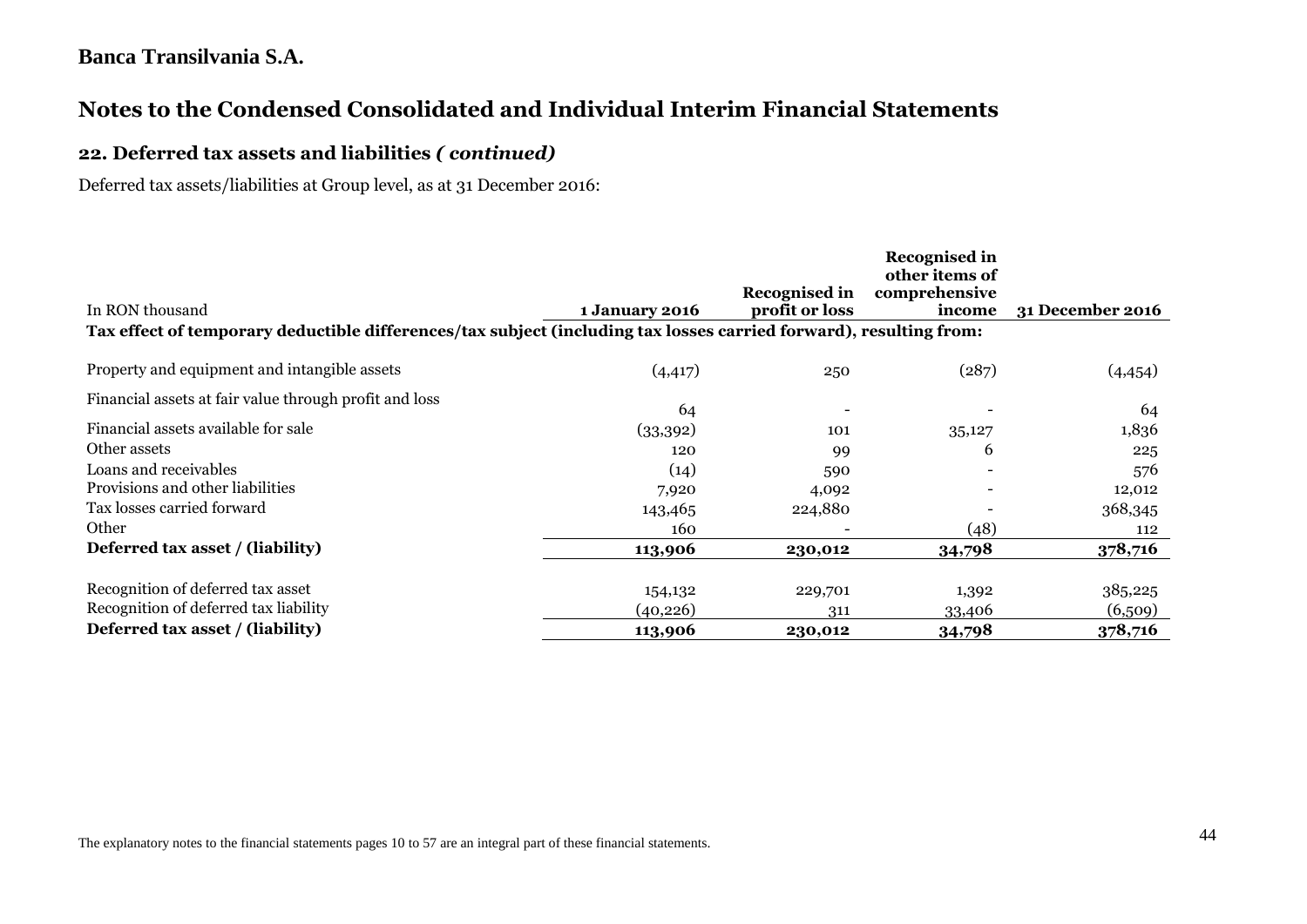# **Notes to the Condensed Consolidated and Individual Interim Financial Statements**

#### **22. Deferred tax assets and liabilities** *( continued)*

Deferred tax assets/liabilities at Bank level, as at 30 June 2017:

|                                                                                                                    |                       |                | <b>Recognised in</b><br>other items of |              |  |  |
|--------------------------------------------------------------------------------------------------------------------|-----------------------|----------------|----------------------------------------|--------------|--|--|
| In RON thousand                                                                                                    | <b>1 January 2017</b> | profit or loss | Recognised in comprehensive<br>income  | 30 June 2017 |  |  |
| Tax effect of temporary deductible differences/tax subject (including tax losses carried forward), resulting from: |                       |                |                                        |              |  |  |
| Property and equipment and intangible assets                                                                       | (4, 418)              | 192            |                                        | (4,226)      |  |  |
| Financial assets available for sale                                                                                | (2,055)               |                | (25, 469)                              | (27,524)     |  |  |
| Other assets                                                                                                       | 225                   | (2)            | 7                                      | 230          |  |  |
| Provisions and other liabilities                                                                                   | 11,843                | 513            |                                        | 12,356       |  |  |
| Tax losses carried forward                                                                                         | 368,345               | (87, 114)      | $\overline{\phantom{0}}$               | 281,231      |  |  |
| Deferred tax asset / (liability)                                                                                   | 373,940               | (86, 411)      | (25, 462)                              | 262,067      |  |  |
| Recognition of deferred tax asset                                                                                  | 380,413               | 705            |                                        | 381,125      |  |  |
| Recognition of deferred tax liability                                                                              | (6,473)               | (87,116)       | (25, 469)                              | (119,058)    |  |  |
| Deferred tax asset / (liability)                                                                                   | 373,940               | (86,411)       | (25, 462)                              | 262,067      |  |  |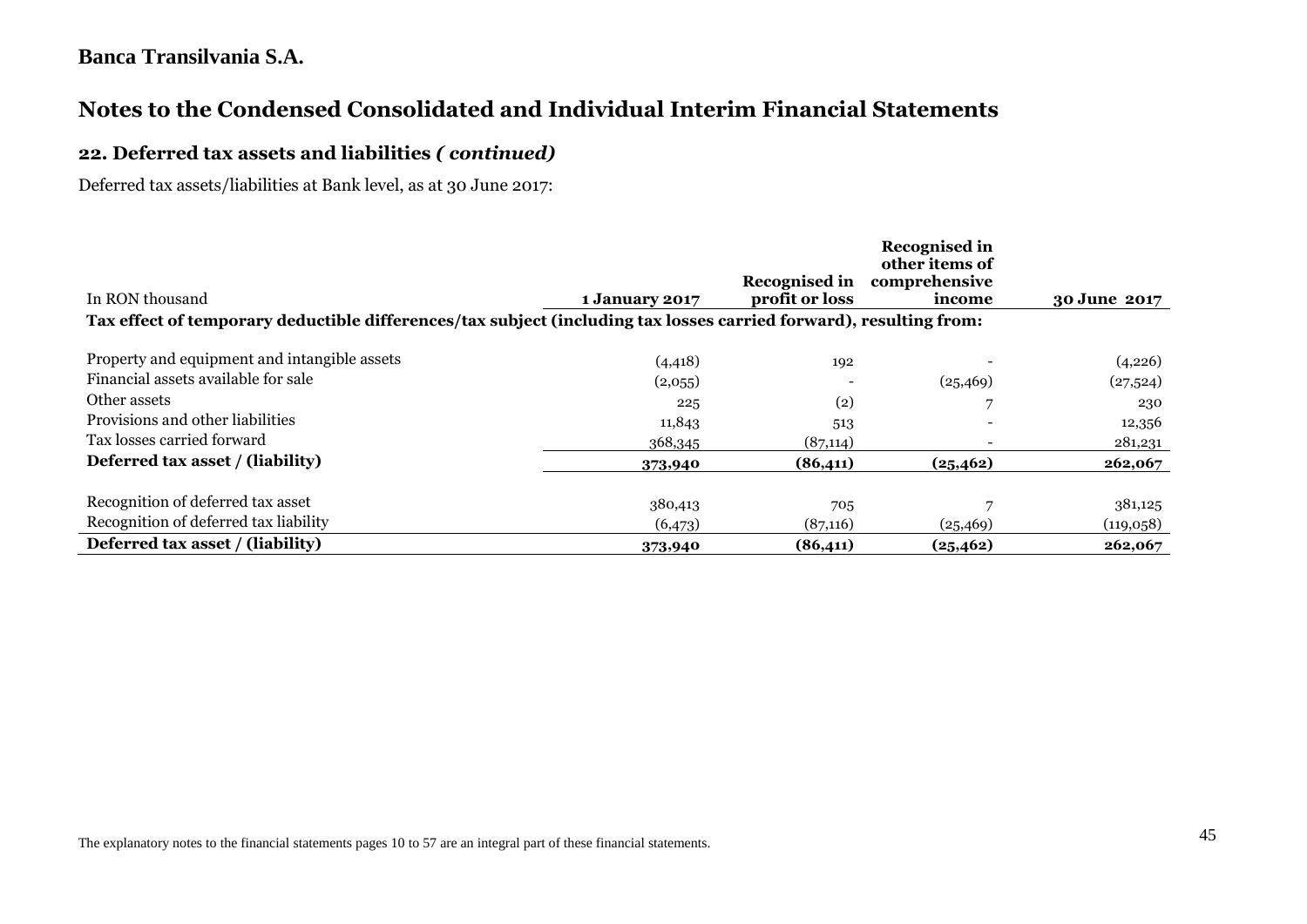# **Notes to the Condensed Consolidated and Individual Interim Financial Statements**

#### **22. Deferred tax assets and liabilities** *( continued)*

Deferred tax assets/liabilities at Bank level, as at 31 December 2016:

|                                                                                                                    |                |                | Recognised in<br>other items of |                  |
|--------------------------------------------------------------------------------------------------------------------|----------------|----------------|---------------------------------|------------------|
|                                                                                                                    |                |                | Recognised in comprehensive     |                  |
| In RON thousand                                                                                                    | 1 January 2016 | profit or loss | income                          | 31 December 2016 |
| Tax effect of temporary deductible differences/tax subject (including tax losses carried forward), resulting from: |                |                |                                 |                  |
| Property and equipment and intangible assets                                                                       | (4, 417)       | 285            | (286)                           | (4, 418)         |
| Financial assets available for sale                                                                                | (35,796)       |                | 33,741                          | (2,055)          |
| Other assets                                                                                                       | 114            | 105            | 6                               | 225              |
| Provisions and other liabilities                                                                                   | 7,796          | 4,047          |                                 | 11,843           |
| Tax losses carried forward                                                                                         | 143,465        | 224,880        |                                 | 368,345          |
| Deferred tax asset / (liability)                                                                                   | 111,162        | 229,317        | 33,461                          | 373,940          |
|                                                                                                                    |                |                | -                               |                  |
| Recognition of deferred tax asset                                                                                  | 151,375        | 229,032        | 6                               | 380,413          |
| Recognition of deferred tax liability                                                                              | (40,213)       | 285            | 33,455                          | (6,473)          |
| Deferred tax asset / (liability)                                                                                   | 111,162        | 229,317        | 33,461                          | 373,940          |

The tax rate used to calculate the current and deferred tax position at 30 June 2017 is 16% (30 June 2016: 16%). Deferred tax is determined based on the balance sheet liability method for the temporary differences between the fiscal base for the calculation of the tax on assets and liabilities and their accounting value. As at 31 December 2016 the Bank recognized a deferred tax asset of RON thousand 368,345 (2015: RON thousand 143,465) based on the projections related to future profits.

As at 30 June 2017, the Bank registered tax loss carry-forwards in amounts of RON 1,757,700 thousand and a related deferred tax receivable in amount of RON 281,232 thousand. Management estimates that the Bank will record sufficient taxable profit in the future periods from normal banking operations in order to recover the fiscal loss and that it will recover the profit tax receivables by approx. 2019.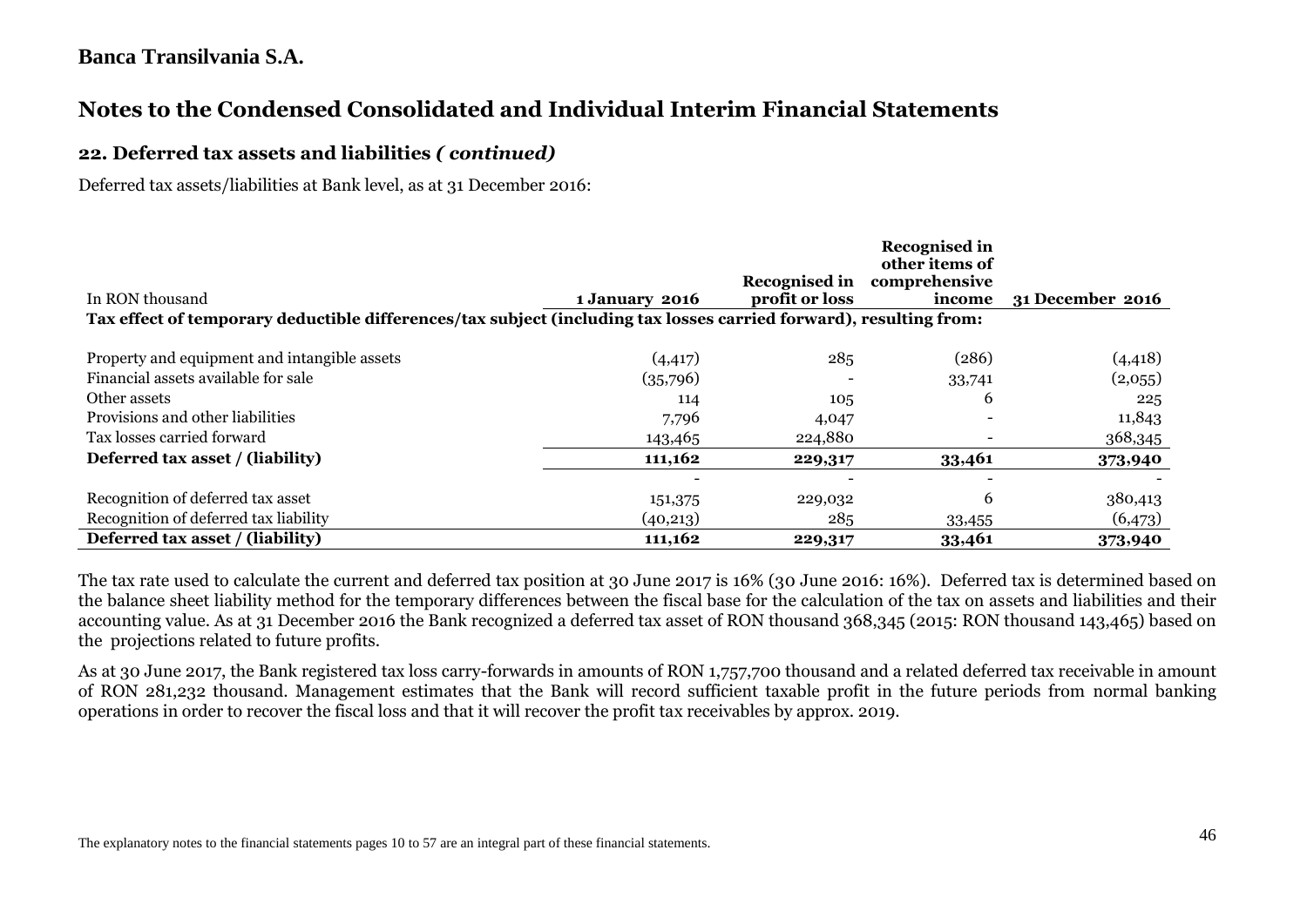### **23. Other financial assets**

|                                                                         | Group      |                  | Bank       |                  |
|-------------------------------------------------------------------------|------------|------------------|------------|------------------|
| In RON thousand                                                         | 30-06-2017 | $31 - 12 - 2016$ | 30-06-2017 | $31 - 12 - 2016$ |
| Amounts under settlement<br>Sundry debtors and advances for non-current | 46,120     | 75,646           | 46,103     | 75,623           |
| assets                                                                  | 76,038     | 73,877           | 70,213     | 51,109           |
| Instruments received for collection                                     | 45,127     | 41,394           | 45,127     | 41,394           |
| Other financial assets                                                  | 1,866      | 9,722            | 1,717      | 5,406            |
| Impairment allowance for other financial                                |            |                  |            |                  |
| assets                                                                  | (7,581)    | (6,488)          | (3,533)    | (3,379)          |
| <b>Total</b>                                                            | 161,570    | 194.151          | 159,627    | 170.153          |

### **24. Other non-financial assets**

|                                              | Group      |                  | Bank       |                  |
|----------------------------------------------|------------|------------------|------------|------------------|
| In RON thousand                              | 30-06-2017 | $31 - 12 - 2016$ | 30-06-2017 | $31 - 12 - 2016$ |
| Inventories and similar assets               | 104,250    | 105,503          | 76,069     | 77,905           |
| Prepayments                                  | 29,852     | 28,690           | 25,865     | 26,091           |
| VAT and other taxes to be received           | 16,351     | 9,188            | 2,968      | 796              |
| Other non-financial assets                   | 1,578      | 206              | 948        | 84               |
| Impairment allowance for other non-financial |            |                  |            |                  |
| assets                                       | (26, 203)  | (30,690)         | (17,900)   | (20,402)         |
| <b>Total</b>                                 | 125,828    | 112,897          | 87,950     | 84,474           |

### **25. Deposits from banks**

|                 |            | Group            |                  | Bank             |  |  |
|-----------------|------------|------------------|------------------|------------------|--|--|
| In RON thousand | 30-06-2017 | $31 - 12 - 2016$ | $30 - 06 - 2017$ | $31 - 12 - 2016$ |  |  |
| Sight deposits  | 172,619    | 152,118          | 172,619          | 152,118          |  |  |
| Term deposits   | 8,382      | 95,150           | 8,382            | 95,150           |  |  |
| <b>Total</b>    | 181,001    | 247,268          | 181,001          | 247,268          |  |  |

#### **26. Deposits from customers**

|                     | Group      |            | Bank       |                  |  |
|---------------------|------------|------------|------------|------------------|--|
| In RON thousand     | 30-06-2017 | 31-12-2016 | 30-06-2017 | $31 - 12 - 2016$ |  |
| Current accounts    | 16,882,722 | 14,996,775 | 16,962,143 | 15,071,687       |  |
| Sight deposits      | 572,980    | 504,227    | 572,980    | 504,227          |  |
| Term deposits       | 25,483,123 | 25,688,116 | 25,584,506 | 25,786,124       |  |
| Collateral deposits | 412,908    | 492,357    | 410,830    | 489,735          |  |
| <b>Total</b>        | 43,351,733 | 41,681,475 | 43,530,459 | 41,851,773       |  |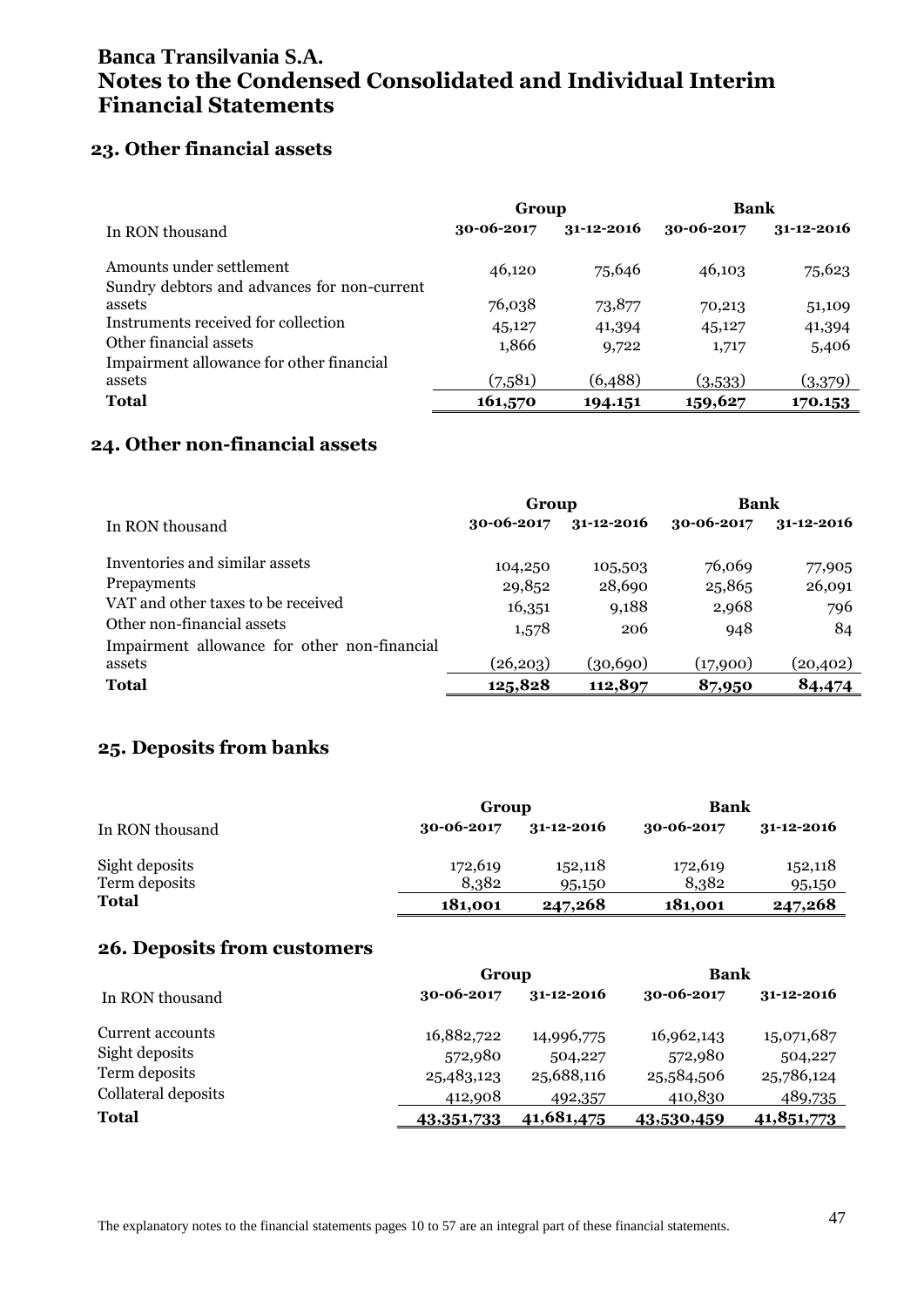### **26. Deposits from customers** *(continued)*

Deposits from customers can be also analyzed as follows:

|                  | Group            |                  | Bank             |                  |  |
|------------------|------------------|------------------|------------------|------------------|--|
| In RON thousand  | $30 - 06 - 2017$ | $31 - 12 - 2016$ | $30 - 06 - 2017$ | $31 - 12 - 2016$ |  |
| Retail customers | 28,020,079       | 26,358,368       | 28,019,995       | 26,355,402       |  |
| Companies        | 15,331,654       | 15,323,107       | 15,510,464       | 15,496,371       |  |
| <b>Total</b>     | 43,351,733       | 41,681,475       | 43,530,459       | 41,851,773       |  |

### **27. Loans from banks and other financial institutions**

|                                         | Group      |            | <b>Bank</b> |                  |
|-----------------------------------------|------------|------------|-------------|------------------|
| In RON thousand                         | 30-06-2017 | 31-12-2016 | 30-06-2017  | $31 - 12 - 2016$ |
| Loans from commercial banks             | 26,598     | 39,535     |             |                  |
| Romanian banks                          | 26,598     | 39,535     |             |                  |
| Foreign banks                           |            |            |             |                  |
| Loans from development banks            | 698,927    | 672,837    | 681,285     | 653,922          |
| Repurchase<br>agreements<br>(repo       |            |            |             |                  |
| transactions)                           | 661,382    | 1,483,035  | 661,382     | 1,483,035        |
| Other funds from financial institutions | 82,479     | 109,504    | 82,479      | 109,504          |
| <b>Total</b>                            | 1,469,386  | 2,304,911  | 1,425,146   | 2,246,461        |

The interest rate range for loans from banks and financial institutions was as follows:

| Bank       | 30-06-2017 |                     |           | 31-12-2016         |
|------------|------------|---------------------|-----------|--------------------|
|            | Minimum    | Maximum             | Minimum   | Maximum            |
| <b>EUR</b> | $-0.85%$   | Euribor $6m+3.25\%$ | $-0.85\%$ | Euribor $6m+3.25%$ |
| <b>RON</b> | $0.00\%$   | $0.20\%$            | $0.00\%$  | 0.60%              |
| <b>USD</b> | 0.85%      | Libor $6m+0.51\%$   | 0.40%     | Libor $6m+0.51\%$  |
| Group      |            | 30-06-2017          |           | 31-12-2016         |
|            | Minimum    | Maximum             | Minimum   | Maximum            |
| <b>EUR</b> | $-0.85%$   | Euribor $6m+3.75\%$ | $-0.85\%$ | Euribor $3m+5.50%$ |
| <b>RON</b> | $0.00\%$   | Robor $3m + 1.45%$  | $0.00\%$  | Robor $3m + 1.45%$ |

As at 30 June 2017 and 31 December 2016 the Bank and the Group meet financial indicators required by the loan agreements with donors.

USD 0.85% Libor 6m+0.51% 0.40% Libor 6m+0.51%

#### **28. Subordinated liabilities**

|                                                                 |     | Group      |            | <b>Bank</b> |                  |
|-----------------------------------------------------------------|-----|------------|------------|-------------|------------------|
| In RON thousand                                                 |     | 30-06-2017 | 31-12-2016 | 30-06-2017  | $31 - 12 - 2016$ |
| development<br>banks<br>from<br>Loans<br>financial institutions | and | 366,105    | 377,852    | 366,105     | 377,852          |
| Convertible Bonds                                               |     | 46,357     | 46,259     | 46,357      | 46,259           |
| <b>Total</b>                                                    |     | 412,462    | 424,111    | 412,462     | 424,111          |

Subordinated debt includes subordinated loans from development banks and financial institutions, as well as convertible bonds.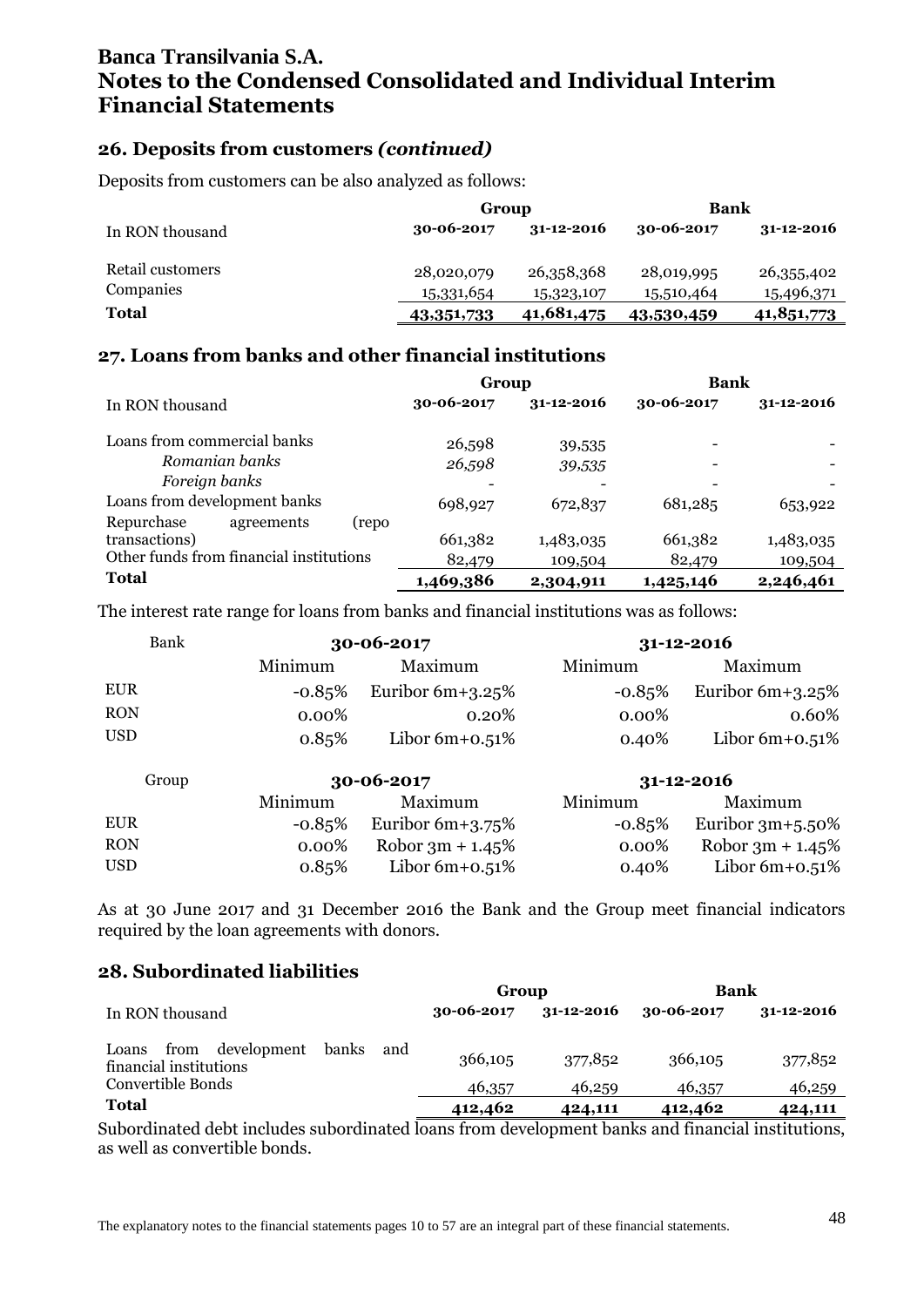### **28. Subordinated liabilities (continued)**

Subordinated loans are included in the following:

- Loan in the amount of EUR 15 million, equivalent to RON 68,309 thousand (31 December 2016: RON 68,117 thousand), contracted in 2013 at 6m Euribor +6.2%, due in 2018;

- Loan in the amount of EUR 25 million, equivalent to RON 113,848 thousand 31 December 2016: RON 113,528 thousand), contracted in 2013 at 6m Euribor + 6.2%, due 2023;

- Loan in the amount of EUR 5 million, equivalent to RON 22,770 thousand (31 December 2016 : RON 22,706 thousand) contracted in 2012 to 6m Euribor  $+$  6.50%, maturing in 2018;

- Loan in the amount of 40 million USD, equivalent to RON 159,660 thousand (31 December 2016: RON 172,132 thousand) contracted in 2014 to 6m Libor + 5.80%, due 2023.

The Bank issued EUR 30 million convertible bonds (RON 136,617 thousand equivalent) during 2013, bearing a coupon of EURIBOR 6M+ 6.25% interest and due in 2020. The outstanding bonds include the option of the holder to convert them into shares. The value of convertible bonds as at 30 June 2017 was EUR 9,904,758/equivalent RON 45,105 thousand (as at 31 December 2016 EUR 9,904,758, equivalent RON 44,979 thousand).

Accrued interest on subordinated debt as at 30 June 2017 amounts to RON 1,252 thousand (31 December 2016: RON 1,280 thousand).

### **29. Provisions for other risks and loan commitments**

The following items are included under Provisions for other risks and loan commitments:

| Group                                      |            |                  | Bank       |                  |  |
|--------------------------------------------|------------|------------------|------------|------------------|--|
| In RON thousand                            | 30-06-2017 | $31 - 12 - 2016$ | 30-06-2017 | $31 - 12 - 2016$ |  |
| Provisions for loan commitments            | 50,902     | 45,230           | 50,906     | 45,242           |  |
| Provisions for employee benefits as        |            |                  |            |                  |  |
| compensated absences                       | 4,214      | 6,497            | 4,000      | 5,000            |  |
| Provisions for other employee benefits     | 36,686     | 25,989           | 34,874     | 24,491           |  |
| Provisions for other risks and charges (*) | 419,253    | 436,866          | 414,620    | 432,222          |  |
| <b>Total</b>                               | 511,055    | 514,582          | 504,400    | 506,955          |  |

*(\*)Provisions for risks and charges primarily include provisions for litigation and other risks taken after the merger of Volksbank Romania SA.*

### **30. Other financial liabilities**

|                                        | Group      |            | Bank       |                  |  |
|----------------------------------------|------------|------------|------------|------------------|--|
| In RON thousand                        | 30-06-2017 | 31-12-2016 | 30-06-2017 | $31 - 12 - 2016$ |  |
| Amounts under settlement               | 450,569    | 366,267    | 447,208    | 362,833          |  |
| Sundry creditors                       | 61,346     | 55,205     | 33,645     | 31,262           |  |
| Liabilities related to leasing         | 1,437      | 1,651      |            |                  |  |
| Held for trading financial liabilities | 9,268      | 10,947     | 9,268      | 10,947           |  |
| Other financial liabilities*           | 246,105    | 35,905     | 245,439    | 36,116           |  |
| <b>Total</b>                           | 768,725    | 469,975    | 735,560    | 441,158          |  |

(\*)*Amount as at 30 June 2017 includes dividends to be paid*

#### **31. Other non-financial liabilities**

|                                 | Group      |                  | Bank       |                  |  |
|---------------------------------|------------|------------------|------------|------------------|--|
| In RON thousand                 | 30-06-2017 | $31 - 12 - 2016$ | 30-06-2017 | $31 - 12 - 2016$ |  |
| Amounts under settlement        | 53,794     | 41,288           | 448        | 412              |  |
| Other taxes payable             | 25,996     | 22,911           | 23,768     | 20.687           |  |
| Other non-financial liabilities | 42,573     | 47,670           | 41,218     | 46.688           |  |
| <b>Total</b>                    | 122,363    | 111,869          | 65,434     | 67.787           |  |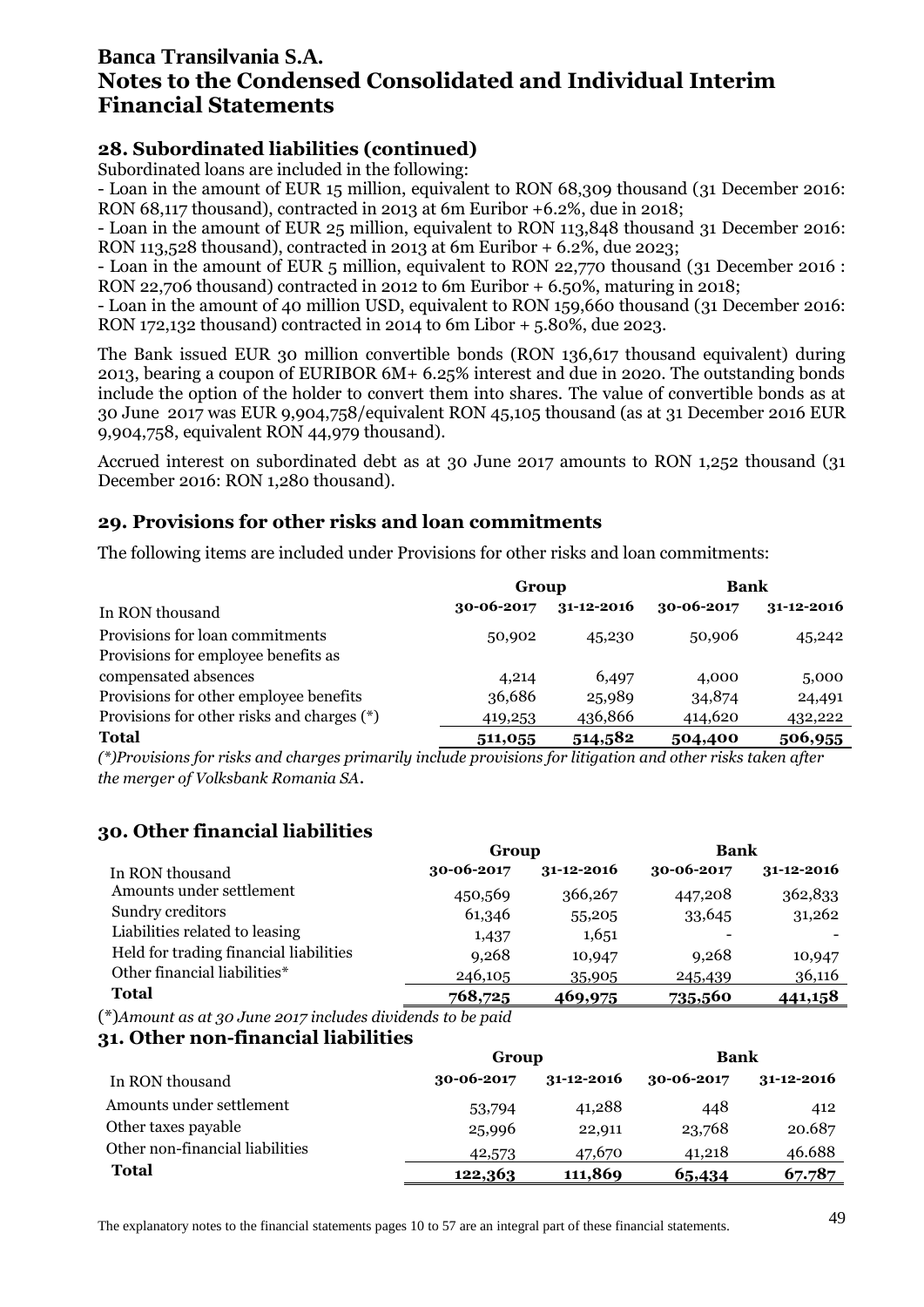#### **32. Share Capital**

The statutory share capital of the Bank at 30 June 2017, as recorded with the Trade Register was represented by 3,646,047,792 ordinary shares with a nominal value of RON 1 each (at 31 December 2016: 3,646,047,792 shares with a nominal value of RON 1 each). The shareholding structure is presented in Note 1.

#### **33. Reserves from available-for-sale assets**

As at 30 June 2017 and 31 December 2016, AFS reserves consisted in:

|                                                                                                  | Group      |                  | <b>Bank</b> |                  |  |
|--------------------------------------------------------------------------------------------------|------------|------------------|-------------|------------------|--|
| In RON thousand                                                                                  | 30-06-2017 | $31 - 12 - 2016$ | 30-06-2017  | $31 - 12 - 2016$ |  |
| As at January 1                                                                                  | (8,791)    | 175,511          | 10,790      | 187,928          |  |
| Fair value gains/(losses) recognised in equity, net of<br>tax, on available-for-sale instruments | 134,942    | (219, 403)       | 159,180     | (210, 878)       |  |
| Tax                                                                                              | (21,584)   | 35,101           | (25, 468)   | 33,740           |  |
| <b>Total AFS reserves</b>                                                                        | 104,567    | (8,791)          | 144,502     | 10,790           |  |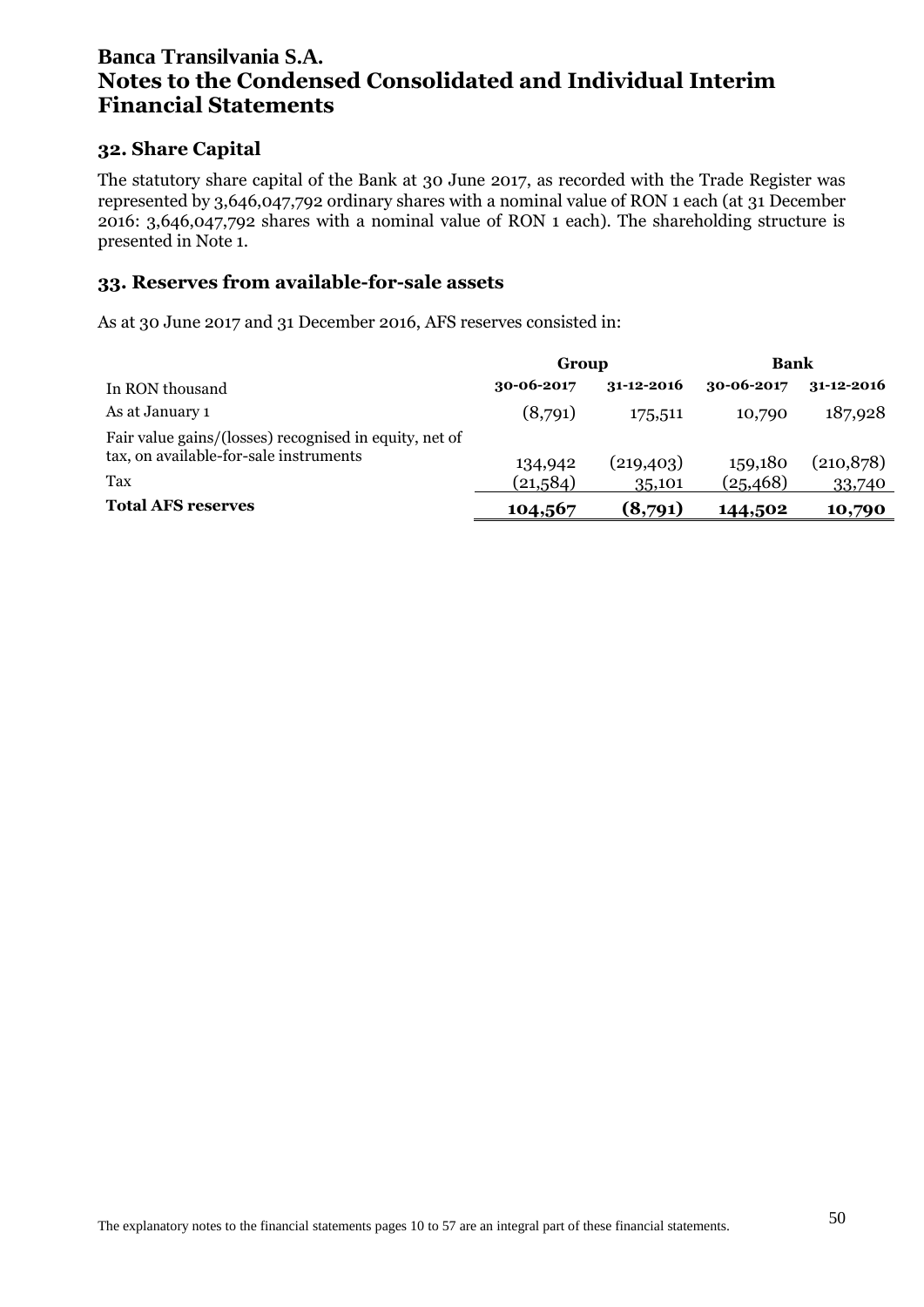# **Notes to the Condensed Consolidated and Individual Interim Financial Statements**

#### **34. Related-party transactions***:*

Entities are considered to be related parties if one of them has the capacity to control the other or to exercise significant influence on the other entity's management process related to financial or operational decisions.

The Group and the Bank are engaged in transactions with related parties, shareholders and key management personnel. All these transactions were carried out under conditions similar to those applicable to third party agreements, in terms of interest rates and collateral clauses. The transactions /balances with subsidiary entities were eliminated from the scope of consolidation.

Transactions with other related parties include transactions with the major shareholders, family members of the key management personnel and companies where they are shareholders, and pursuing a relationship with the Bank.

The transactions /balances with subsidiary entities are presented below:

|                                                 |                          | 30-06-2017   | 31-12-2016   |                          |              |                |  |
|-------------------------------------------------|--------------------------|--------------|--------------|--------------------------|--------------|----------------|--|
| <b>Group - RON thousand</b>                     | <b>Key</b>               | <b>Other</b> | <b>Total</b> | <b>Key</b>               | <b>Other</b> | <b>Total</b>   |  |
|                                                 | management               | related-     |              | management               | related-     |                |  |
| <b>Assets</b>                                   |                          |              |              |                          |              |                |  |
| Granted loans                                   | 17,893                   | 36,854       | 54,747       | 17,958                   | 16,471       | 34,429         |  |
| <b>Liabilities</b>                              |                          |              |              |                          |              |                |  |
| Deposits from customers                         | 27,103                   | 101,793      | 128,896      | 26,243                   | 152,097      | 178,340        |  |
| Loans from financial institutions               | $\overline{\phantom{a}}$ | 124,582      | 124,582      | $\overline{\phantom{a}}$ | 159,225      | 159,225        |  |
| Subordinated loans                              | $\overline{\phantom{0}}$ | 160,543      | 160,543      | $\overline{\phantom{a}}$ | 172,989      | 172,989        |  |
| Debt securities                                 | $\overline{\phantom{0}}$ | 20,518       | 20,518       | $\overline{\phantom{a}}$ | 20,474       | 20,474         |  |
| <b>Commitments</b>                              |                          |              |              |                          |              |                |  |
| Loan commitments and financial guarantees given | 2,781                    | 60,894       | 63,675       | 2,473                    | 10,646       | 13,119         |  |
| Notional value of exchange operations           | 7,076                    | 10,279       | 17,355       | 20,011                   | 25,909       | 45,920         |  |
| <b>Profit and loss account</b>                  |                          | 30-06-2017   |              | 30-06-2016               |              |                |  |
| Interest income                                 | 263                      | 556          | 819          | 395                      | 165          | 560            |  |
| Interest expense                                | 59                       | 8,828        | 8,887        | 81                       | 10,357       | 10,438         |  |
| Fee and commission income                       | 4                        | 101          | 105          | 5                        | 51           | 56             |  |
| Fee and commission expense                      |                          | $\mathbf{2}$ | $\mathbf{2}$ |                          |              | $\blacksquare$ |  |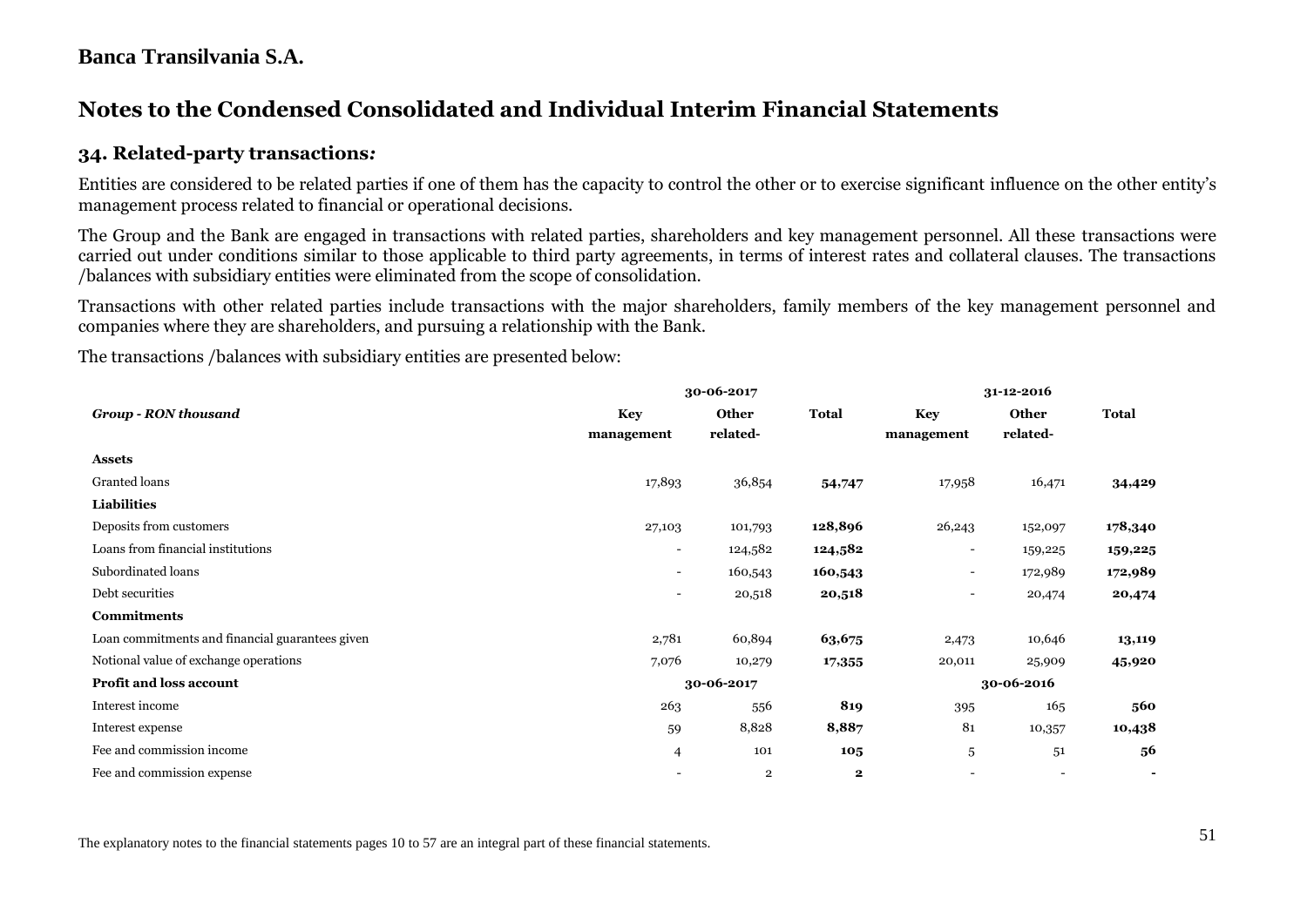# **Notes to the Condensed Consolidated and Individual Interim Financial Statements**

### **34. Related-party transactions (continued)**

| <b>Bank - In RON thousand</b>                                     | 30-06-2017          |                                |                              |              | 31-12-2016               |                                       |                              |              |
|-------------------------------------------------------------------|---------------------|--------------------------------|------------------------------|--------------|--------------------------|---------------------------------------|------------------------------|--------------|
|                                                                   | <b>Subsidiaries</b> | Key<br>management<br>personnel | Other<br>related-<br>parties | <b>Total</b> | <b>Subsidiaries</b>      | <b>Key</b><br>management<br>personnel | Other<br>related-<br>parties | <b>Total</b> |
| <b>Assets</b>                                                     |                     |                                |                              |              |                          |                                       |                              |              |
| Granted loans                                                     | 900,555             | 14,204                         | 36,661                       | 951,420      | 649,758                  | 15,742                                | 16,356                       | 681,856      |
| <b>Equity investments</b>                                         | 277,865             | $\overline{\phantom{a}}$       | $\overline{\phantom{a}}$     | 277,865      | 311,980                  | $\overline{\phantom{a}}$              | $\overline{\phantom{a}}$     | 311,980      |
| Other assets                                                      | 20,999              |                                |                              | 20,999       | 2,543                    |                                       |                              | 2,543        |
| <b>Liabilities</b>                                                |                     |                                |                              |              |                          |                                       |                              |              |
| Deposits from customers                                           | 181,527             | 23,093                         | 99,380                       | 304,000      | 173,400                  | 21,067                                | 147,529                      | 341,996      |
| Loans from financial institutions                                 |                     | $\overline{\phantom{a}}$       | 106,939                      | 106,939      |                          | $\overline{\phantom{a}}$              | 140,316                      | 140,316      |
| Subordinated loans                                                |                     | $\overline{\phantom{a}}$       | 160,543                      | 160,543      | $\overline{\phantom{a}}$ | $\overline{\phantom{a}}$              | 172,989                      | 172,989      |
| Debt securities                                                   |                     |                                | 20,518                       | 20,518       |                          |                                       | 20,474                       | 20,474       |
| Other liabilities                                                 | 298                 |                                |                              | 298          | 1,380                    |                                       |                              | 1,380        |
| <b>Commitments</b>                                                |                     |                                |                              |              |                          |                                       |                              |              |
| Loan commitments and financial guarantees given                   | 87,370              | 2,453                          | 60,756                       | 150,579      | 182,612                  | 2,159                                 | 10,578                       | 195,349      |
| Loan commitments and financial guarantees received                | 32,546              |                                | $\overline{\phantom{a}}$     | 32,546       | 28,231                   | $\overline{\phantom{a}}$              | $\overline{\phantom{a}}$     | 28,231       |
| Notional value of exchange operations                             | 66,195              | 4,633                          | 9,853                        | 80,681       | 124,382                  | 17,460                                | 25,301                       | 167,143      |
| Profit and loss account                                           |                     | 30-06-2017                     |                              |              |                          | 30-06-2016                            |                              |              |
| Interest income                                                   | 7,607               | 217                            | 551                          | 8,375        | 5,940                    | 369                                   | 158                          | 6,467        |
| Interest expense                                                  | 203                 | 51                             | 8,623                        | 8,877        | 101                      | 68                                    | 9,405                        | 9,574        |
| Fee and commission income                                         | 2,952               | 3                              | 97                           | 3,052        | 1,490                    | $\overline{4}$                        | 47                           | 1,541        |
| Fee and commission expense                                        | 4,781               |                                | 1                            | 4,782        | 4,721                    |                                       |                              | 4,721        |
| Expenses of losses from the derecognition of financial assets and |                     |                                |                              |              |                          |                                       |                              |              |
| liabilities at fair value through profit and loss                 | 18                  |                                | $\overline{\phantom{0}}$     | 18           |                          |                                       |                              |              |
| Dividend income                                                   | 32,862              |                                | $\overline{\phantom{a}}$     | 32,862       |                          |                                       |                              |              |
| Other income                                                      | 2,891               |                                | $\overline{\phantom{a}}$     | 2,891        | 1,592                    |                                       |                              | 1,592        |
| Other expenses                                                    | 3,562               |                                | $\blacksquare$               | 3,562        | 3,291                    |                                       |                              | 3,291        |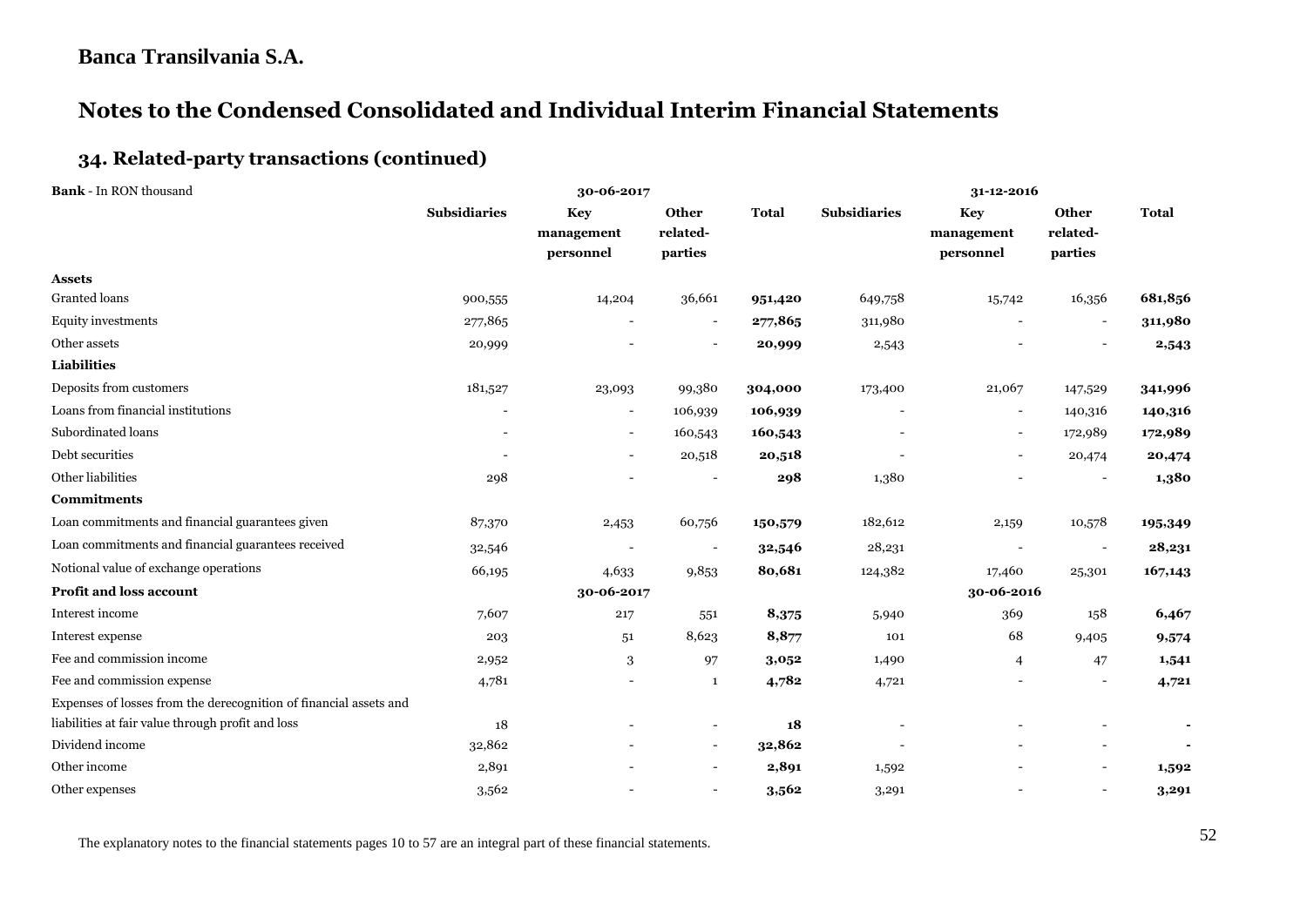### **34. Related-party transactions (continued)**

#### **Transactions with key management personnel**

The total salaries paid to the Board of Director's members and executive management of the Group during 2017 amounted to RON 8,842 thousand (30 June 2016: RON 6,501 thousand), and to those of the Bank amounted to RON 5,341 thousand (30 June 2016: RON 4,529 thousand).

#### **35. Commitments and contingencies**

#### *a) Commitments and contingencies*

At any time the Group and the Bank have outstanding commitments to extend loans. These commitments are in the form of approved limits for credit cards and overdraft facilities. Outstanding loan commitments have a commitment period that does not extend beyond the normal underwriting and settlement period of one month to one year.

The Group provides financial guarantees and letters of credit to guarantee the performance of customers to third parties. These agreements have fixed limits and generally extend for a period of up to one year. Maturities are not concentrated in a specific period.

The contractual amounts of commitments and contingent liabilities are set out in the following table by categories. The amounts are reflected in the table assuming that they have been fully granted.

The amounts reflected in the table as guarantees and letters of credit represent the maximum accounting loss that would have been recognized at the balance sheet date if counterparties had completely failed to meet the contractual terms and conditions.

|                   | Group            |                  | Bank       |                  |  |
|-------------------|------------------|------------------|------------|------------------|--|
| In RON thousand   | $30 - 06 - 2017$ | $31 - 12 - 2016$ | 30-06-2017 | $31 - 12 - 2016$ |  |
| Issued guarantees | 1,882,545        | 1,750,899        | 1,885,172  | 1,758,712        |  |
| Loan commitments  | 5,219,408        | 5,235,076        | 5,404,304  | 5,376,770        |  |
| <b>Total</b>      | 7,101,953        | 6,985,975        | 7,289,476  | 7,135,482        |  |

Provisions recorded for loan commitments granted to customers were in amount of RON 50,902 thousands (31 December 2016 : RON 45,230 thousand) at Group level, while the Bank booked provisions in amount of RON 50,906 thousand (31 December 2016: RON 45,242 thousand).

#### *b) Transfer prices and taxes*

The taxation system in Romania has been subject to the many amendments during the past years and is constantly updated and redesigned.

Therefore, there are still different interpretations of the fiscal legislation. In certain situations, the tax authorities may treat certain aspects differently, calculating certain additional taxes and charges and related interest and penalties (at present, in total amount of 0.05% per day of default). In Romania, the fiscal year remains open for tax review for a period of 5 years. The Bank's management consider that the tax obligations herein are correctly rendered.

The Romanian tax legislation includes the "market value" principle, pursuant to which the transactions between affiliated parties must be performed at the market value. The taxpayers that perform transactions with affiliated entities must prepare a Transfer Price file to be submitted to the tax authorities, upon request.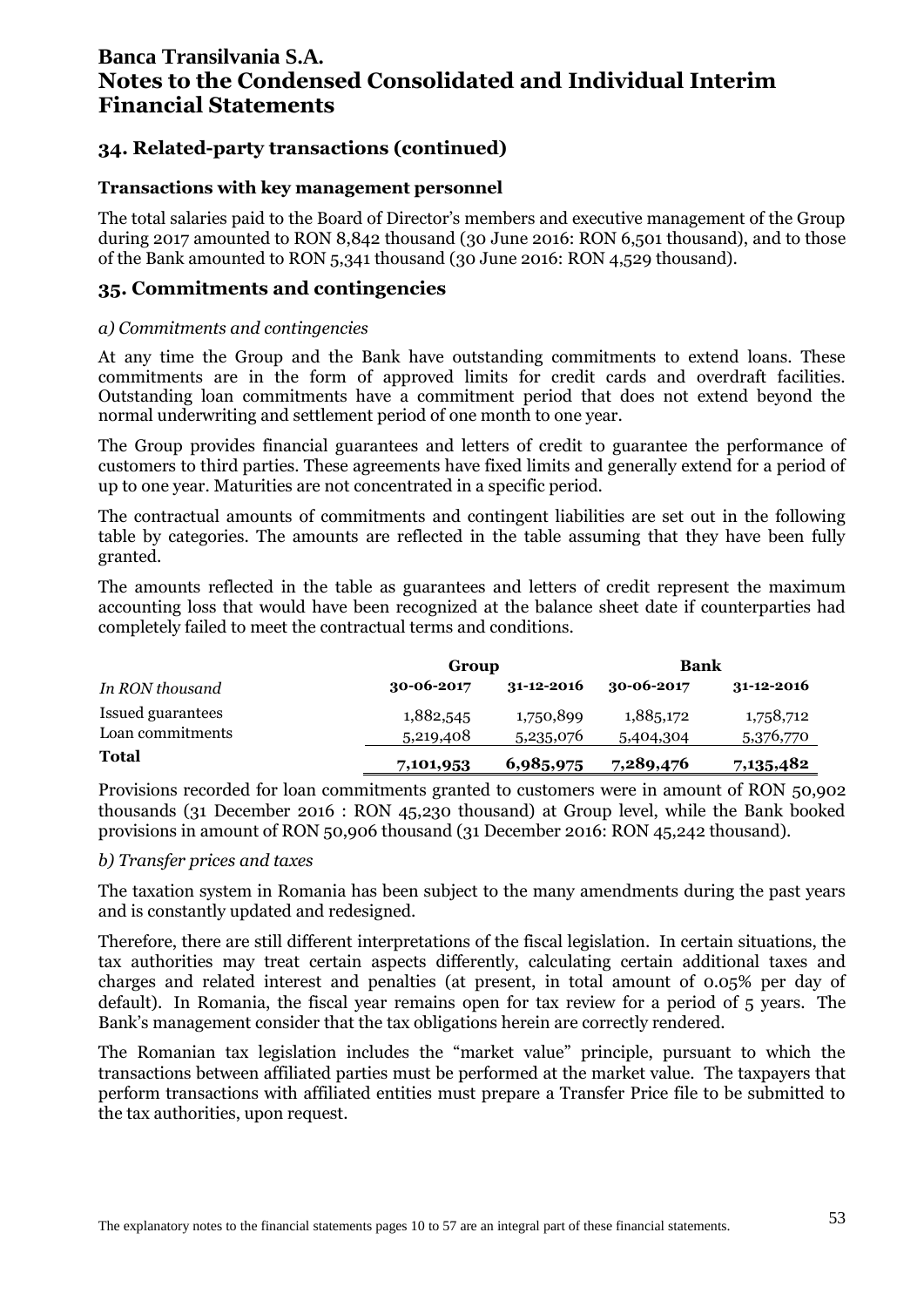### **35. Commitments and contingencies (continued)**

Failure to submit the transfer price file or the submission of an incomplete file may result in the application of penalties for non-compliance; In addition to the contents of the transfer price file, the tax authorities may interpret transactions and circumstances differently as compared to the management's interpretation and consequently, they may impose additional tax obligations resulting from the adjustment of transfer prices.

#### *b) Transfer prices and taxes (continued)*

The management of the Group and of the Bank considers that it will not suffer losses in the event of a tax audit for the purpose of verifying transfer prices. However, the impact of interpretations made differently by the tax authorities cannot be estimated in a reliable manner. This may be significant for the financial position and/or for the Bank's operations.

#### **36. Earnings per share**

The calculation of basic earnings per share was based on net consolidated profit attributable to ordinary shareholders of the parent (the Bank) of RON 511,246 thousand (30 June 2016: RON 479,716 thousand) and on the weighted average of the ordinary shares outstanding during the year of 4,308,237,562 shares (30 June 2016 4,340,526,026 shares).

Diluted earnings per share consider the adjusted net consolidated profit of RON 512,606 thousand (30 June 2016: RON 481,122 thousand), attributable to ordinary shareholders of the parent (Bank) and the weighted average of the outstanding diluted ordinary shares. The adjusted net consolidated profit has been calculated adjusting the basic profit with the interest paid for bonds in H1, 2017, in amount of RON 1,360 thousand (30 June 2016: RON 1,406 thousand). The weighted average number of diluted shares has been calculated by adding the shares that would have been issued upon the conversion of all the potential diluted shares into ordinary shares to the weighted average number of ordinary shares.

The weighted average of diluted outstanding shares as at 30 June 2017 has been calculated as the relation between the balance of the bonds in amount of RON 45,105,277.46 and the conversion price of 2.78, thus resulting a number of 16,224,920 shares (30 June 2016: 18,508,057 shares)

|                                                                   | Group          |                             |  |
|-------------------------------------------------------------------|----------------|-----------------------------|--|
|                                                                   | 2017           | 2016                        |  |
| Ordinary shares issued as at 1 January                            | 3,646,047,792  | 3,026,003,679               |  |
| Effect of shares issued during the year                           | 695,388,129    | 619, 134, 218               |  |
| Effect of shares redeemed during the year                         | (33, 198, 359) |                             |  |
| The retroactive adjustment of the weighted average of outstanding |                |                             |  |
| shares as at 30 June 2016                                         |                | 695,388,129                 |  |
| Weighted average number of shares as at 30 June                   |                | 4,308,237,562 4,340,526,026 |  |
| Number of shares that can be issued by converting the bonds into  |                |                             |  |
| shares                                                            | 16,224,920     | 18,508,057                  |  |
| Weighted average number of diluted shares as at 30 June           | 4,324,462,482  | 4,359,034,083               |  |

The earning per share reflects the capital increase to be registered in August 2017 in amount of RON 695,388,129 (after the reporting period, but before the release of the financial statements).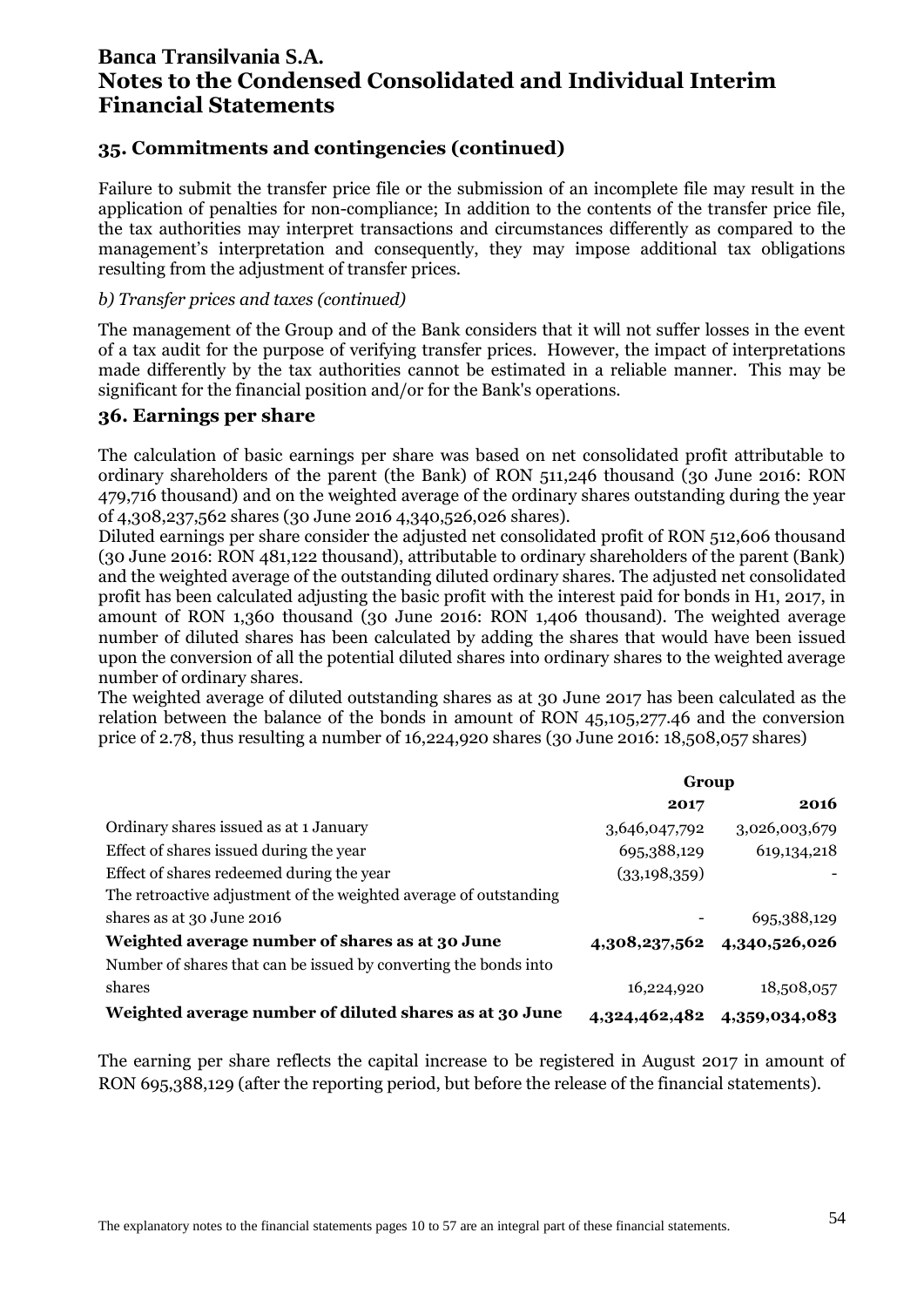#### **37. Capital Management**

The internal capital adequacy assessment process within Banca Transilvania is part of the administration and management process of the credit institution, of its decision-making culture, which states that the management body ensures the proper identification, measurement, aggregation and monitoring of the institution's risks, and provides for an adequate internal capital in line with the risk profile and the use and development of sound risk management systems.

The National Bank of Romania monitors capital requirements both at the Bank and at the Group level.

Capital adequacy is determined according to the European Union Regulation (EU) No 575/2013 of the European Parliament and of the Council and impose a minimum mandatory level of own funds level of:

- 4.5 % for core tier 1 own funds;
- 6.0 % for tier 1 own funds;
- 8.0 % for total own funds.

Likewise, pursuant to the regulated approaches for the determination of the minimum capital requirements and EU Regulation 575/2013 in correlation with the provisions of NBR's Regulation no. 5/2013 and considering the capital buffers imposed by the National Bank of Romania, the Bank and the Group maintain:

- the capital preservation buffer in amount of 0.625% of the total value of the risk-weighted exposures between 1 January 2017- 30 June 2017;
- the O-SII buffer in amount of 1% of the total risk weighted exposures

#### *Own funds adequacy*

The Bank and the Group use the following calculation methods for required capital allocation:

- Credit risk: standardised method;
- Market risk: capital requirements with respect to the foreign exchange risk and the trading portfolio are calculated based on the standard method;
- Operational risk: capital requirements for the coverage of operational risk are calculated according to the base indicator method.

The Bank and the Group comply with the above regulations, the level of the capital adequacy ratio exceeding the minimum mandatory requirements imposed by the law.

As at 30 June 2017, and 31 December 2016, as well as during the years 2017 and 2016, the Group and the Bank complied with all the capital adequacy requirements.

The Group's and the Bank's own funds are based on the applicable legal requirements on regulatory capital and include:

- Tier I, which includes subscribed and paid in capital, share premiums, eligible reserves, retained earnings and deductions laid down in the applicable legal provisions;
- Tier II, which includes subordinated loans and deductions laid down in the applicable legal provisions;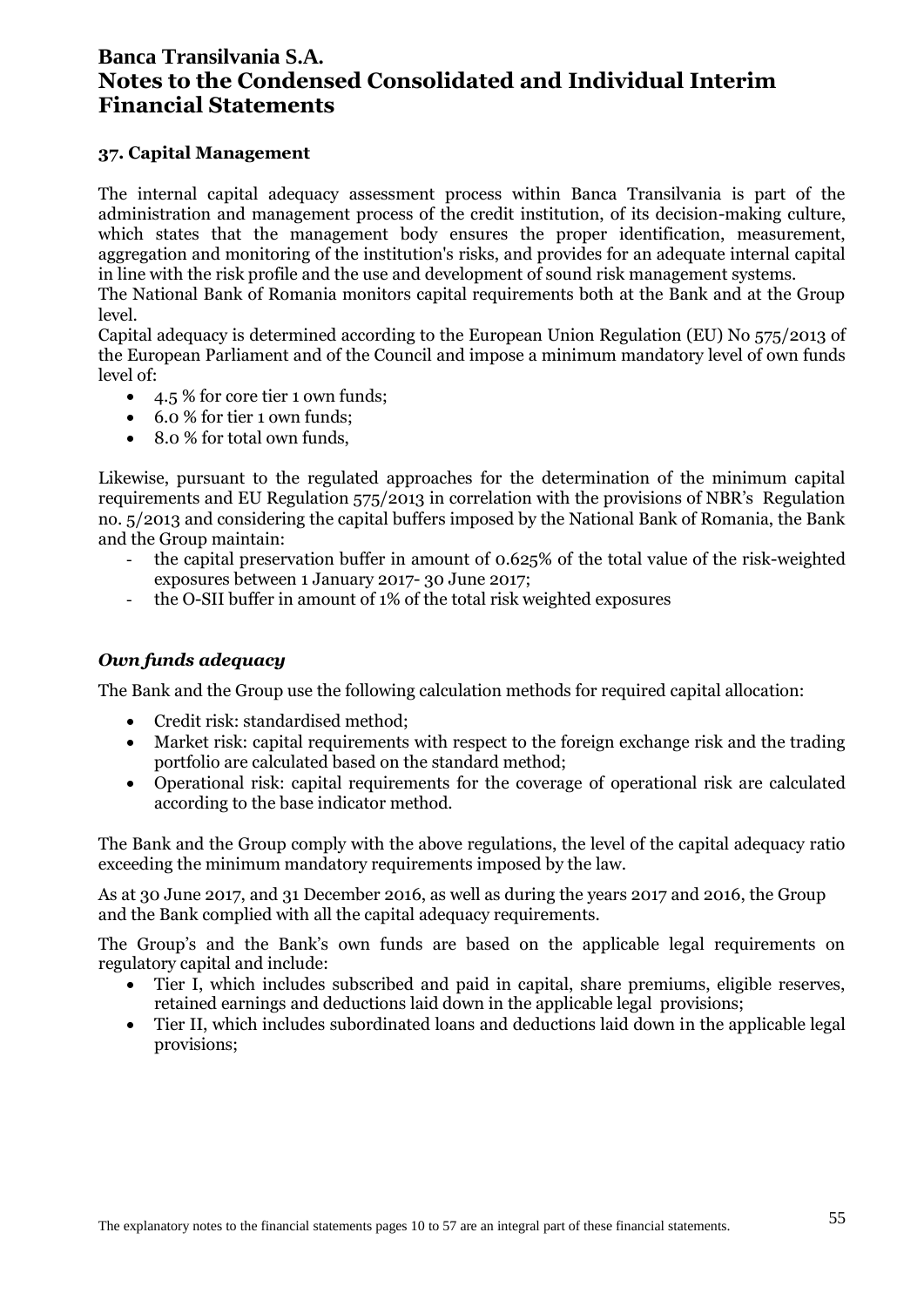# **Notes to the Condensed Consolidated and Individual Interim Financial Statements**

### **37.** *Capital Management (continued)*

#### *Own funds adequacy (continued)*

The Group manages its capital base in a flexible manner, by monitoring regulatory capital requirements, by anticipating the adequate adjustments required for the achievement of its objectives, as well as by optimizing the structure of assets and shareholders' equity. Planning and monitoring take into consideration the total own funds on the one hand and the own funds requirements, on the other hand.

The level and the requirements of own funds as at 30 June 2017 and 31 December 2016 were as follows:

|                                     | Group      |                  | <b>Bank</b> |            |
|-------------------------------------|------------|------------------|-------------|------------|
| In RON thousand                     | 30-06-2017 | $31 - 12 - 2016$ | 30-06-2017  | 31-12-2016 |
| Tier 1 own funds                    | 5,523,916  | 5,306,452        | 5,366,644   | 5,179,562  |
| Tier 2 own funds                    | 323,543    | 350,191          | 323,543     | 350,191    |
| <b>Total own funds</b>              | 5,847,459  | 5,656,643        | 5,690,187   | 5,529,753  |
| Credit risk exposure                | 21,226,650 | 20,798,160       | 21,007,458  | 20,671,529 |
| Market risk, FX risk, delivery risk |            |                  |             |            |
| exposure                            | 5,104,816  | 5,487,764        | 5,069,586   | 5,426,462  |
| Operational risk exposure           | 5,137,532  | 4,280,859        | 4,930,163   | 4,120,310  |
| Risk exposure for the adjustment of |            |                  |             |            |
| credit assessment                   | 2,868      | 3,635            | 2,868       | 3,635      |
| <b>Total risk exposure</b>          | 31,471,866 | 30,570,418       | 31,010,075  | 30,221,936 |

The capital adequacy ratio (CAR) is calculated as a ratio between own funds and total riskweighted assets:

|                     | Group                     |       | Bank       |                  |  |
|---------------------|---------------------------|-------|------------|------------------|--|
| In $%$              | $30-06-2017$ $31-12-2016$ |       | 30-06-2017 | $31 - 12 - 2016$ |  |
| Core tier one ratio | 17.55                     | 17.36 | 17.31      | 17.14            |  |
| Tier one ratio      | 17.55                     | 17.36 | 17.31      | 17.14            |  |
| <b>CAR</b>          | 18.58                     | 18.50 | 18.35      | 18.30            |  |

*Note: The calculation of the Group's and the Bank's own funds takes into account the statutory profit of the Group, respectively of the Bank for the financial years ended on 30 June 2017 and on 31 December 2016. Regulatory capital as at 30 June 2017 and 31 December 2016 was calculated according to the IFRS standards endorsed by the European Union. The calculation of the capital adequacy ratio for 30 June 2017 has not considered the interim profit for 2017.*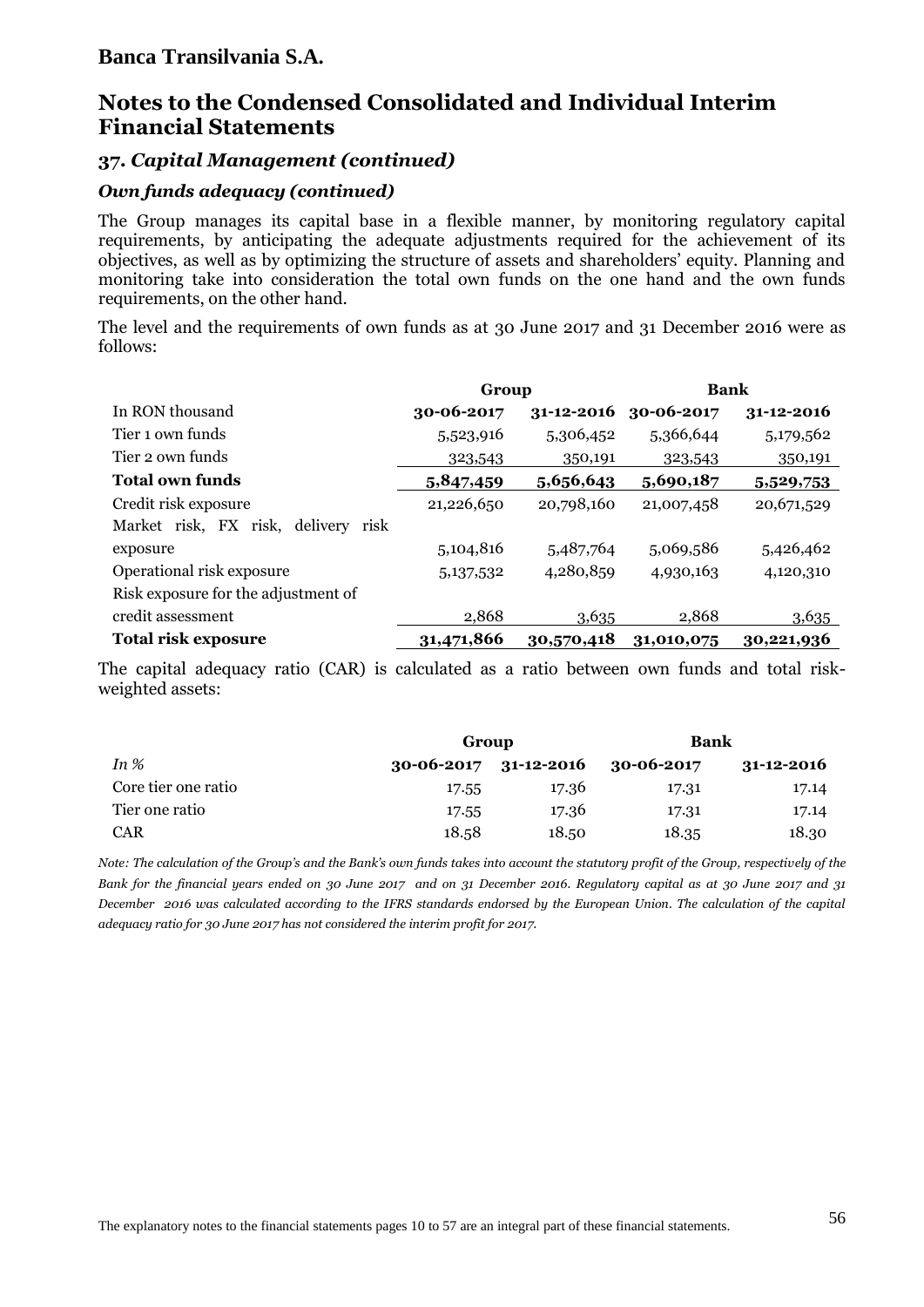### **38. Reclassification of comparative figures of 2016**

In accordance with IAS 1 "Presentation of Financial Statements", if an entity has made a restatement, it is required to submit the reclassification of comparative values of the previous year.

The Bank's management has taken into account the nature of the abovementioned restatements, and, in particular, the fact that it is limited to the reclassification of cash flow and own funds items.When necessary, comparative figures have been reclassified in order to be in line with the changes from the current period presentation. These changes were made in order for the Group and the Bank to submit the presentation of its consolidated and individual financial position as fair as possible. In order to facilitate the understanding of such statements, the table below lists the reported figures, reclassifications and adjusted values in the consolidated and individual statement of cash flows and the consolidated and individual own funds. i) The reclassification of the comparative figures of the consolidated and individual statement of cash flows is presented below:

| RON thousand - 30 June 2016                                                                   |                                            | Group                             |                                               |                                        | <b>The Bank</b>                   |                                               |  |  |
|-----------------------------------------------------------------------------------------------|--------------------------------------------|-----------------------------------|-----------------------------------------------|----------------------------------------|-----------------------------------|-----------------------------------------------|--|--|
| <b>Description</b>                                                                            | <b>Reported statement</b><br>of cash flows | Reclassification<br>/ Adjustments | <b>Adjusted</b><br>statement of<br>cash flows | Reported<br>statement of cash<br>flows | Reclassification<br>/ Adjustments | <b>Adjusted</b><br>statement of cash<br>flows |  |  |
| Profit for the year<br>Adjustments for:                                                       | 481.071                                    |                                   | 481.071                                       | 458.256                                |                                   | 458.256                                       |  |  |
| Revenues from the increase of recoverable amount of purchased                                 |                                            |                                   |                                               |                                        |                                   |                                               |  |  |
| loans and advances to customers                                                               | (61.314)                                   | 61.314                            |                                               | (61.266)                               | 61.266                            |                                               |  |  |
| Income tax paid/collected                                                                     | 79.942                                     | (79.942)                          |                                               | 82.999                                 | (82.999)                          |                                               |  |  |
| Other adjustments                                                                             | (30.219)                                   | 55.113                            | 24.894                                        | (29.226)                               | 13.152                            | (16.074)                                      |  |  |
| Net profit adjusted with non-monetary elements<br>Changes in operating assets and liabilities | 85.926                                     | 36.485                            | 122.411                                       | 66.430                                 | (8.581)                           | 57.849                                        |  |  |
| Change in loans and advances to customers                                                     | (843.150)                                  | (61.316)                          | (904.466)                                     | (1.017.205)                            | (61.266)                          | (1.078.471)                                   |  |  |
| Change in other assets                                                                        | 3.046                                      | (3.046)                           |                                               | 32.135                                 | (32.135)                          |                                               |  |  |
| Change in other financial assets                                                              |                                            | 2.741                             | 2.741                                         |                                        | 90.229                            | 90.229                                        |  |  |
| Change in other assets                                                                        |                                            | (83.691)                          | (83.691)                                      |                                        | (58.094)                          | (58.094)                                      |  |  |
| Change in other liabilities                                                                   | 200.655                                    | (200.655)                         |                                               | 182.095                                | (182.095)                         |                                               |  |  |
| Change in other financial liabilities                                                         |                                            | 240.765                           | 240.765                                       |                                        | 209.442                           | 209.442                                       |  |  |
| Change in other liabilities                                                                   |                                            | 82.075                            | 82.075                                        |                                        | 55.652                            | 55.652                                        |  |  |
| Net cash from/ (used in) operating activities                                                 | (604.592)                                  | 13.358                            | (591.234)                                     | (761.551)                              | 13.152                            | (748.399)                                     |  |  |
| Cash-flows from / (used in) investment activities                                             |                                            |                                   |                                               |                                        |                                   |                                               |  |  |
| Net acquisition of tangible and intangible assets                                             | (94.240)                                   | 94.240                            |                                               | (35.878)                               | 35.878                            |                                               |  |  |
| Acquisition of tangible assets                                                                |                                            | (79.328)                          | (79.328)                                      |                                        | (26.496)                          | (26.496)                                      |  |  |
| Acquisition of intangible assets                                                              |                                            | (14.912)                          | (14.912)                                      |                                        | (9.382)                           | (9.382)                                       |  |  |
| Acquisition of held-to-maturity investments                                                   |                                            | (3.770)                           | (3.770)                                       |                                        |                                   |                                               |  |  |
| Net cash flow from / (used in) investment activities                                          | (95.038)                                   | (3.770)                           | (98.808)                                      | (29.988)                               |                                   | (29.988)                                      |  |  |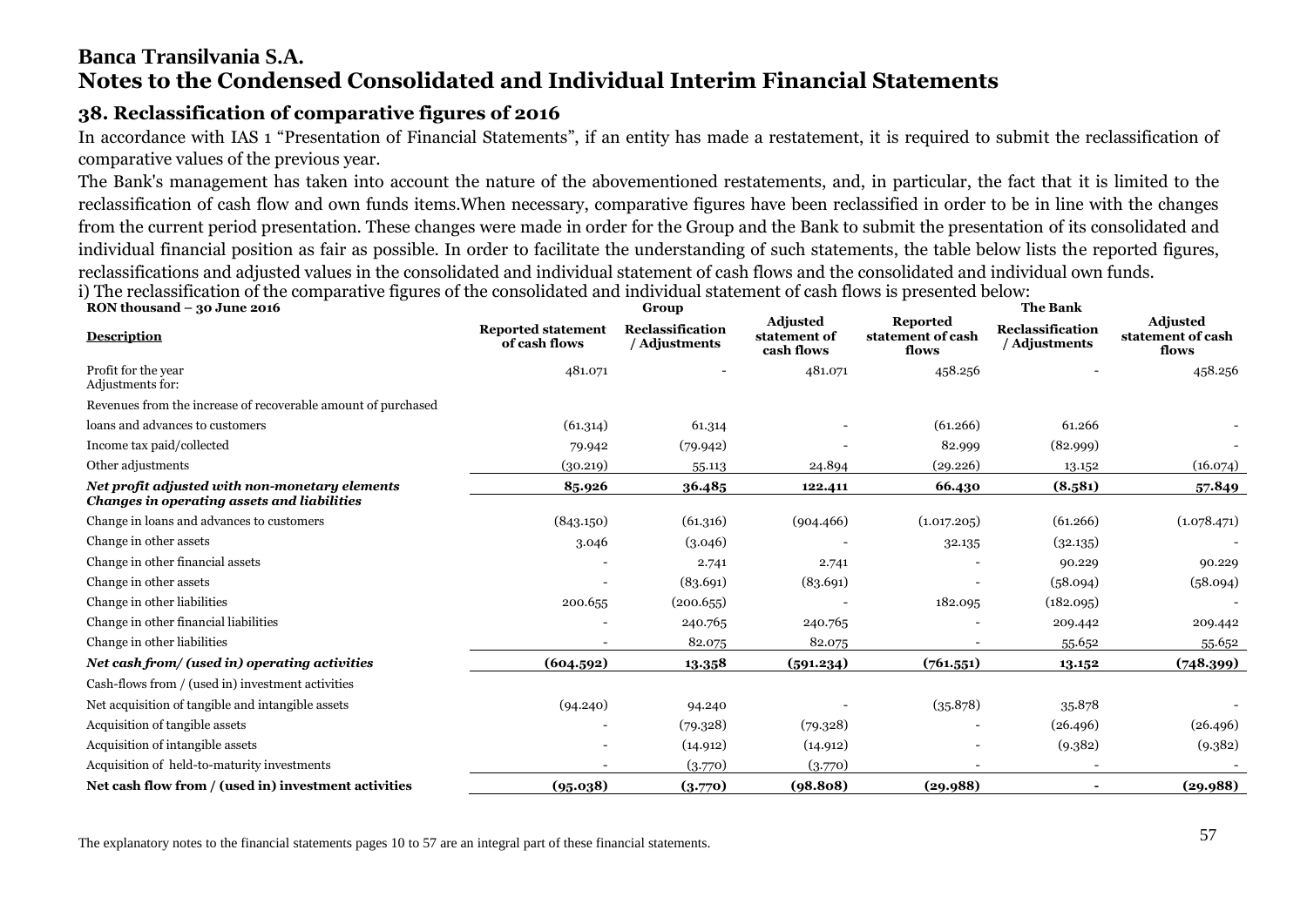### **38. Reclassification of comparative figures of 2016 (continued)**

i) The reclassification of the comparative figures of the consolidated and individual statement of cash flows is presented below:

| RON thousand $-$ 30 June 2016                                      |                                               | Group                                        |                                               | <b>The Bank</b>                               |                                             |                                               |  |
|--------------------------------------------------------------------|-----------------------------------------------|----------------------------------------------|-----------------------------------------------|-----------------------------------------------|---------------------------------------------|-----------------------------------------------|--|
| <b>Description</b>                                                 | <b>Reported</b><br>statement of cash<br>flows | Reclassificat<br>ions/<br><b>Adjustments</b> | <b>Adjusted</b><br>statement of<br>cash flows | <b>Reported</b><br>statement of<br>cash flows | Reclassificati<br>on/<br><b>Adjustments</b> | <b>Adjusted</b><br>statement of<br>cash flows |  |
| Cash flow from/ (used in) the financing activity                   |                                               |                                              |                                               |                                               |                                             |                                               |  |
| Net proceeds (payments) from loans from banks and other            |                                               |                                              |                                               |                                               |                                             |                                               |  |
| financial institutions, subordinated debt and issued bonds, net of |                                               |                                              |                                               |                                               |                                             |                                               |  |
| payments                                                           | 275.333                                       | (275.333)                                    |                                               | 353.845                                       | (353.845)                                   |                                               |  |
| * Gross proceeds from loans from banks and other financial         |                                               |                                              |                                               |                                               |                                             |                                               |  |
| institutions                                                       |                                               | 3.759.455                                    | 3.759.455                                     |                                               | 3.759.625                                   | 3.759.625                                     |  |
| * Gross payments from loans from banks and other financial         |                                               |                                              |                                               |                                               |                                             |                                               |  |
| institutions                                                       | $\overline{\phantom{a}}$                      | (3.484.328)                                  | (3.484.328)                                   | $\overline{\phantom{0}}$                      | (3.405.780)                                 | (3.405.780)                                   |  |
| Gross payments from subordinated liabilities                       |                                               | (13.152)                                     | (13.152)                                      |                                               | (13.152)                                    | (13.152)                                      |  |
| Acquisition of securities held-to-maturity                         | (3.770)                                       | 3.770                                        |                                               |                                               |                                             |                                               |  |
| Net cash flow from / (used in) financing activities                | (916.099)                                     | (9.588)                                      | (925.687)                                     | (833.817)                                     | (13.152)                                    | (846.969)                                     |  |

In 2016 the Bank and, respectively, the Group recorded reclassifications/adjustments with impact on the comparative figures presented in the Individual and Consolidated Statement for Cash-Flows for the six-months period ended 30 June 2016:

- Presentation of interest collected and paid and, respectively, interest income and expense in the cash-flows from operating activities;
- Distinct presentation of cash-flows from financial assets and cash-flows from non-financial assets, in accordance with modifications made to the Statement of Financial Position;
- Distinct presentation of cash-flows from financial liabilities and cash-flows from non-financial liabilities, in accordance with modifications made to the Statement of Financial Position;
- Individual presentation of cash-flows used for the acquisition of tangible and intangible assets;
- Individual presentation of gross receipts and payments from borrowings from banks and other financial institutions;
- Individual presentation of gross receipts and payments from subordinated loans;
- Reclassification of the acquisition of held-to-maturity investments from operating activities to investing activities.

ii) The comparative figures of Own Funds of the Group and Bank, as updated after the approval of the dividend distribution by the General Meeting of Shareholders of 26 April 2017 are presented below:

| RON thousand $-31$ December 2016 |                    | Group              |                           |                    | <b>The Bank</b>    |                              |
|----------------------------------|--------------------|--------------------|---------------------------|--------------------|--------------------|------------------------------|
| <b>Description</b>               | Reported own funds | <b>Adiustments</b> | <b>Adjusted own funds</b> | Reported own funds | <b>Adjustments</b> | <b>Adjusted own</b><br>funds |
| Tier 1 capital                   | 5,525,452          | (219,000)          | 5,306,452                 | 5,398,562          | (219,000)          | 5,179,562                    |
| Tier 2 capital                   | 350,191            |                    | 350,191                   | 350,191            |                    | 350,191                      |
| <b>Total capital base</b>        | 5,875,643          | (219,000)          | 5,656,643                 | 5,748,753          | (219,000)          | 5,529,753                    |